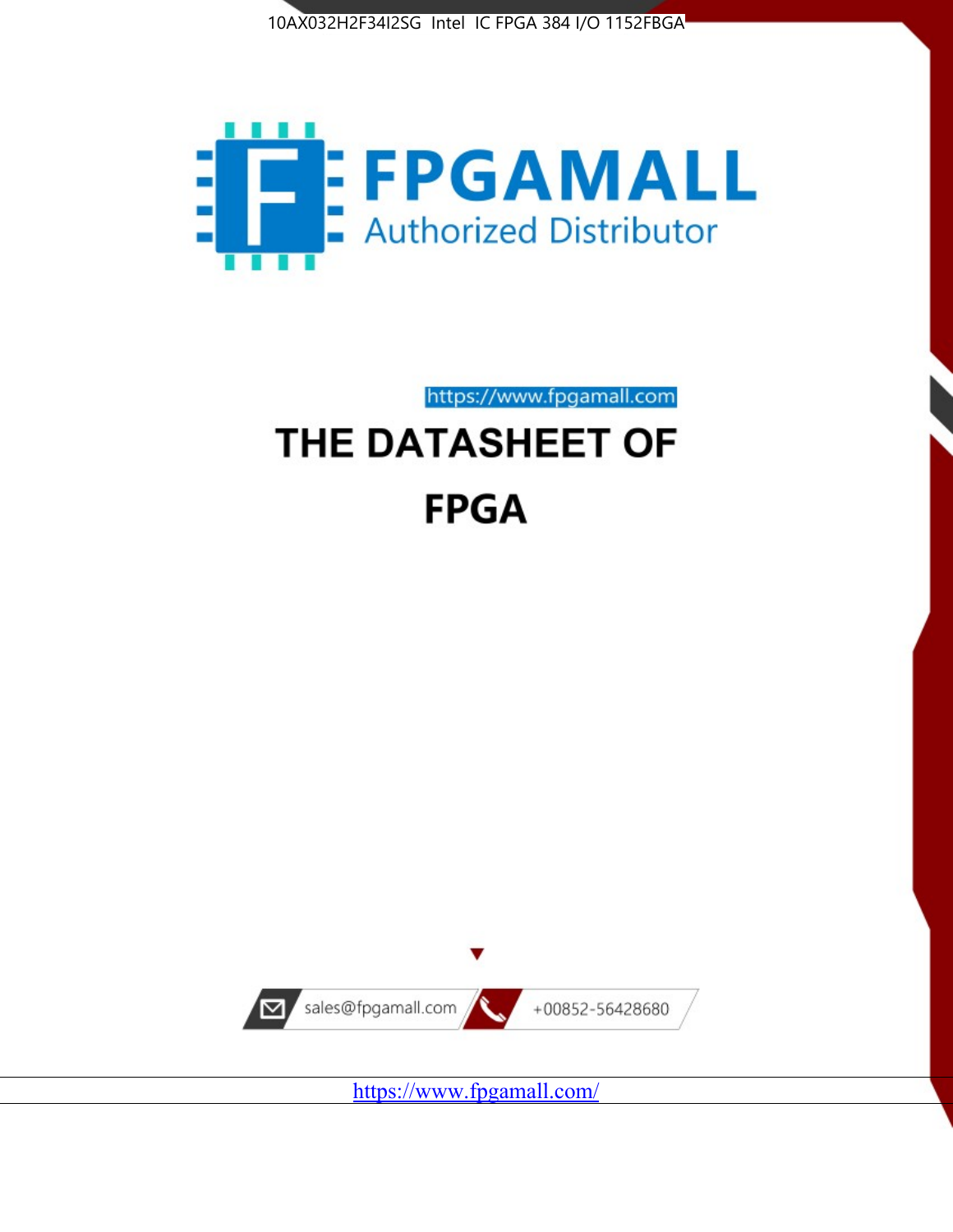

# **Intel® Arria® 10 Device Overview**



**A10-OVERVIEW | 2018.12.06** Latest document on the web: **[PDF](https://www.intel.com/content/dam/www/programmable/us/en/pdfs/literature/hb/arria-10/a10_overview.pdf)** | **[HTML](https://www.intel.com/content/www/us/en/programmable/documentation/sam1403480274650.html)**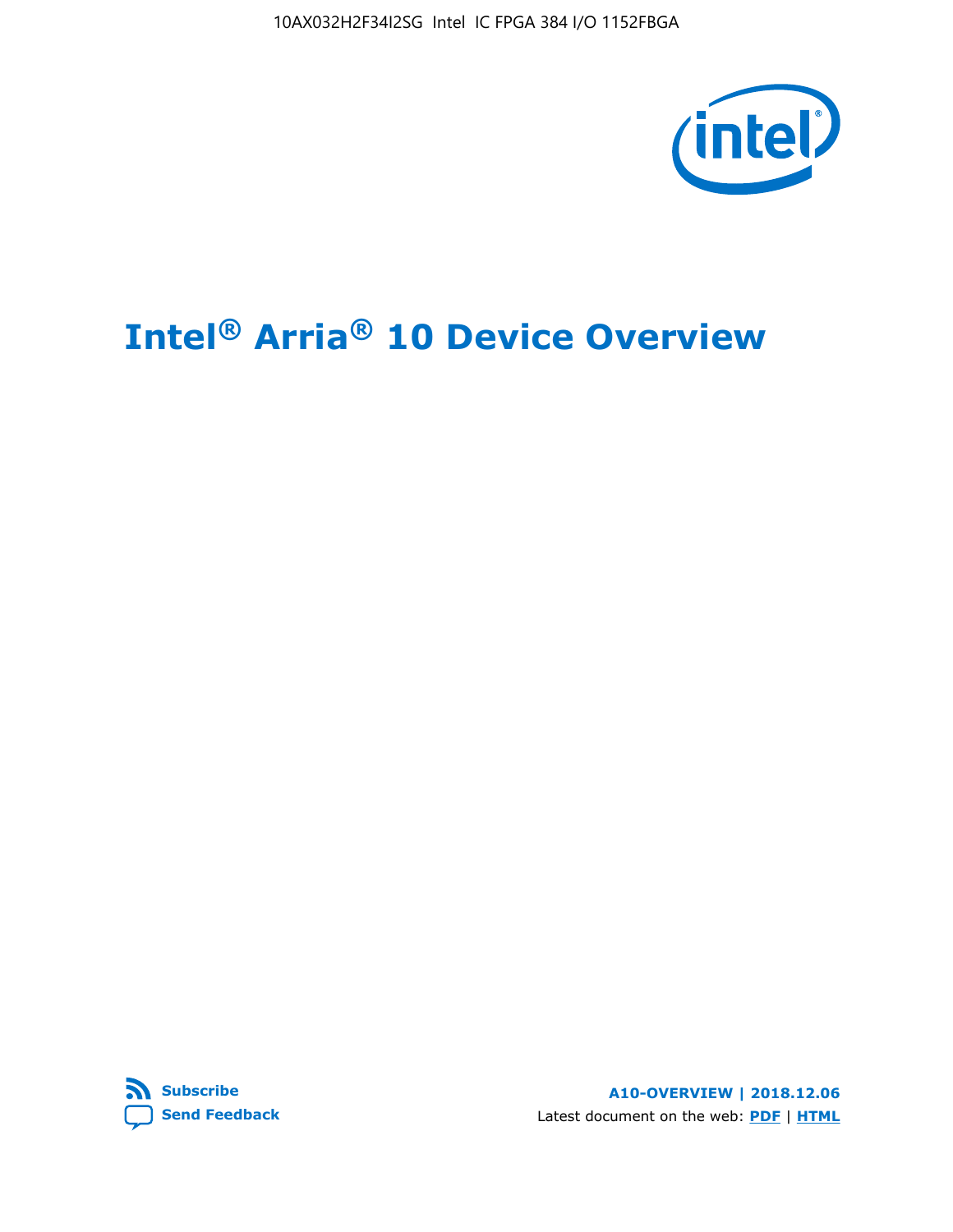

**Contents** 

# **Contents**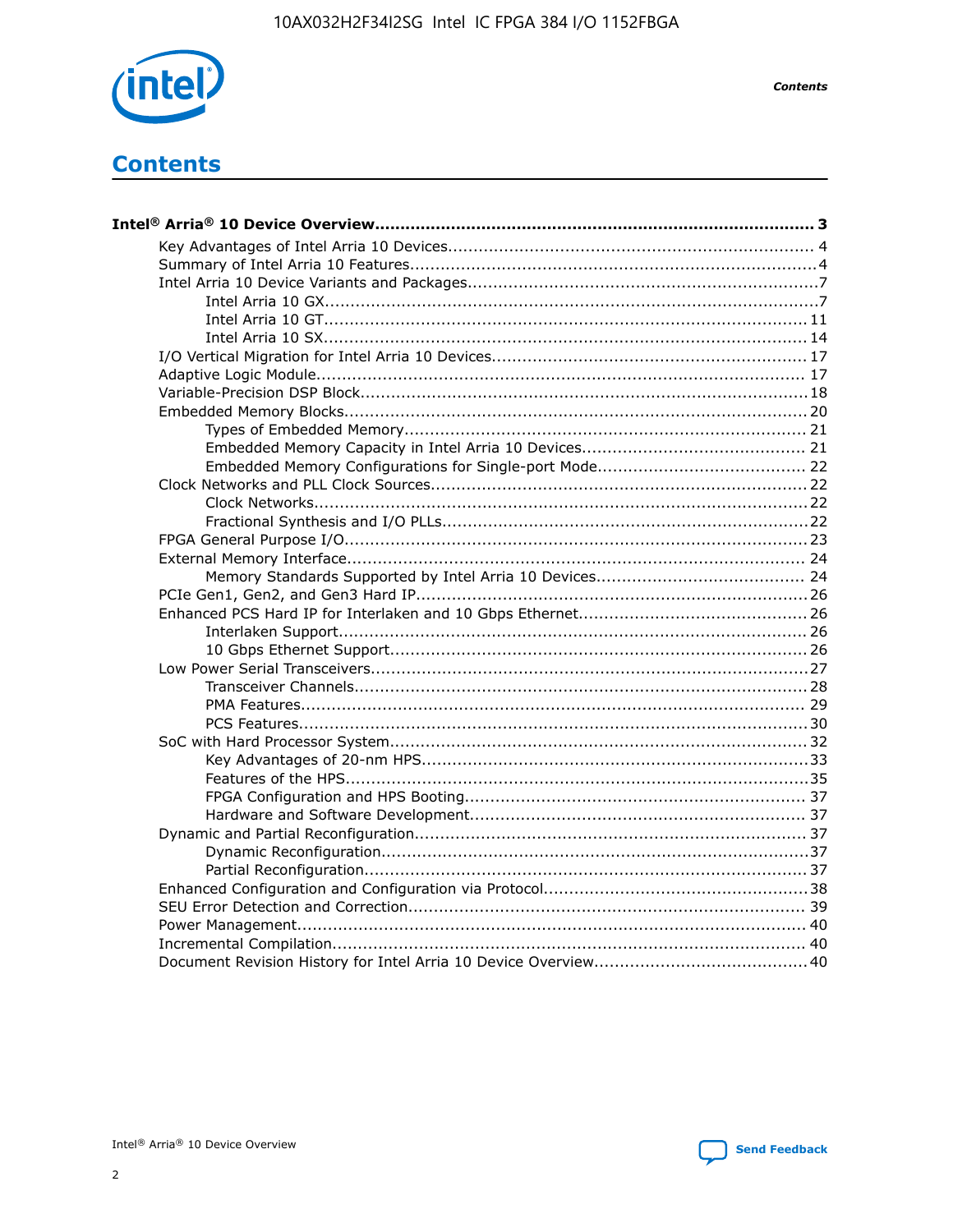**A10-OVERVIEW | 2018.12.06**

**[Send Feedback](mailto:FPGAtechdocfeedback@intel.com?subject=Feedback%20on%20Intel%20Arria%2010%20Device%20Overview%20(A10-OVERVIEW%202018.12.06)&body=We%20appreciate%20your%20feedback.%20In%20your%20comments,%20also%20specify%20the%20page%20number%20or%20paragraph.%20Thank%20you.)**



# **Intel® Arria® 10 Device Overview**

The Intel<sup>®</sup> Arria<sup>®</sup> 10 device family consists of high-performance and power-efficient 20 nm mid-range FPGAs and SoCs.

Intel Arria 10 device family delivers:

- Higher performance than the previous generation of mid-range and high-end FPGAs.
- Power efficiency attained through a comprehensive set of power-saving technologies.

The Intel Arria 10 devices are ideal for high performance, power-sensitive, midrange applications in diverse markets.

| <b>Market</b>         | <b>Applications</b>                                                                                               |
|-----------------------|-------------------------------------------------------------------------------------------------------------------|
| Wireless              | Channel and switch cards in remote radio heads<br>٠<br>Mobile backhaul<br>٠                                       |
| Wireline              | 40G/100G muxponders and transponders<br>٠<br>100G line cards<br>٠<br>Bridging<br>٠<br>Aggregation<br>٠            |
| <b>Broadcast</b>      | Studio switches<br>٠<br>Servers and transport<br>٠<br>Videoconferencing<br>٠<br>Professional audio and video<br>٠ |
| Computing and Storage | Flash cache<br>٠<br>Cloud computing servers<br>٠<br>Server acceleration<br>$\bullet$                              |
| Medical               | Diagnostic scanners<br>٠<br>Diagnostic imaging<br>٠                                                               |
| Military              | Missile guidance and control<br>٠<br>Radar<br>٠<br>Electronic warfare<br>٠<br>Secure communications<br>٠          |

#### **Table 1. Sample Markets and Ideal Applications for Intel Arria 10 Devices**

#### **Related Information**

- [Intel Arria 10 Device Handbook: Known Issues](http://www.altera.com/support/kdb/solutions/rd07302013_646.html) Lists the planned updates to the *Intel Arria 10 Device Handbook* chapters.
- [Intel Arria 10 GX/GT Device Errata and Design Recommendations](https://www.intel.com/content/www/us/en/programmable/documentation/agz1493851706374.html#yqz1494433888646)
- [Intel Arria 10 SX Device Errata and Design Recommendations](https://www.intel.com/content/www/us/en/programmable/documentation/cru1462832385668.html#cru1462832558642)

Intel Corporation. All rights reserved. Intel, the Intel logo, Altera, Arria, Cyclone, Enpirion, MAX, Nios, Quartus and Stratix words and logos are trademarks of Intel Corporation or its subsidiaries in the U.S. and/or other countries. Intel warrants performance of its FPGA and semiconductor products to current specifications in accordance with Intel's standard warranty, but reserves the right to make changes to any products and services at any time without notice. Intel assumes no responsibility or liability arising out of the application or use of any information, product, or service described herein except as expressly agreed to in writing by Intel. Intel customers are advised to obtain the latest version of device specifications before relying on any published information and before placing orders for products or services. \*Other names and brands may be claimed as the property of others.

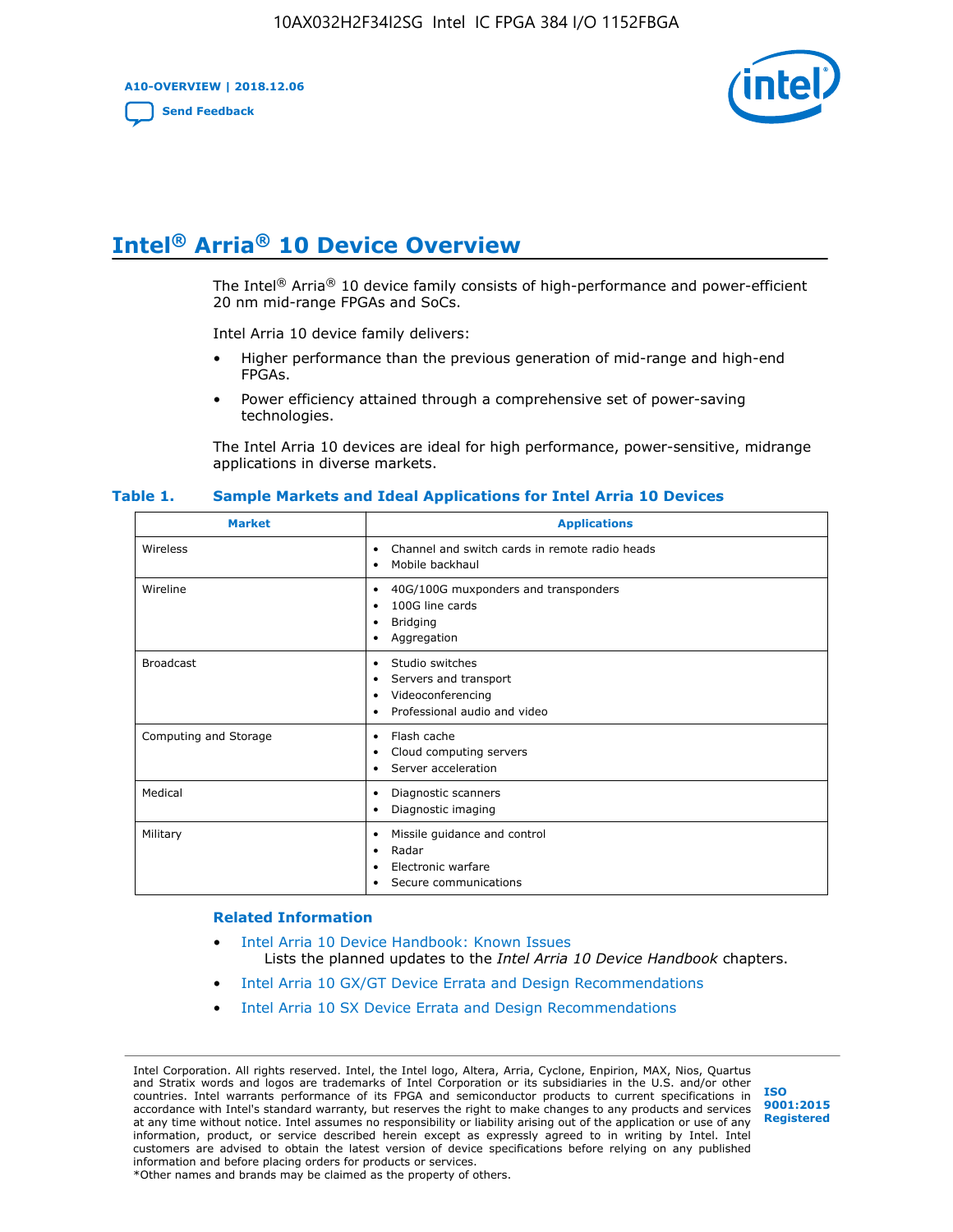

# **Key Advantages of Intel Arria 10 Devices**

#### **Table 2. Key Advantages of the Intel Arria 10 Device Family**

| <b>Advantage</b>                                                                                          | <b>Supporting Feature</b>                                                                                                                                                                                                                                                                                                |
|-----------------------------------------------------------------------------------------------------------|--------------------------------------------------------------------------------------------------------------------------------------------------------------------------------------------------------------------------------------------------------------------------------------------------------------------------|
| Enhanced core architecture                                                                                | Built on TSMC's 20 nm process technology<br>٠<br>60% higher performance than the previous generation of mid-range FPGAs<br>٠<br>15% higher performance than the fastest previous-generation FPGA<br>٠                                                                                                                    |
| High-bandwidth integrated<br>transceivers                                                                 | Short-reach rates up to 25.8 Gigabits per second (Gbps)<br>٠<br>Backplane capability up to 12.5 Gbps<br>٠<br>Integrated 10GBASE-KR and 40GBASE-KR4 Forward Error Correction (FEC)<br>٠                                                                                                                                   |
| Improved logic integration and<br>hard IP blocks                                                          | 8-input adaptive logic module (ALM)<br>٠<br>Up to 65.6 megabits (Mb) of embedded memory<br>٠<br>Variable-precision digital signal processing (DSP) blocks<br>Fractional synthesis phase-locked loops (PLLs)<br>Hard PCI Express Gen3 IP blocks<br>Hard memory controllers and PHY up to 2,400 Megabits per second (Mbps) |
| Second generation hard<br>processor system (HPS) with<br>integrated ARM* Cortex*-A9*<br>MPCore* processor | Tight integration of a dual-core ARM Cortex-A9 MPCore processor, hard IP, and an<br>٠<br>FPGA in a single Intel Arria 10 system-on-a-chip (SoC)<br>Supports over 128 Gbps peak bandwidth with integrated data coherency between<br>$\bullet$<br>the processor and the FPGA fabric                                        |
| Advanced power savings                                                                                    | Comprehensive set of advanced power saving features<br>٠<br>Power-optimized MultiTrack routing and core architecture<br>٠<br>Up to 40% lower power compared to previous generation of mid-range FPGAs<br>Up to 60% lower power compared to previous generation of high-end FPGAs                                         |

# **Summary of Intel Arria 10 Features**

#### **Table 3. Summary of Features for Intel Arria 10 Devices**

| <b>Feature</b>                  | <b>Description</b>                                                                                                                                                                                                                                                                                                                                                                                 |
|---------------------------------|----------------------------------------------------------------------------------------------------------------------------------------------------------------------------------------------------------------------------------------------------------------------------------------------------------------------------------------------------------------------------------------------------|
| Technology                      | TSMC's 20-nm SoC process technology<br>Allows operation at a lower $V_{\text{CC}}$ level of 0.82 V instead of the 0.9 V standard $V_{\text{CC}}$ core voltage                                                                                                                                                                                                                                      |
| Packaging                       | 1.0 mm ball-pitch Fineline BGA packaging<br>٠<br>0.8 mm ball-pitch Ultra Fineline BGA packaging<br>Multiple devices with identical package footprints for seamless migration between different<br><b>FPGA</b> densities<br>Devices with compatible package footprints allow migration to next generation high-end<br>Stratix $@10$ devices<br>RoHS, leaded $(1)$ , and lead-free (Pb-free) options |
| High-performance<br>FPGA fabric | Enhanced 8-input ALM with four registers<br>Improved multi-track routing architecture to reduce congestion and improve compilation time<br>Hierarchical core clocking architecture<br>Fine-grained partial reconfiguration                                                                                                                                                                         |
| Internal memory<br>blocks       | M20K-20-Kb memory blocks with hard error correction code (ECC)<br>Memory logic array block (MLAB)-640-bit memory                                                                                                                                                                                                                                                                                   |
|                                 | continued                                                                                                                                                                                                                                                                                                                                                                                          |



<sup>(1)</sup> Contact Intel for availability.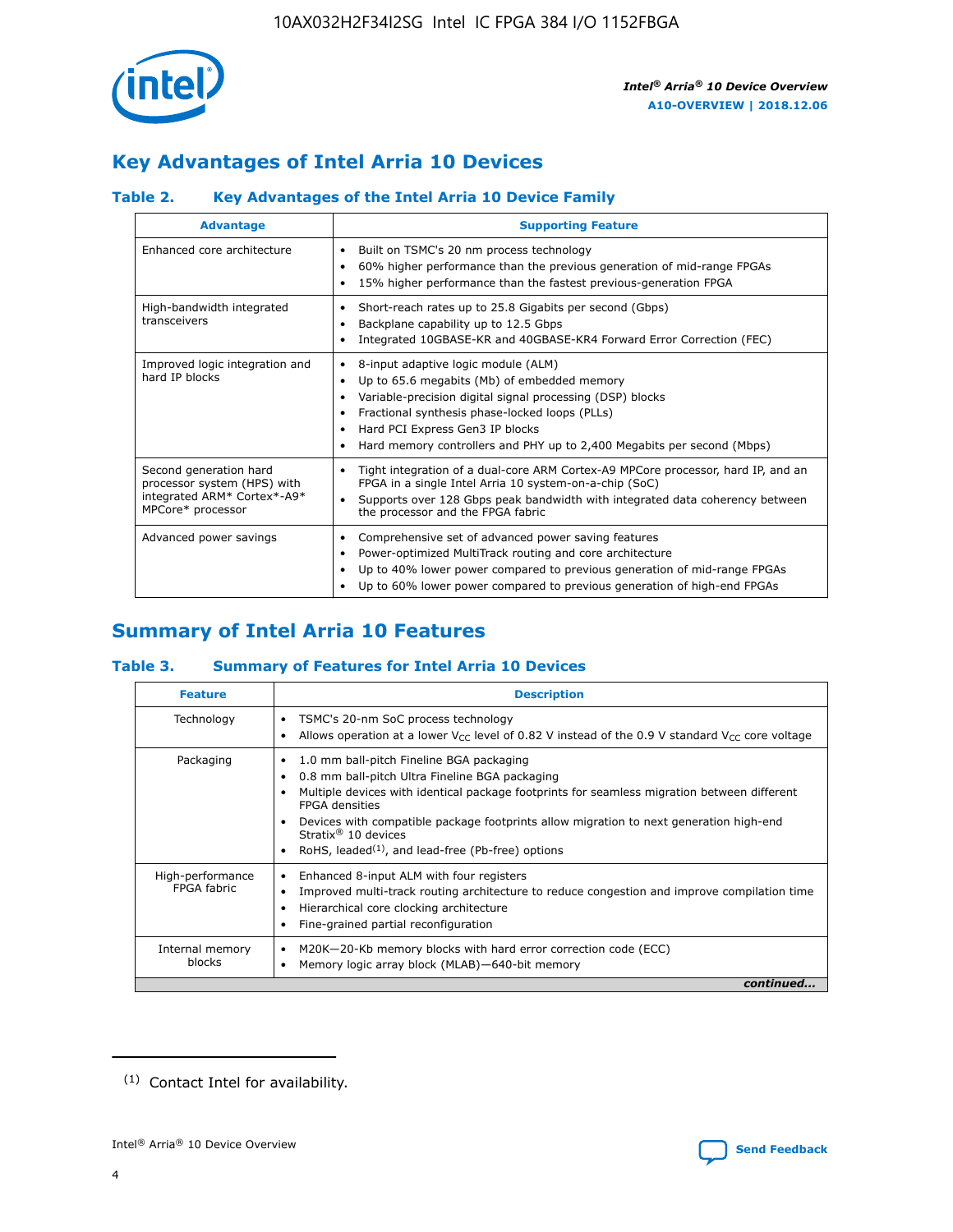r



| <b>Feature</b>                         |                                                                                                                | <b>Description</b>                                                                                                                                                                                                                                                                                                                                                                                                                                                                                                                                                                                                                                                                                                                                                                                                                                               |  |  |  |  |  |  |
|----------------------------------------|----------------------------------------------------------------------------------------------------------------|------------------------------------------------------------------------------------------------------------------------------------------------------------------------------------------------------------------------------------------------------------------------------------------------------------------------------------------------------------------------------------------------------------------------------------------------------------------------------------------------------------------------------------------------------------------------------------------------------------------------------------------------------------------------------------------------------------------------------------------------------------------------------------------------------------------------------------------------------------------|--|--|--|--|--|--|
| Embedded Hard IP<br>blocks             | Variable-precision DSP                                                                                         | Native support for signal processing precision levels from $18 \times 19$ to<br>$\bullet$<br>54 x 54<br>Native support for 27 x 27 multiplier mode<br>$\bullet$<br>64-bit accumulator and cascade for systolic finite impulse responses<br>(FIRs)<br>Internal coefficient memory banks<br>$\bullet$<br>Preadder/subtractor for improved efficiency<br>Additional pipeline register to increase performance and reduce<br>power<br>Supports floating point arithmetic:<br>- Perform multiplication, addition, subtraction, multiply-add,<br>multiply-subtract, and complex multiplication.<br>- Supports multiplication with accumulation capability, cascade<br>summation, and cascade subtraction capability.<br>- Dynamic accumulator reset control.<br>- Support direct vector dot and complex multiplication chaining<br>multiply floating point DSP blocks. |  |  |  |  |  |  |
|                                        | Memory controller                                                                                              | DDR4, DDR3, and DDR3L                                                                                                                                                                                                                                                                                                                                                                                                                                                                                                                                                                                                                                                                                                                                                                                                                                            |  |  |  |  |  |  |
|                                        | PCI Express*                                                                                                   | PCI Express (PCIe*) Gen3 (x1, x2, x4, or x8), Gen2 (x1, x2, x4, or x8)<br>and Gen1 (x1, x2, x4, or x8) hard IP with complete protocol stack,<br>endpoint, and root port                                                                                                                                                                                                                                                                                                                                                                                                                                                                                                                                                                                                                                                                                          |  |  |  |  |  |  |
|                                        | Transceiver I/O                                                                                                | 10GBASE-KR/40GBASE-KR4 Forward Error Correction (FEC)<br>PCS hard IPs that support:<br>- 10-Gbps Ethernet (10GbE)<br>- PCIe PIPE interface<br>- Interlaken<br>- Gbps Ethernet (GbE)<br>- Common Public Radio Interface (CPRI) with deterministic latency<br>support<br>- Gigabit-capable passive optical network (GPON) with fast lock-<br>time support<br>13.5G JESD204b<br>$\bullet$<br>8B/10B, 64B/66B, 64B/67B encoders and decoders<br>Custom mode support for proprietary protocols                                                                                                                                                                                                                                                                                                                                                                        |  |  |  |  |  |  |
| Core clock networks                    | $\bullet$                                                                                                      | Up to 800 MHz fabric clocking, depending on the application:<br>- 667 MHz external memory interface clocking with 2,400 Mbps DDR4 interface<br>- 800 MHz LVDS interface clocking with 1,600 Mbps LVDS interface<br>Global, regional, and peripheral clock networks<br>Clock networks that are not used can be gated to reduce dynamic power                                                                                                                                                                                                                                                                                                                                                                                                                                                                                                                      |  |  |  |  |  |  |
| Phase-locked loops<br>(PLLs)           | High-resolution fractional synthesis PLLs:<br>$\bullet$<br>Integer PLLs:<br>- Adjacent to general purpose I/Os | - Precision clock synthesis, clock delay compensation, and zero delay buffering (ZDB)<br>- Support integer mode and fractional mode<br>- Fractional mode support with third-order delta-sigma modulation<br>- Support external memory and LVDS interfaces                                                                                                                                                                                                                                                                                                                                                                                                                                                                                                                                                                                                        |  |  |  |  |  |  |
| FPGA General-purpose<br>$I/Os$ (GPIOs) | On-chip termination (OCT)<br>٠<br>$\bullet$                                                                    | 1.6 Gbps LVDS-every pair can be configured as receiver or transmitter<br>1.2 V to 3.0 V single-ended LVTTL/LVCMOS interfacing                                                                                                                                                                                                                                                                                                                                                                                                                                                                                                                                                                                                                                                                                                                                    |  |  |  |  |  |  |
| <b>External Memory</b><br>Interface    | $\bullet$                                                                                                      | Hard memory controller- DDR4, DDR3, and DDR3L support<br>$-$ DDR4-speeds up to 1,200 MHz/2,400 Mbps<br>- DDR3-speeds up to 1,067 MHz/2,133 Mbps<br>Soft memory controller—provides support for RLDRAM $3^{(2)}$ , QDR IV $^{(2)}$ , and QDR II+<br>continued                                                                                                                                                                                                                                                                                                                                                                                                                                                                                                                                                                                                     |  |  |  |  |  |  |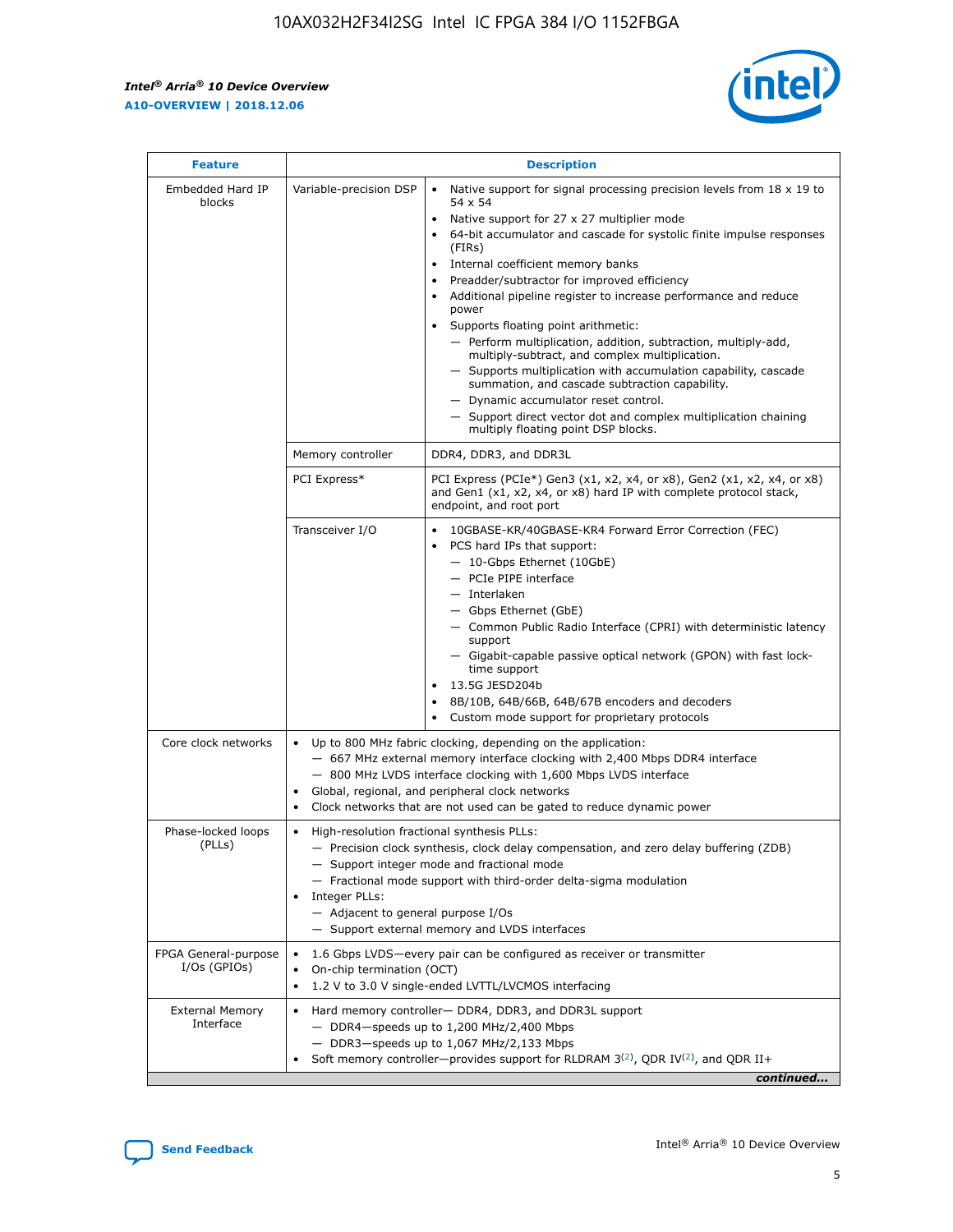

| <b>Feature</b>                                    | <b>Description</b>                                                                                                                                                                                                                                                                                                                                                                                                                                                                                                                                                                                                                                                        |
|---------------------------------------------------|---------------------------------------------------------------------------------------------------------------------------------------------------------------------------------------------------------------------------------------------------------------------------------------------------------------------------------------------------------------------------------------------------------------------------------------------------------------------------------------------------------------------------------------------------------------------------------------------------------------------------------------------------------------------------|
| Low-power serial<br>transceivers                  | • Continuous operating range:<br>- Intel Arria 10 GX-1 Gbps to 17.4 Gbps<br>$-$ Intel Arria 10 GT $-1$ Gbps to 25.8 Gbps<br>Backplane support:<br>$\bullet$<br>$-$ Intel Arria 10 GX-up to 12.5<br>$-$ Intel Arria 10 GT-up to 12.5<br>Extended range down to 125 Mbps with oversampling<br>ATX transmit PLLs with user-configurable fractional synthesis capability<br>Electronic Dispersion Compensation (EDC) support for XFP, SFP+, OSFP, and CFP optical<br>module<br>Adaptive linear and decision feedback equalization<br>$\bullet$<br>Transmitter pre-emphasis and de-emphasis<br>$\bullet$<br>Dynamic partial reconfiguration of individual transceiver channels |
| <b>HPS</b><br>(Intel Arria 10 SX<br>devices only) | Dual-core ARM Cortex-A9 MPCore processor-1.2 GHz CPU with<br>Processor and system<br>$\bullet$<br>1.5 GHz overdrive capability<br>256 KB on-chip RAM and 64 KB on-chip ROM<br>System peripherals-general-purpose timers, watchdog timers, direct<br>memory access (DMA) controller, FPGA configuration manager, and<br>clock and reset managers<br>• Security features—anti-tamper, secure boot, Advanced Encryption<br>Standard (AES) and authentication (SHA)<br>ARM CoreSight* JTAG debug access port, trace port, and on-chip<br>$\bullet$<br>trace storage                                                                                                           |
|                                                   | <b>External interfaces</b><br>Hard memory interface—Hard memory controller (2,400 Mbps DDR4,<br>and 2,133 Mbps DDR3), Quad serial peripheral interface (QSPI) flash<br>controller, NAND flash controller, direct memory access (DMA)<br>controller, Secure Digital/MultiMediaCard (SD/MMC) controller<br>Communication interface-10/100/1000 Ethernet media access<br>$\bullet$<br>control (MAC), USB On-The-GO (OTG) controllers, I <sup>2</sup> C controllers,<br>UART 16550, serial peripheral interface (SPI), and up to 62<br>HPS GPIO interfaces (48 direct-share I/Os)                                                                                             |
|                                                   | Interconnects to core<br>• High-performance ARM AMBA* AXI bus bridges that support<br>simultaneous read and write<br>HPS-FPGA bridges-include the FPGA-to-HPS, HPS-to-FPGA, and<br>$\bullet$<br>lightweight HPS-to-FPGA bridges that allow the FPGA fabric to issue<br>transactions to slaves in the HPS, and vice versa<br>Configuration bridge that allows HPS configuration manager to<br>configure the core logic via dedicated 32-bit configuration port<br>FPGA-to-HPS SDRAM controller bridge-provides configuration<br>interfaces for the multiport front end (MPFE) of the HPS SDRAM<br>controller                                                               |
| Configuration                                     | Tamper protection—comprehensive design protection to protect your valuable IP investments<br>Enhanced 256-bit advanced encryption standard (AES) design security with authentication<br>$\bullet$<br>Configuration via protocol (CvP) using PCIe Gen1, Gen2, or Gen3<br>continued                                                                                                                                                                                                                                                                                                                                                                                         |

<sup>(2)</sup> Intel Arria 10 devices support this external memory interface using hard PHY with soft memory controller.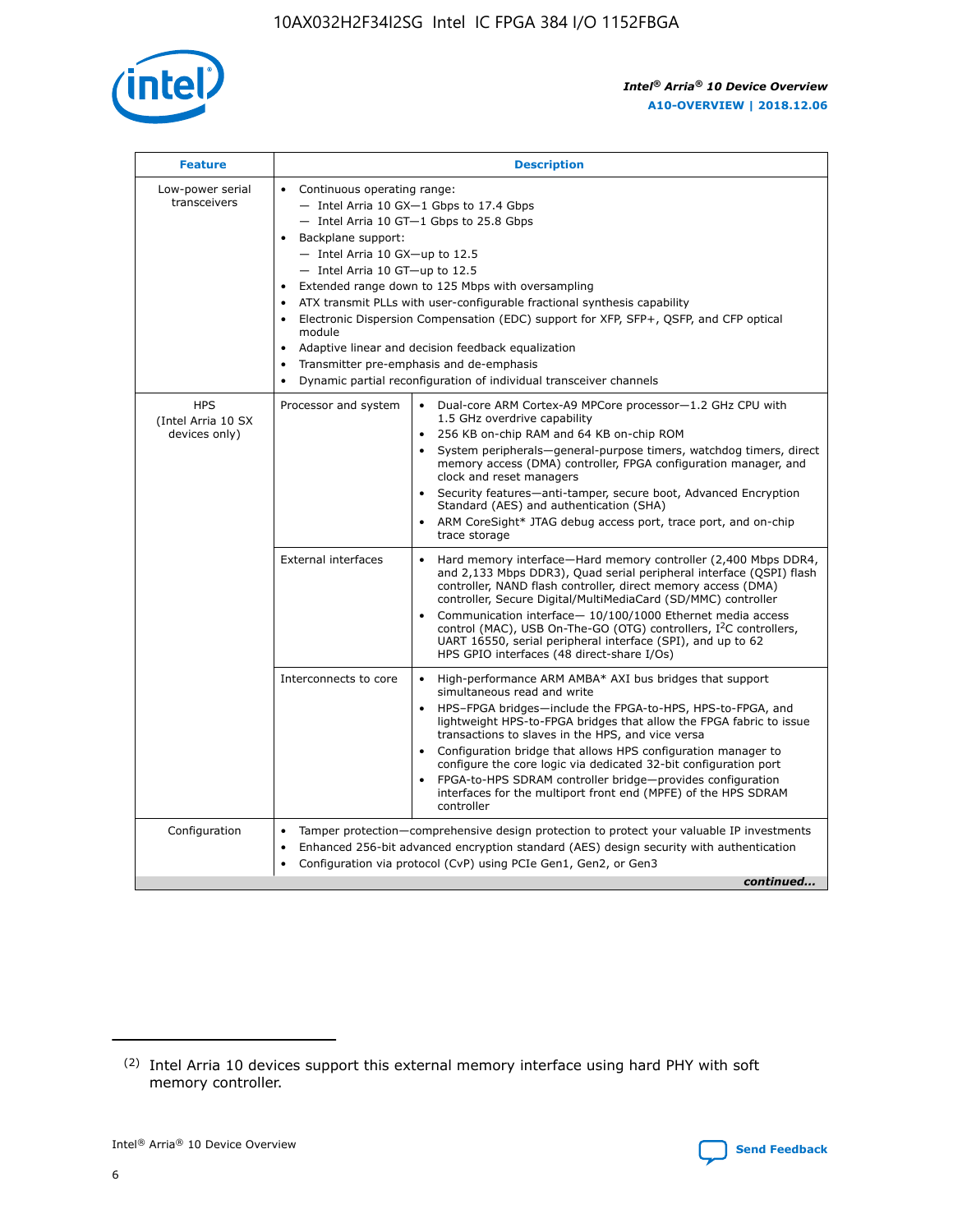

| <b>Feature</b>     | <b>Description</b>                                                                                                                                                                                               |
|--------------------|------------------------------------------------------------------------------------------------------------------------------------------------------------------------------------------------------------------|
|                    | Dynamic reconfiguration of the transceivers and PLLs<br>Fine-grained partial reconfiguration of the core fabric<br>Active Serial x4 Interface<br>$\bullet$                                                       |
| Power management   | SmartVID<br>Low static power device options<br>Programmable Power Technology<br>Intel Quartus <sup>®</sup> Prime integrated power analysis                                                                       |
| Software and tools | Intel Quartus Prime design suite<br>Transceiver toolkit<br>Platform Designer system integration tool<br>DSP Builder for Intel FPGAs<br>OpenCL <sup>™</sup> support<br>Intel SoC FPGA Embedded Design Suite (EDS) |

#### **Related Information**

[Intel Arria 10 Transceiver PHY Overview](https://www.intel.com/content/www/us/en/programmable/documentation/nik1398707230472.html#nik1398706768037) Provides details on Intel Arria 10 transceivers.

# **Intel Arria 10 Device Variants and Packages**

#### **Table 4. Device Variants for the Intel Arria 10 Device Family**

| <b>Variant</b>    | <b>Description</b>                                                                                                                                                                                                     |
|-------------------|------------------------------------------------------------------------------------------------------------------------------------------------------------------------------------------------------------------------|
| Intel Arria 10 GX | FPGA featuring 17.4 Gbps transceivers for short reach applications with 12.5 backplane driving<br>capability.                                                                                                          |
| Intel Arria 10 GT | FPGA featuring:<br>17.4 Gbps transceivers for short reach applications with 12.5 backplane driving capability.<br>25.8 Gbps transceivers for supporting CAUI-4 and CEI-25G applications with CFP2 and CFP4<br>modules. |
| Intel Arria 10 SX | SoC integrating ARM-based HPS and FPGA featuring 17.4 Gbps transceivers for short reach<br>applications with 12.5 backplane driving capability.                                                                        |

#### **Intel Arria 10 GX**

This section provides the available options, maximum resource counts, and package plan for the Intel Arria 10 GX devices.

The information in this section is correct at the time of publication. For the latest information and to get more details, refer to the Intel FPGA Product Selector.

#### **Related Information**

#### [Intel FPGA Product Selector](http://www.altera.com/products/selector/psg-selector.html) Provides the latest information on Intel products.

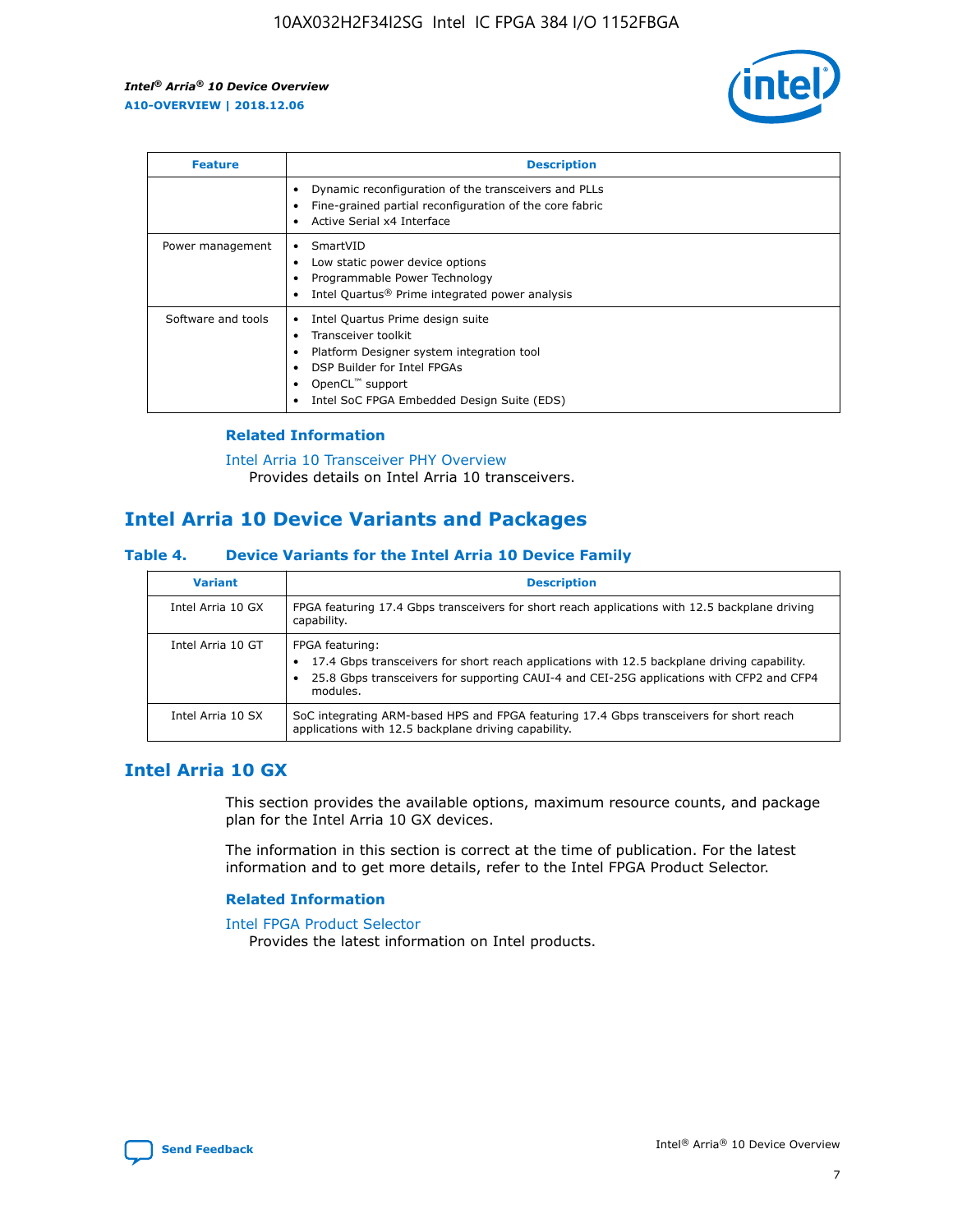

#### **Available Options**





#### **Related Information**

[Transceiver Performance for Intel Arria 10 GX/SX Devices](https://www.intel.com/content/www/us/en/programmable/documentation/mcn1413182292568.html#mcn1413213965502) Provides more information about the transceiver speed grade.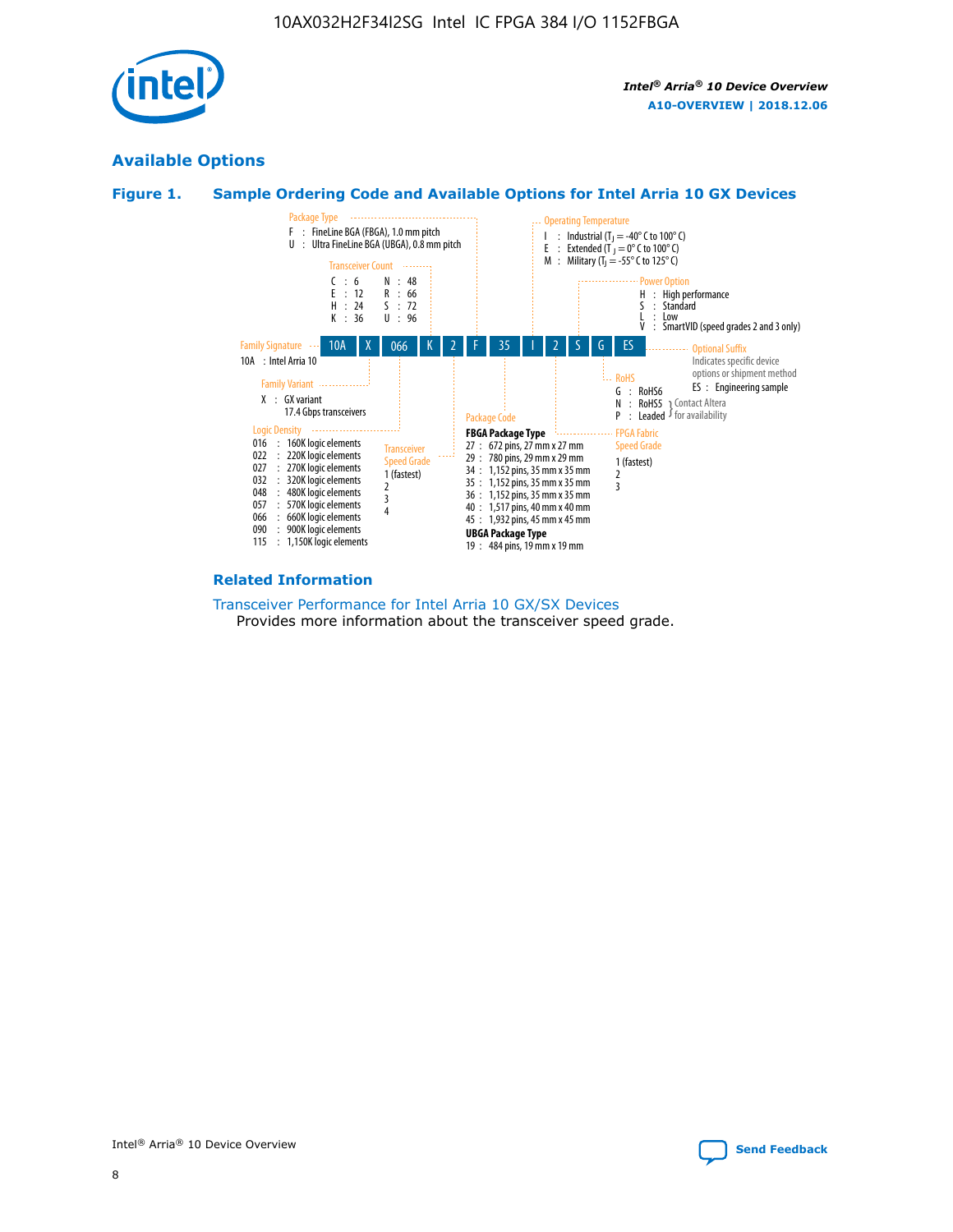

#### **Maximum Resources**

#### **Table 5. Maximum Resource Counts for Intel Arria 10 GX Devices (GX 160, GX 220, GX 270, GX 320, and GX 480)**

| <b>Resource</b>         |                                                          | <b>Product Line</b> |                  |                    |                |                |  |  |  |
|-------------------------|----------------------------------------------------------|---------------------|------------------|--------------------|----------------|----------------|--|--|--|
|                         |                                                          | <b>GX 160</b>       | <b>GX 220</b>    | <b>GX 270</b>      | <b>GX 320</b>  | <b>GX 480</b>  |  |  |  |
| Logic Elements (LE) (K) |                                                          | 160                 | 220              | 270                | 320            | 480            |  |  |  |
| <b>ALM</b>              |                                                          | 61,510              | 80,330           | 101,620            | 119,900        | 183,590        |  |  |  |
| Register                |                                                          | 246,040             | 321,320          | 406,480<br>479,600 |                | 734,360        |  |  |  |
| Memory (Kb)             | M <sub>20</sub> K                                        | 8,800               | 11,740<br>15,000 |                    | 17,820         | 28,620         |  |  |  |
| <b>MLAB</b>             |                                                          | 1,050               | 1,690            | 2,452              | 2,727          | 4,164          |  |  |  |
|                         | Variable-precision DSP Block<br>156<br>192<br>830<br>985 |                     |                  |                    |                | 1,368          |  |  |  |
| 18 x 19 Multiplier      |                                                          | 312                 | 384              | 1,970<br>1,660     |                | 2,736          |  |  |  |
| PLL                     | Fractional<br>Synthesis                                  | 6                   | 6                | 8                  | 8              | 12             |  |  |  |
|                         | I/O                                                      | 6                   | 6                | 8                  | 8              | 12             |  |  |  |
| 17.4 Gbps Transceiver   |                                                          | 12                  | 12               | 24                 | 24             | 36             |  |  |  |
| GPIO <sup>(3)</sup>     |                                                          | 288                 | 288              | 384<br>384         |                | 492            |  |  |  |
| LVDS Pair $(4)$         |                                                          | 120                 | 120              | 168                | 168            | 222            |  |  |  |
| PCIe Hard IP Block      |                                                          | 1                   | 1                | 2                  | $\overline{2}$ | $\overline{2}$ |  |  |  |
| Hard Memory Controller  |                                                          | 6                   | 6                | 8                  | 8              | 12             |  |  |  |

<sup>(4)</sup> Each LVDS I/O pair can be used as differential input or output.



<sup>(3)</sup> The number of GPIOs does not include transceiver I/Os. In the Intel Quartus Prime software, the number of user I/Os includes transceiver I/Os.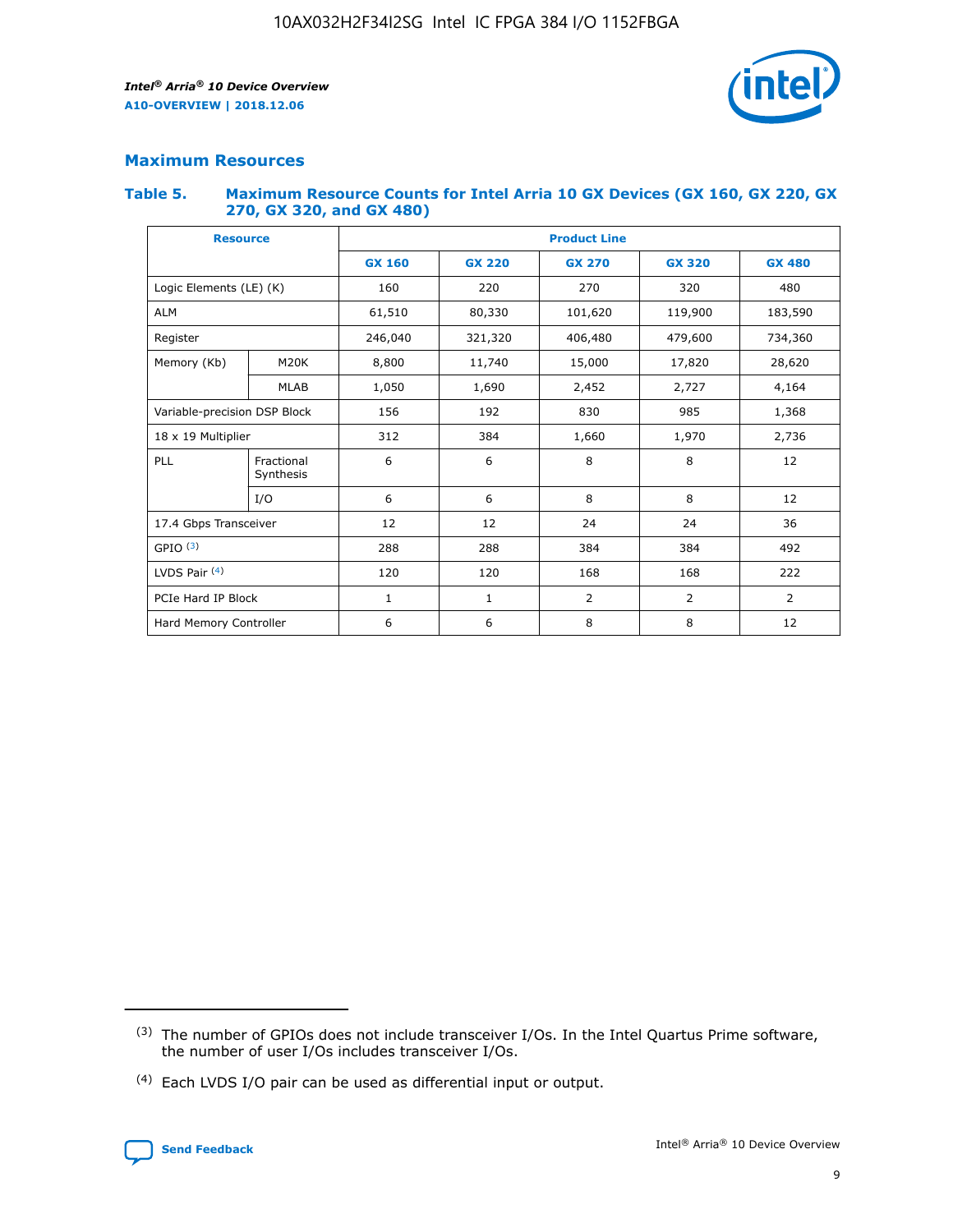

#### **Table 6. Maximum Resource Counts for Intel Arria 10 GX Devices (GX 570, GX 660, GX 900, and GX 1150)**

|                              | <b>Resource</b>         | <b>Product Line</b> |                |                |                |  |  |  |
|------------------------------|-------------------------|---------------------|----------------|----------------|----------------|--|--|--|
|                              |                         | <b>GX 570</b>       | <b>GX 660</b>  | <b>GX 900</b>  | <b>GX 1150</b> |  |  |  |
| Logic Elements (LE) (K)      |                         | 570                 | 660            | 900            | 1,150          |  |  |  |
| <b>ALM</b>                   |                         | 217,080             | 251,680        | 339,620        | 427,200        |  |  |  |
| Register                     |                         | 868,320             | 1,006,720      | 1,358,480      | 1,708,800      |  |  |  |
| Memory (Kb)                  | <b>M20K</b>             | 36,000              | 42,620         | 48,460         | 54,260         |  |  |  |
|                              | <b>MLAB</b>             | 5,096               | 5,788          | 9,386          | 12,984         |  |  |  |
| Variable-precision DSP Block |                         | 1,523               | 1,687          | 1,518          | 1,518          |  |  |  |
|                              | 18 x 19 Multiplier      |                     | 3,374          | 3,036          | 3,036          |  |  |  |
| PLL                          | Fractional<br>Synthesis | 16                  | 16             | 32             | 32             |  |  |  |
|                              | I/O                     | 16                  | 16             | 16             | 16             |  |  |  |
| 17.4 Gbps Transceiver        |                         | 48                  | 48             | 96             | 96             |  |  |  |
| GPIO <sup>(3)</sup>          |                         | 696                 | 696            | 768            | 768            |  |  |  |
| LVDS Pair $(4)$              |                         | 324                 | 324            | 384            | 384            |  |  |  |
| PCIe Hard IP Block           |                         | 2                   | $\overline{2}$ | $\overline{4}$ | $\overline{4}$ |  |  |  |
| Hard Memory Controller       |                         | 16                  | 16             | 16             | 16             |  |  |  |

### **Package Plan**

#### **Table 7. Package Plan for Intel Arria 10 GX Devices (U19, F27, and F29)**

Refer to I/O and High Speed I/O in Intel Arria 10 Devices chapter for the number of 3 V I/O, LVDS I/O, and LVDS channels in each device package.

| <b>Product Line</b> | U <sub>19</sub><br>$(19 \text{ mm} \times 19 \text{ mm})$<br>484-pin UBGA) |          |             |         | <b>F27</b><br>(27 mm × 27 mm,<br>672-pin FBGA) |             | <b>F29</b><br>(29 mm × 29 mm,<br>780-pin FBGA) |          |             |  |
|---------------------|----------------------------------------------------------------------------|----------|-------------|---------|------------------------------------------------|-------------|------------------------------------------------|----------|-------------|--|
|                     | 3 V I/O                                                                    | LVDS I/O | <b>XCVR</b> | 3 V I/O | LVDS I/O                                       | <b>XCVR</b> | 3 V I/O                                        | LVDS I/O | <b>XCVR</b> |  |
| GX 160              | 48                                                                         | 192      | 6           | 48      | 192                                            | 12          | 48                                             | 240      | 12          |  |
| GX 220              | 48                                                                         | 192      | 6           | 48      | 192                                            | 12          | 48                                             | 240      | 12          |  |
| GX 270              |                                                                            |          |             | 48      | 192                                            | 12          | 48                                             | 312      | 12          |  |
| GX 320              |                                                                            |          |             | 48      | 192                                            | 12          | 48                                             | 312      | 12          |  |
| GX 480              |                                                                            |          |             |         |                                                |             | 48                                             | 312      | 12          |  |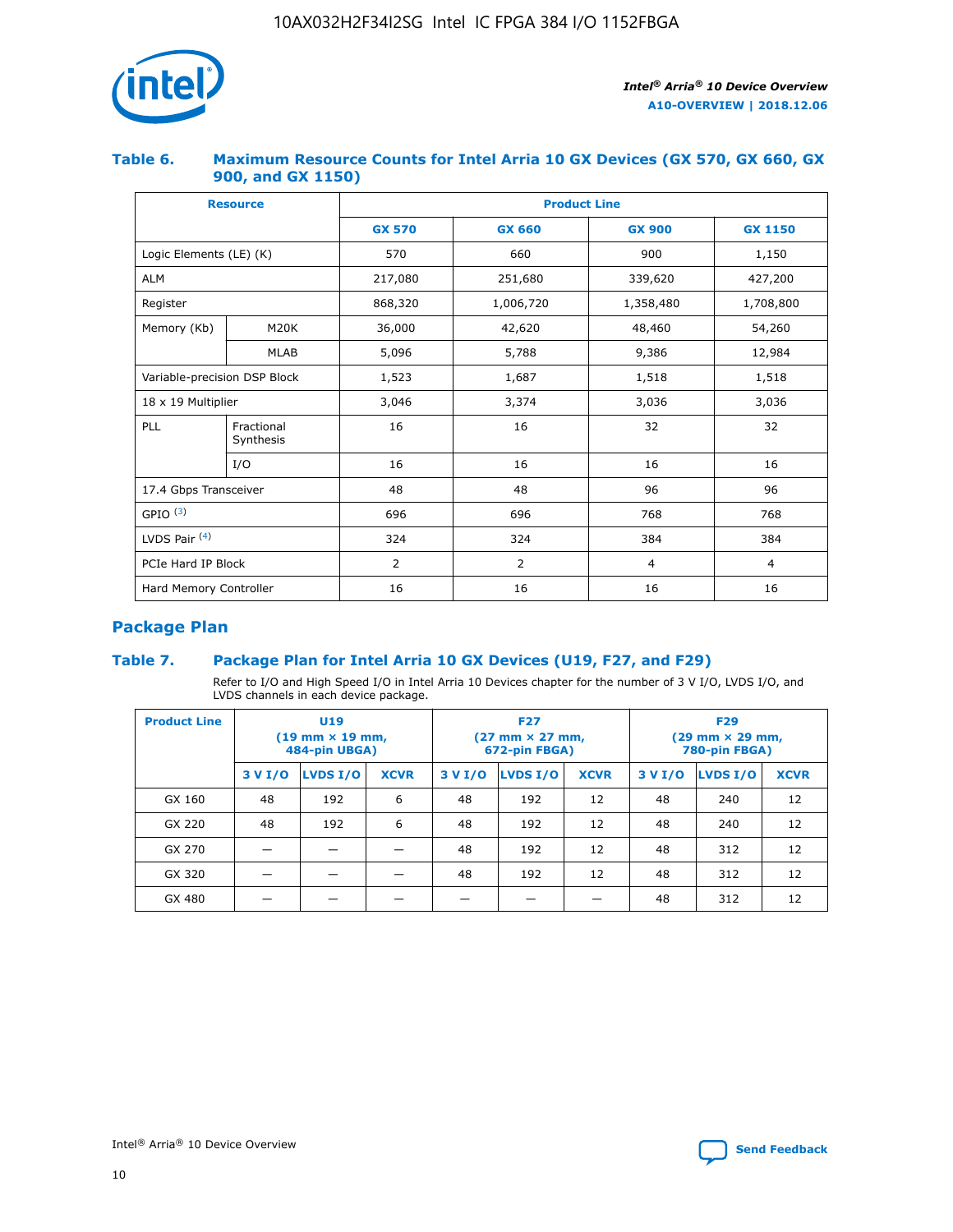

#### **Table 8. Package Plan for Intel Arria 10 GX Devices (F34, F35, NF40, and KF40)**

Refer to I/O and High Speed I/O in Intel Arria 10 Devices chapter for the number of 3 V I/O, LVDS I/O, and LVDS channels in each device package.

| <b>Product Line</b> | <b>F34</b><br>$(35 \text{ mm} \times 35 \text{ mm})$<br>1152-pin FBGA) |                    | <b>F35</b><br>$(35 \text{ mm} \times 35 \text{ mm})$<br><b>1152-pin FBGA)</b> |           | <b>KF40</b><br>$(40 \text{ mm} \times 40 \text{ mm})$<br>1517-pin FBGA) |             |            | <b>NF40</b><br>$(40 \text{ mm} \times 40 \text{ mm})$<br><b>1517-pin FBGA)</b> |             |            |                    |             |
|---------------------|------------------------------------------------------------------------|--------------------|-------------------------------------------------------------------------------|-----------|-------------------------------------------------------------------------|-------------|------------|--------------------------------------------------------------------------------|-------------|------------|--------------------|-------------|
|                     | 3V<br>I/O                                                              | <b>LVDS</b><br>I/O | <b>XCVR</b>                                                                   | 3V<br>I/O | <b>LVDS</b><br>I/O                                                      | <b>XCVR</b> | 3 V<br>I/O | <b>LVDS</b><br>I/O                                                             | <b>XCVR</b> | 3 V<br>I/O | <b>LVDS</b><br>I/O | <b>XCVR</b> |
| GX 270              | 48                                                                     | 336                | 24                                                                            | 48        | 336                                                                     | 24          |            |                                                                                |             |            |                    |             |
| GX 320              | 48                                                                     | 336                | 24                                                                            | 48        | 336                                                                     | 24          |            |                                                                                |             |            |                    |             |
| GX 480              | 48                                                                     | 444                | 24                                                                            | 48        | 348                                                                     | 36          |            |                                                                                |             |            |                    |             |
| GX 570              | 48                                                                     | 444                | 24                                                                            | 48        | 348                                                                     | 36          | 96         | 600                                                                            | 36          | 48         | 540                | 48          |
| GX 660              | 48                                                                     | 444                | 24                                                                            | 48        | 348                                                                     | 36          | 96         | 600                                                                            | 36          | 48         | 540                | 48          |
| GX 900              |                                                                        | 504                | 24                                                                            | -         |                                                                         |             |            |                                                                                |             |            | 600                | 48          |
| GX 1150             |                                                                        | 504                | 24                                                                            |           |                                                                         |             |            |                                                                                |             |            | 600                | 48          |

#### **Table 9. Package Plan for Intel Arria 10 GX Devices (RF40, NF45, SF45, and UF45)**

Refer to I/O and High Speed I/O in Intel Arria 10 Devices chapter for the number of 3 V I/O, LVDS I/O, and LVDS channels in each device package.

| <b>Product Line</b> | <b>RF40</b><br>$(40$ mm $\times$ 40 mm,<br>1517-pin FBGA) |                    |             | <b>NF45</b><br>$(45 \text{ mm} \times 45 \text{ mm})$<br><b>1932-pin FBGA)</b> |                    |             | <b>SF45</b><br>$(45 \text{ mm} \times 45 \text{ mm})$<br><b>1932-pin FBGA)</b> |                    |             | <b>UF45</b><br>$(45 \text{ mm} \times 45 \text{ mm})$<br><b>1932-pin FBGA)</b> |                    |             |
|---------------------|-----------------------------------------------------------|--------------------|-------------|--------------------------------------------------------------------------------|--------------------|-------------|--------------------------------------------------------------------------------|--------------------|-------------|--------------------------------------------------------------------------------|--------------------|-------------|
|                     | 3V<br>I/O                                                 | <b>LVDS</b><br>I/O | <b>XCVR</b> | 3 V<br>I/O                                                                     | <b>LVDS</b><br>I/O | <b>XCVR</b> | 3 V<br>I/O                                                                     | <b>LVDS</b><br>I/O | <b>XCVR</b> | 3V<br>I/O                                                                      | <b>LVDS</b><br>I/O | <b>XCVR</b> |
| GX 900              |                                                           | 342                | 66          | _                                                                              | 768                | 48          |                                                                                | 624                | 72          |                                                                                | 480                | 96          |
| GX 1150             |                                                           | 342                | 66          | _                                                                              | 768                | 48          |                                                                                | 624                | 72          |                                                                                | 480                | 96          |

#### **Related Information**

[I/O and High-Speed Differential I/O Interfaces in Intel Arria 10 Devices chapter, Intel](https://www.intel.com/content/www/us/en/programmable/documentation/sam1403482614086.html#sam1403482030321) [Arria 10 Device Handbook](https://www.intel.com/content/www/us/en/programmable/documentation/sam1403482614086.html#sam1403482030321)

Provides the number of 3 V and LVDS I/Os, and LVDS channels for each Intel Arria 10 device package.

#### **Intel Arria 10 GT**

This section provides the available options, maximum resource counts, and package plan for the Intel Arria 10 GT devices.

The information in this section is correct at the time of publication. For the latest information and to get more details, refer to the Intel FPGA Product Selector.

#### **Related Information**

#### [Intel FPGA Product Selector](http://www.altera.com/products/selector/psg-selector.html)

Provides the latest information on Intel products.

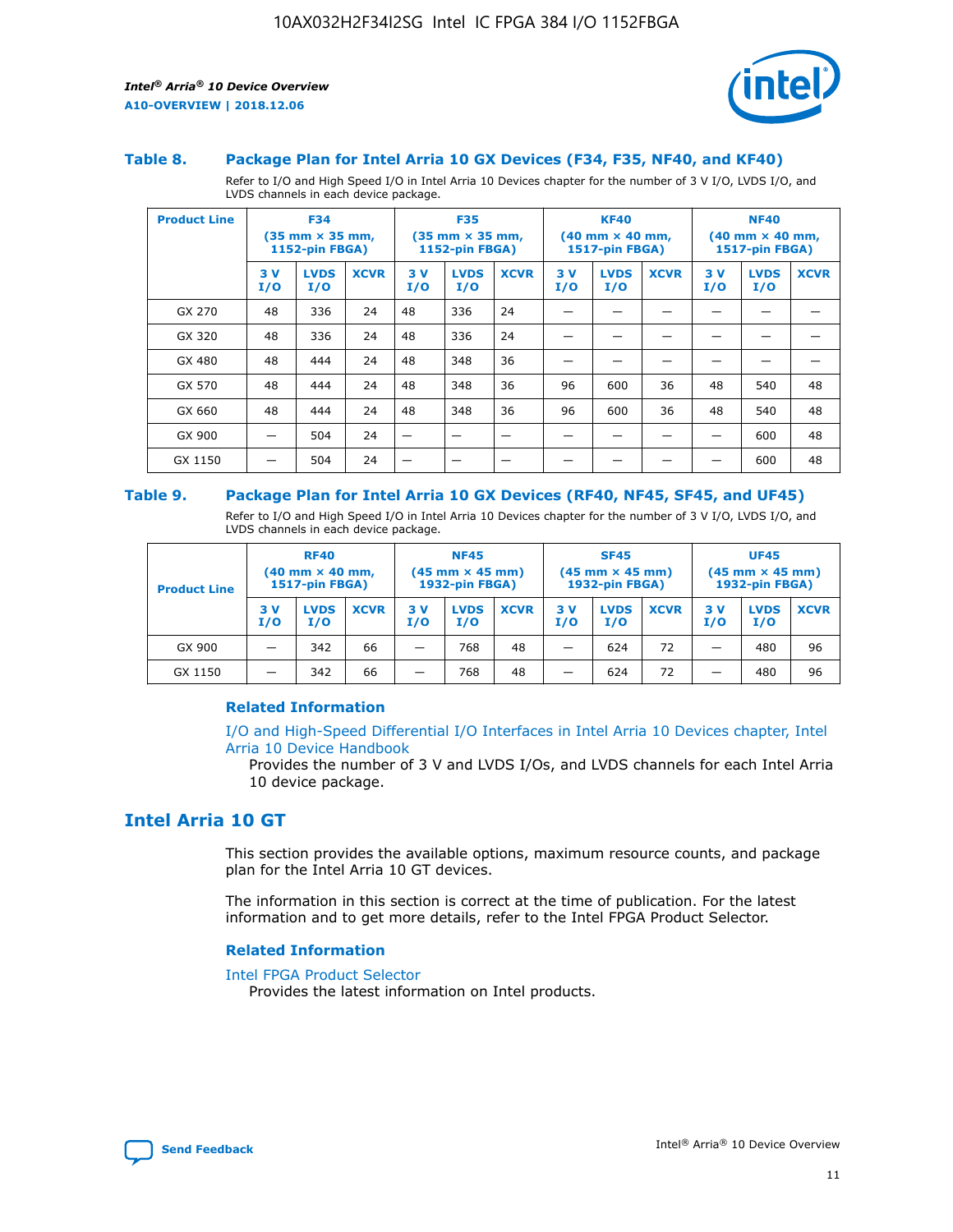

### **Available Options**

#### **Figure 2. Sample Ordering Code and Available Options for Intel Arria 10 GT Devices**

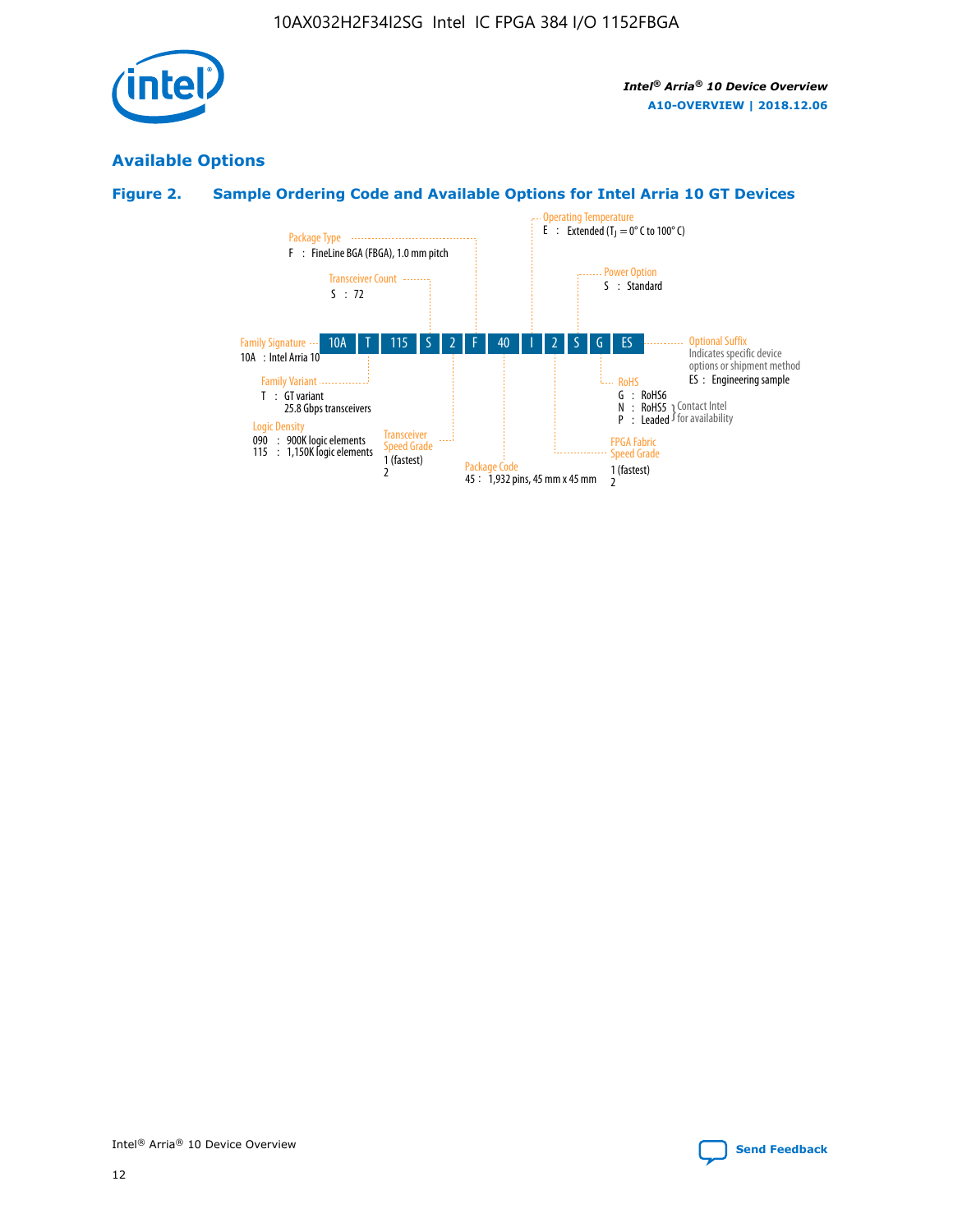

#### **Maximum Resources**

#### **Table 10. Maximum Resource Counts for Intel Arria 10 GT Devices**

| <b>Resource</b>              |                      |                | <b>Product Line</b> |  |
|------------------------------|----------------------|----------------|---------------------|--|
|                              |                      | <b>GT 900</b>  | GT 1150             |  |
| Logic Elements (LE) (K)      |                      | 900            | 1,150               |  |
| <b>ALM</b>                   |                      | 339,620        | 427,200             |  |
| Register                     |                      | 1,358,480      | 1,708,800           |  |
| Memory (Kb)                  | M20K                 | 48,460         | 54,260              |  |
|                              | <b>MLAB</b>          | 9,386          | 12,984              |  |
| Variable-precision DSP Block |                      | 1,518          | 1,518               |  |
| 18 x 19 Multiplier           |                      | 3,036          | 3,036               |  |
| <b>PLL</b>                   | Fractional Synthesis | 32             | 32                  |  |
|                              | I/O                  | 16             | 16                  |  |
| Transceiver                  | 17.4 Gbps            | 72(5)          | 72(5)               |  |
|                              | 25.8 Gbps            | 6              | 6                   |  |
| GPIO <sup>(6)</sup>          |                      | 624            | 624                 |  |
| LVDS Pair $(7)$              |                      | 312            | 312                 |  |
| PCIe Hard IP Block           |                      | $\overline{4}$ | $\overline{4}$      |  |
| Hard Memory Controller       |                      | 16             | 16                  |  |

#### **Related Information**

#### [Intel Arria 10 GT Channel Usage](https://www.intel.com/content/www/us/en/programmable/documentation/nik1398707230472.html#nik1398707008178)

Configuring GT/GX channels in Intel Arria 10 GT devices.

#### **Package Plan**

#### **Table 11. Package Plan for Intel Arria 10 GT Devices**

Refer to I/O and High Speed I/O in Intel Arria 10 Devices chapter for the number of 3 V I/O, LVDS I/O, and LVDS channels in each device package.

| <b>Product Line</b> | <b>SF45</b><br>(45 mm × 45 mm, 1932-pin FBGA) |                 |             |  |  |  |
|---------------------|-----------------------------------------------|-----------------|-------------|--|--|--|
|                     | 3 V I/O                                       | <b>LVDS I/O</b> | <b>XCVR</b> |  |  |  |
| GT 900              |                                               | 624             | 72          |  |  |  |
| GT 1150             |                                               | 624             | 72          |  |  |  |

<sup>(7)</sup> Each LVDS I/O pair can be used as differential input or output.



 $(5)$  If all 6 GT channels are in use, 12 of the GX channels are not usable.

<sup>(6)</sup> The number of GPIOs does not include transceiver I/Os. In the Intel Quartus Prime software, the number of user I/Os includes transceiver I/Os.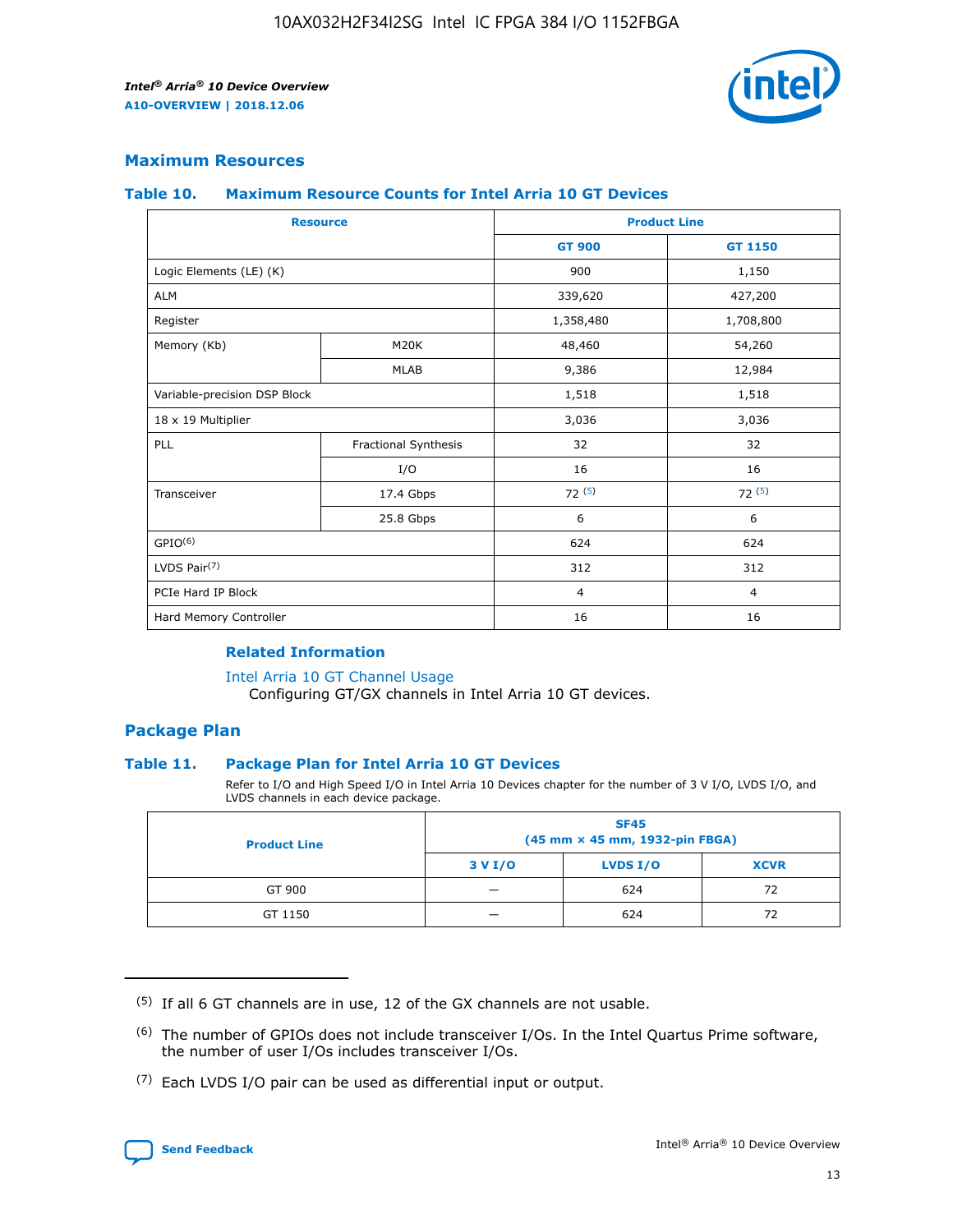

#### **Related Information**

[I/O and High-Speed Differential I/O Interfaces in Intel Arria 10 Devices chapter, Intel](https://www.intel.com/content/www/us/en/programmable/documentation/sam1403482614086.html#sam1403482030321) [Arria 10 Device Handbook](https://www.intel.com/content/www/us/en/programmable/documentation/sam1403482614086.html#sam1403482030321)

Provides the number of 3 V and LVDS I/Os, and LVDS channels for each Intel Arria 10 device package.

#### **Intel Arria 10 SX**

This section provides the available options, maximum resource counts, and package plan for the Intel Arria 10 SX devices.

The information in this section is correct at the time of publication. For the latest information and to get more details, refer to the Intel FPGA Product Selector.

#### **Related Information**

[Intel FPGA Product Selector](http://www.altera.com/products/selector/psg-selector.html) Provides the latest information on Intel products.

#### **Available Options**

#### **Figure 3. Sample Ordering Code and Available Options for Intel Arria 10 SX Devices**



#### **Related Information**

[Transceiver Performance for Intel Arria 10 GX/SX Devices](https://www.intel.com/content/www/us/en/programmable/documentation/mcn1413182292568.html#mcn1413213965502) Provides more information about the transceiver speed grade.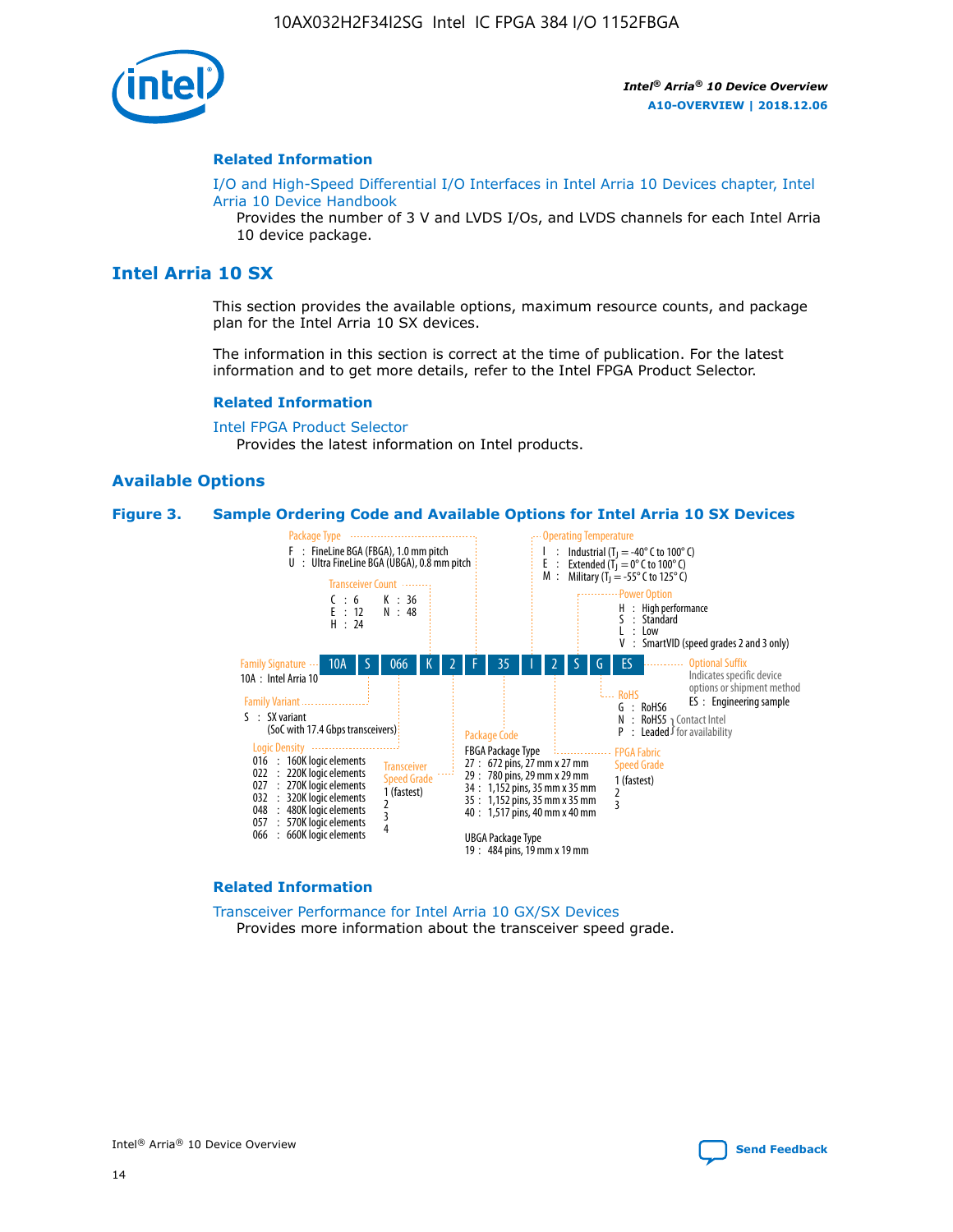

#### **Maximum Resources**

#### **Table 12. Maximum Resource Counts for Intel Arria 10 SX Devices**

|                                   | <b>Resource</b>         | <b>Product Line</b> |               |                |                |                |                |                |  |  |  |
|-----------------------------------|-------------------------|---------------------|---------------|----------------|----------------|----------------|----------------|----------------|--|--|--|
|                                   |                         | <b>SX 160</b>       | <b>SX 220</b> | <b>SX 270</b>  | <b>SX 320</b>  | <b>SX 480</b>  | <b>SX 570</b>  | <b>SX 660</b>  |  |  |  |
| Logic Elements (LE) (K)           |                         | 160                 | 220           | 270            | 320            | 480            | 570            | 660            |  |  |  |
| <b>ALM</b>                        |                         | 61,510              | 80,330        | 101,620        | 119,900        | 183,590        | 217,080        | 251,680        |  |  |  |
| Register                          |                         | 246,040             | 321,320       | 406,480        | 479,600        | 734,360        | 868,320        | 1,006,720      |  |  |  |
| Memory (Kb)                       | M <sub>20</sub> K       | 8,800               | 11,740        | 15,000         | 17,820         | 28,620         | 36,000         | 42,620         |  |  |  |
|                                   | <b>MLAB</b>             | 1,050               | 1,690         | 2,452          | 2,727          | 4,164          | 5,096          | 5,788          |  |  |  |
| Variable-precision DSP Block      |                         | 156                 | 192           | 830            | 985            | 1,368          | 1,523          | 1,687          |  |  |  |
| 18 x 19 Multiplier                |                         | 312                 | 384           | 1,660          | 1,970          | 2,736          | 3,046          | 3,374          |  |  |  |
| <b>PLL</b>                        | Fractional<br>Synthesis | 6                   | 6             | 8              | 8              | 12             | 16             | 16             |  |  |  |
|                                   | I/O                     | 6                   | 6             | 8              | 8              | 12             | 16             | 16             |  |  |  |
| 17.4 Gbps Transceiver             |                         | 12                  | 12            | 24             | 24             | 36             | 48             | 48             |  |  |  |
| GPIO <sup>(8)</sup>               |                         | 288                 | 288           | 384            | 384            | 492            | 696            | 696            |  |  |  |
| LVDS Pair $(9)$                   |                         | 120                 | 120           | 168            | 168            | 174            | 324            | 324            |  |  |  |
| PCIe Hard IP Block                |                         | $\mathbf{1}$        | $\mathbf{1}$  | $\overline{2}$ | $\overline{2}$ | $\overline{2}$ | $\overline{2}$ | $\overline{2}$ |  |  |  |
| Hard Memory Controller            |                         | 6                   | 6             | 8              | 8              | 12             | 16             | 16             |  |  |  |
| ARM Cortex-A9 MPCore<br>Processor |                         | Yes                 | Yes           | Yes            | Yes            | Yes            | Yes            | Yes            |  |  |  |

#### **Package Plan**

#### **Table 13. Package Plan for Intel Arria 10 SX Devices (U19, F27, F29, and F34)**

Refer to I/O and High Speed I/O in Intel Arria 10 Devices chapter for the number of 3 V I/O, LVDS I/O, and LVDS channels in each device package.

| <b>Product Line</b> | <b>U19</b><br>$(19 \text{ mm} \times 19 \text{ mm})$<br>484-pin UBGA) |                    |             | <b>F27</b><br>$(27 \text{ mm} \times 27 \text{ mm})$<br>672-pin FBGA) |                    | <b>F29</b><br>$(29$ mm $\times$ 29 mm,<br>780-pin FBGA) |            |                    | <b>F34</b><br>$(35 \text{ mm} \times 35 \text{ mm})$<br>1152-pin FBGA) |           |                    |             |
|---------------------|-----------------------------------------------------------------------|--------------------|-------------|-----------------------------------------------------------------------|--------------------|---------------------------------------------------------|------------|--------------------|------------------------------------------------------------------------|-----------|--------------------|-------------|
|                     | 3V<br>I/O                                                             | <b>LVDS</b><br>I/O | <b>XCVR</b> | 3V<br>I/O                                                             | <b>LVDS</b><br>I/O | <b>XCVR</b>                                             | 3 V<br>I/O | <b>LVDS</b><br>I/O | <b>XCVR</b>                                                            | 3V<br>I/O | <b>LVDS</b><br>I/O | <b>XCVR</b> |
| SX 160              | 48                                                                    | 144                | 6           | 48                                                                    | 192                | 12                                                      | 48         | 240                | 12                                                                     | –         |                    |             |
| SX 220              | 48                                                                    | 144                | 6           | 48                                                                    | 192                | 12                                                      | 48         | 240                | 12                                                                     |           |                    |             |
| SX 270              |                                                                       |                    |             | 48                                                                    | 192                | 12                                                      | 48         | 312                | 12                                                                     | 48        | 336                | 24          |
| SX 320              |                                                                       |                    |             | 48                                                                    | 192                | 12                                                      | 48         | 312                | 12                                                                     | 48        | 336                | 24          |
|                     | continued                                                             |                    |             |                                                                       |                    |                                                         |            |                    |                                                                        |           |                    |             |

 $(8)$  The number of GPIOs does not include transceiver I/Os. In the Intel Quartus Prime software, the number of user I/Os includes transceiver I/Os.

 $(9)$  Each LVDS I/O pair can be used as differential input or output.

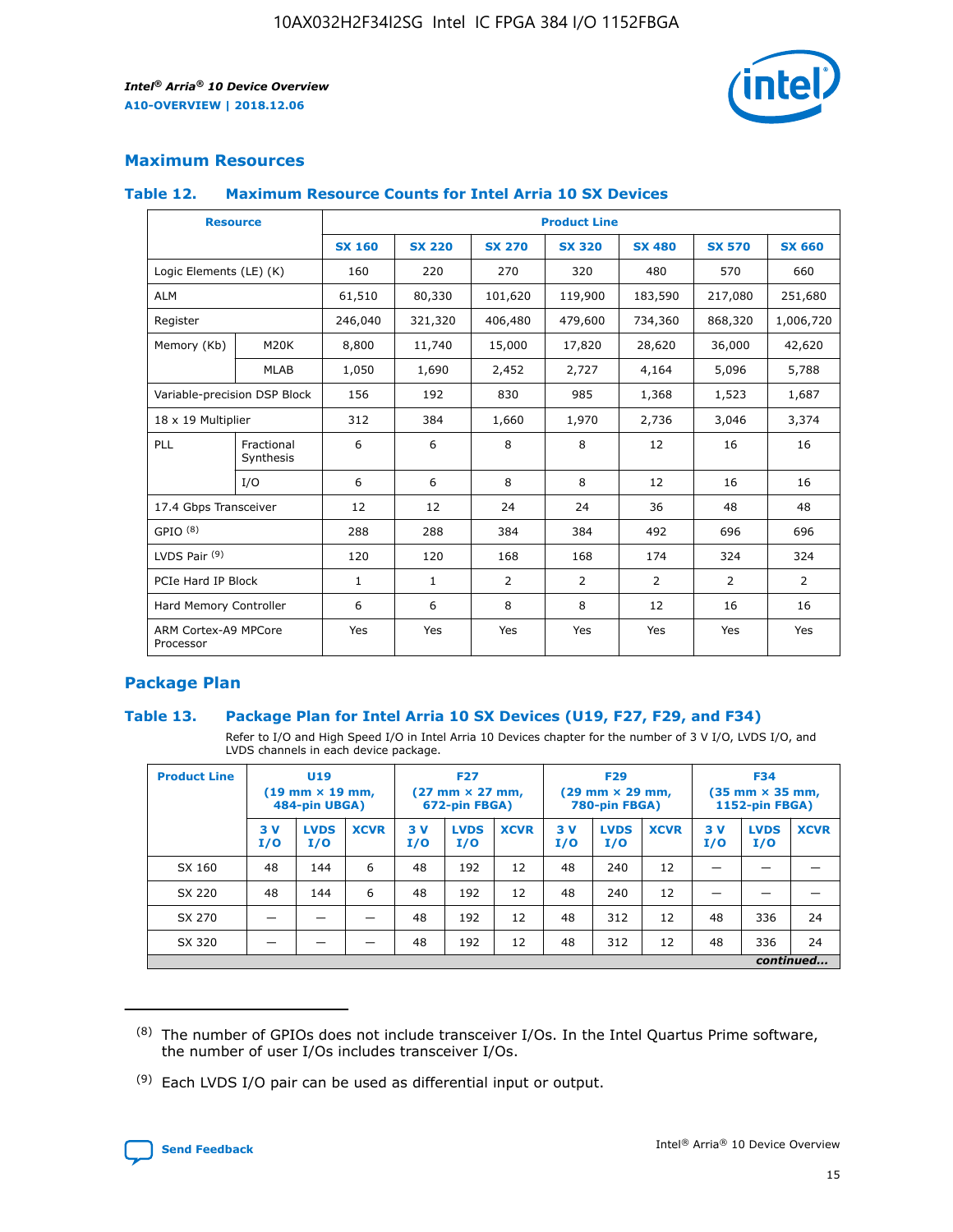

| <b>Product Line</b> | U <sub>19</sub><br>$(19 \text{ mm} \times 19 \text{ mm})$<br>484-pin UBGA) |                    | <b>F27</b><br>$(27 \text{ mm} \times 27 \text{ mm})$<br>672-pin FBGA) |           | <b>F29</b><br>$(29 \text{ mm} \times 29 \text{ mm})$<br>780-pin FBGA) |             |           | <b>F34</b><br>$(35$ mm $\times$ 35 mm,<br><b>1152-pin FBGA)</b> |             |           |                    |             |
|---------------------|----------------------------------------------------------------------------|--------------------|-----------------------------------------------------------------------|-----------|-----------------------------------------------------------------------|-------------|-----------|-----------------------------------------------------------------|-------------|-----------|--------------------|-------------|
|                     | 3V<br>I/O                                                                  | <b>LVDS</b><br>I/O | <b>XCVR</b>                                                           | 3V<br>I/O | <b>LVDS</b><br>I/O                                                    | <b>XCVR</b> | 3V<br>I/O | <b>LVDS</b><br>I/O                                              | <b>XCVR</b> | 3V<br>I/O | <b>LVDS</b><br>I/O | <b>XCVR</b> |
| SX 480              |                                                                            |                    |                                                                       |           |                                                                       |             | 48        | 312                                                             | 12          | 48        | 444                | 24          |
| SX 570              |                                                                            |                    |                                                                       |           |                                                                       |             |           |                                                                 |             | 48        | 444                | 24          |
| SX 660              |                                                                            |                    |                                                                       |           |                                                                       |             |           |                                                                 |             | 48        | 444                | 24          |

#### **Table 14. Package Plan for Intel Arria 10 SX Devices (F35, KF40, and NF40)**

Refer to I/O and High Speed I/O in Intel Arria 10 Devices chapter for the number of 3 V I/O, LVDS I/O, and LVDS channels in each device package.

| <b>Product Line</b> | <b>F35</b><br>$(35 \text{ mm} \times 35 \text{ mm})$<br><b>1152-pin FBGA)</b> |          |             |                                           | <b>KF40</b><br>(40 mm × 40 mm,<br>1517-pin FBGA) |    | <b>NF40</b><br>$(40 \text{ mm} \times 40 \text{ mm})$<br>1517-pin FBGA) |          |             |  |
|---------------------|-------------------------------------------------------------------------------|----------|-------------|-------------------------------------------|--------------------------------------------------|----|-------------------------------------------------------------------------|----------|-------------|--|
|                     | 3 V I/O                                                                       | LVDS I/O | <b>XCVR</b> | <b>LVDS I/O</b><br><b>XCVR</b><br>3 V I/O |                                                  |    | 3 V I/O                                                                 | LVDS I/O | <b>XCVR</b> |  |
| SX 270              | 48                                                                            | 336      | 24          |                                           |                                                  |    |                                                                         |          |             |  |
| SX 320              | 48                                                                            | 336      | 24          |                                           |                                                  |    |                                                                         |          |             |  |
| SX 480              | 48                                                                            | 348      | 36          |                                           |                                                  |    |                                                                         |          |             |  |
| SX 570              | 48                                                                            | 348      | 36          | 96                                        | 600                                              | 36 | 48                                                                      | 540      | 48          |  |
| SX 660              | 48                                                                            | 348      | 36          | 96                                        | 600                                              | 36 | 48                                                                      | 540      | 48          |  |

#### **Related Information**

[I/O and High-Speed Differential I/O Interfaces in Intel Arria 10 Devices chapter, Intel](https://www.intel.com/content/www/us/en/programmable/documentation/sam1403482614086.html#sam1403482030321) [Arria 10 Device Handbook](https://www.intel.com/content/www/us/en/programmable/documentation/sam1403482614086.html#sam1403482030321)

Provides the number of 3 V and LVDS I/Os, and LVDS channels for each Intel Arria 10 device package.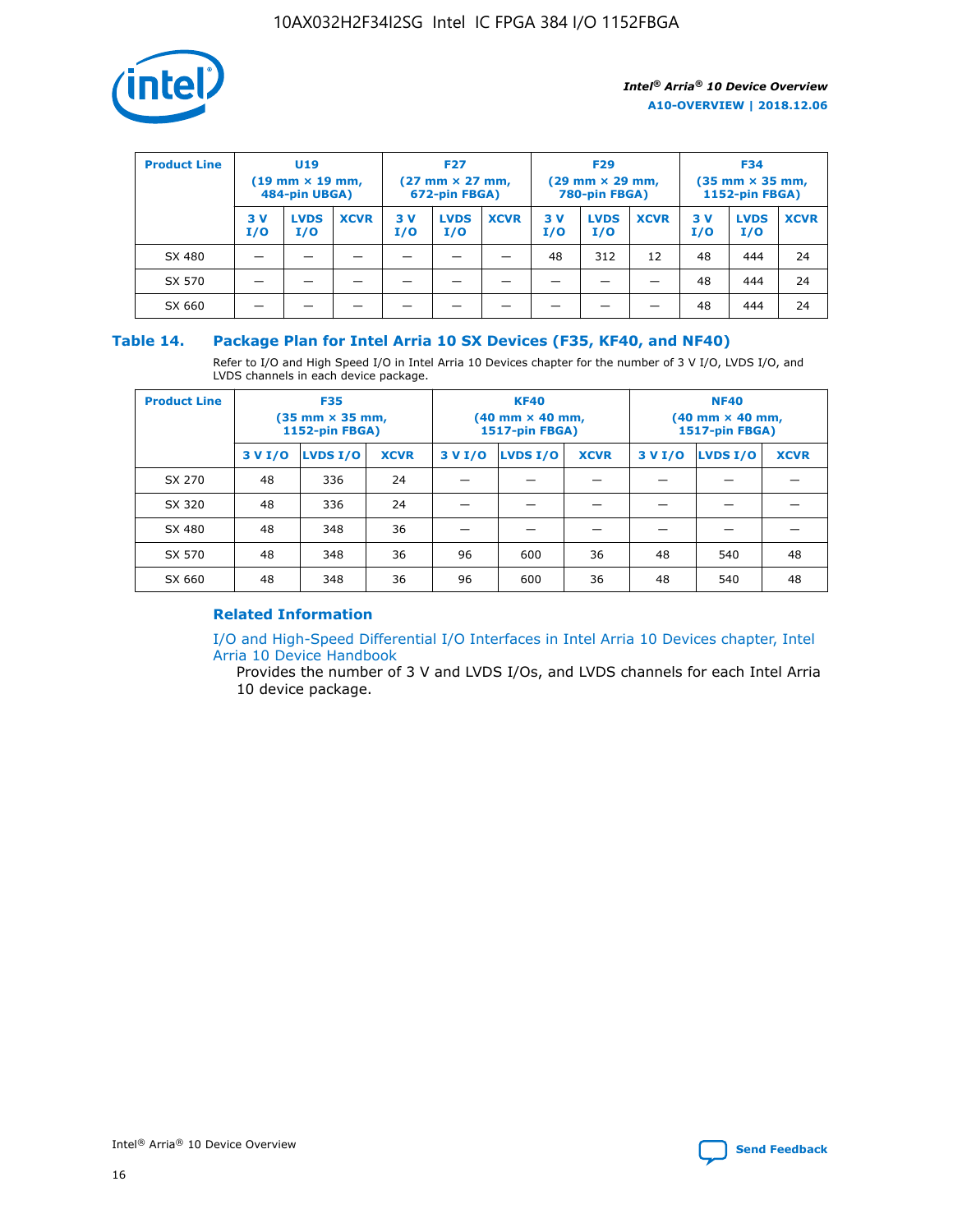

# **I/O Vertical Migration for Intel Arria 10 Devices**

#### **Figure 4. Migration Capability Across Intel Arria 10 Product Lines**

- The arrows indicate the migration paths. The devices included in each vertical migration path are shaded. Devices with fewer resources in the same path have lighter shades.
- To achieve the full I/O migration across product lines in the same migration path, restrict I/Os and transceivers usage to match the product line with the lowest I/O and transceiver counts.
- An LVDS I/O bank in the source device may be mapped to a 3 V I/O bank in the target device. To use memory interface clock frequency higher than 533 MHz, assign external memory interface pins only to banks that are LVDS I/O in both devices.
- There may be nominal 0.15 mm package height difference between some product lines in the same package type.
	- **Variant Product Line Package U19 F27 F29 F34 F35 KF40 NF40 RF40 NF45 SF45 UF45** Intel® Arria® 10 GX GX 160 GX 220 GX 270 GX 320 GX 480 GX 570 GX 660 GX 900 GX 1150 Intel Arria 10 GT GT 900 GT 1150 Intel Arria 10 SX SX 160 SX 220 SX 270 SX 320 SX 480 SX 570 SX 660
- Some migration paths are not shown in the Intel Quartus Prime software **Pin Migration View**.

*Note:* To verify the pin migration compatibility, use the **Pin Migration View** window in the Intel Quartus Prime software Pin Planner.

# **Adaptive Logic Module**

Intel Arria 10 devices use a 20 nm ALM as the basic building block of the logic fabric.

The ALM architecture is the same as the previous generation FPGAs, allowing for efficient implementation of logic functions and easy conversion of IP between the device generations.

The ALM, as shown in following figure, uses an 8-input fracturable look-up table (LUT) with four dedicated registers to help improve timing closure in register-rich designs and achieve an even higher design packing capability than the traditional two-register per LUT architecture.

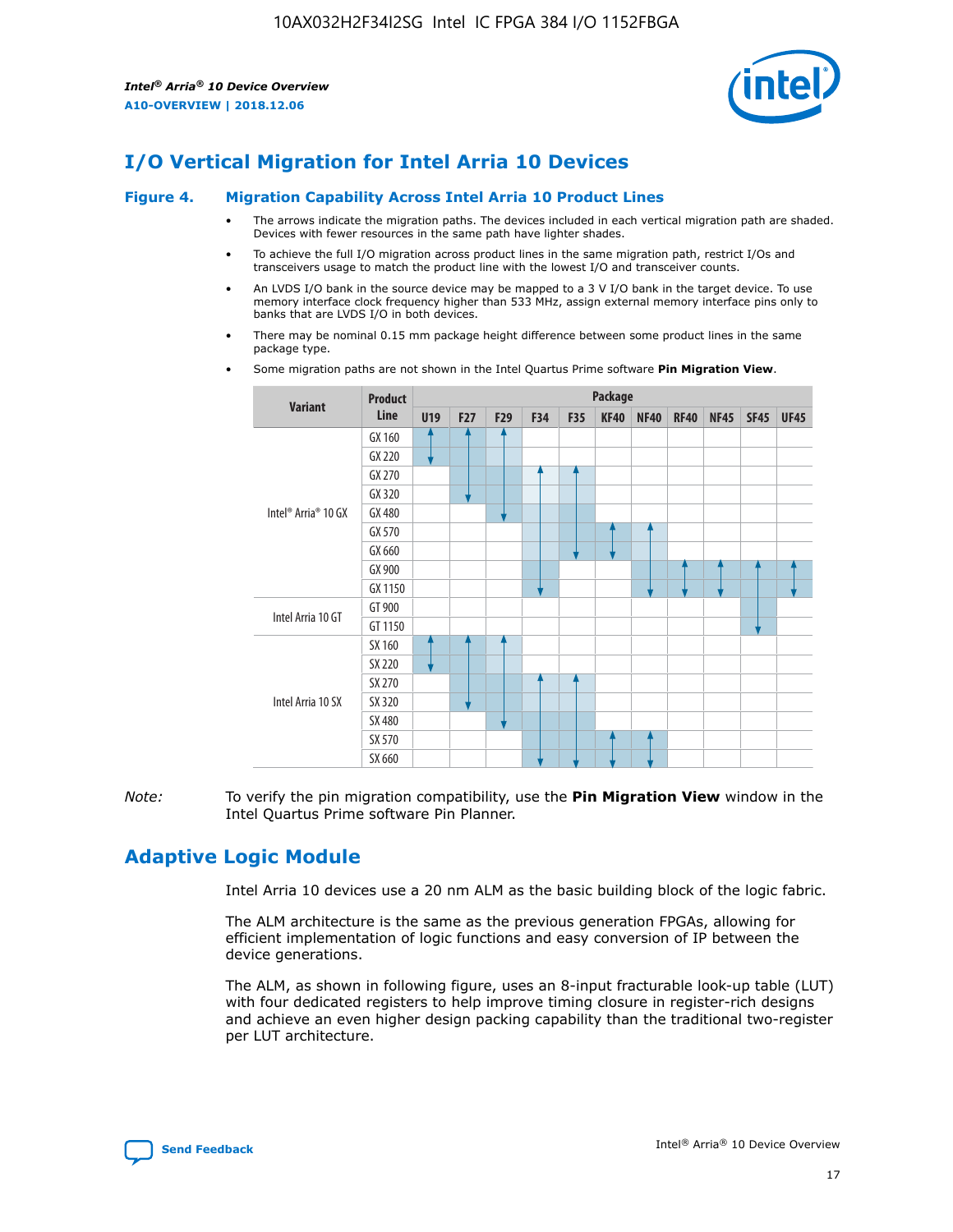

**Figure 5. ALM for Intel Arria 10 Devices**



The Intel Quartus Prime software optimizes your design according to the ALM logic structure and automatically maps legacy designs into the Intel Arria 10 ALM architecture.

# **Variable-Precision DSP Block**

The Intel Arria 10 variable precision DSP blocks support fixed-point arithmetic and floating-point arithmetic.

Features for fixed-point arithmetic:

- High-performance, power-optimized, and fully registered multiplication operations
- 18-bit and 27-bit word lengths
- Two 18 x 19 multipliers or one 27 x 27 multiplier per DSP block
- Built-in addition, subtraction, and 64-bit double accumulation register to combine multiplication results
- Cascading 19-bit or 27-bit when pre-adder is disabled and cascading 18-bit when pre-adder is used to form the tap-delay line for filtering applications
- Cascading 64-bit output bus to propagate output results from one block to the next block without external logic support
- Hard pre-adder supported in 19-bit and 27-bit modes for symmetric filters
- Internal coefficient register bank in both 18-bit and 27-bit modes for filter implementation
- 18-bit and 27-bit systolic finite impulse response (FIR) filters with distributed output adder
- Biased rounding support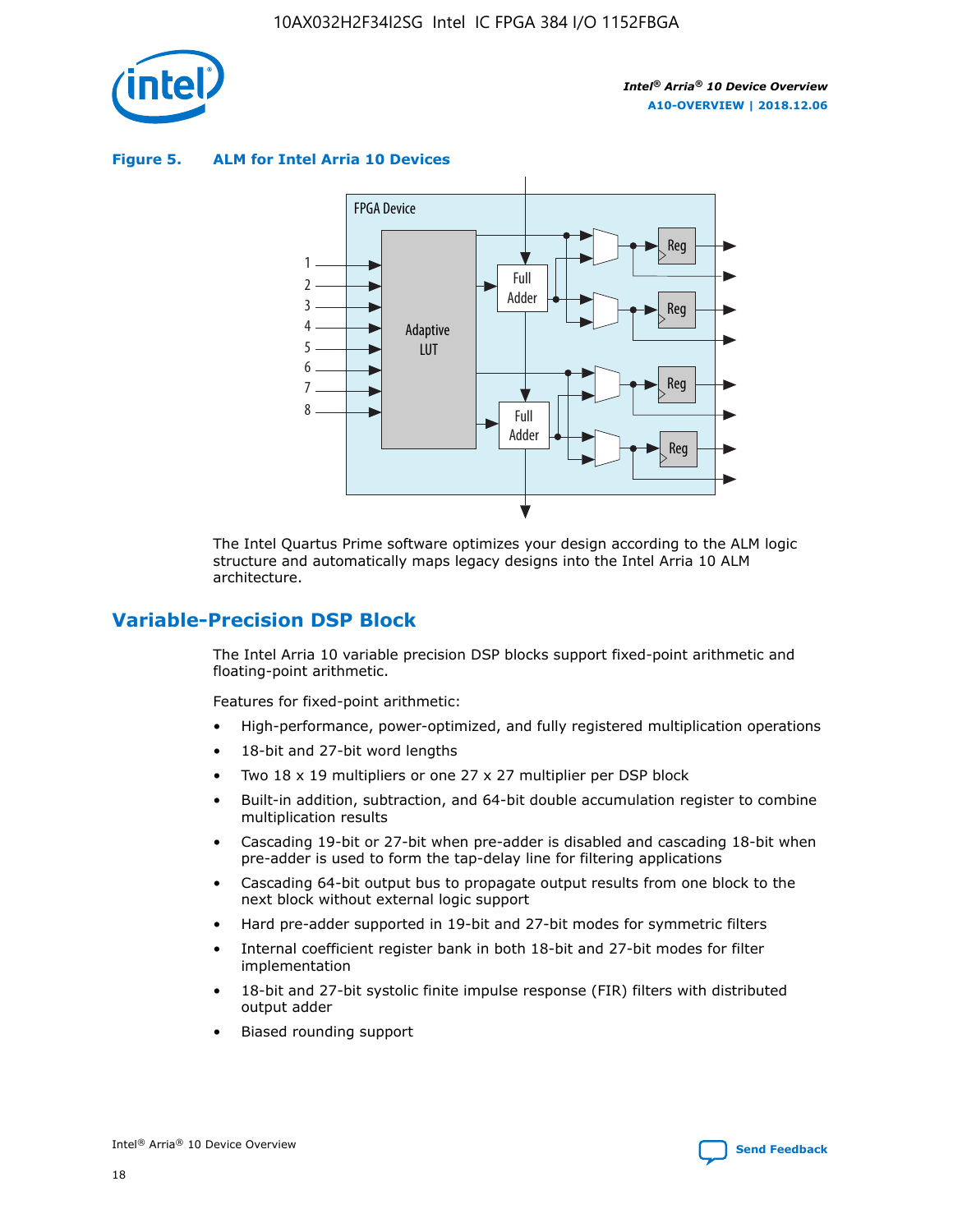

Features for floating-point arithmetic:

- A completely hardened architecture that supports multiplication, addition, subtraction, multiply-add, and multiply-subtract
- Multiplication with accumulation capability and a dynamic accumulator reset control
- Multiplication with cascade summation capability
- Multiplication with cascade subtraction capability
- Complex multiplication
- Direct vector dot product
- Systolic FIR filter

#### **Table 15. Variable-Precision DSP Block Configurations for Intel Arria 10 Devices**

| <b>Usage Example</b>                                       | <b>Multiplier Size (Bit)</b>    | <b>DSP Block Resources</b> |
|------------------------------------------------------------|---------------------------------|----------------------------|
| Medium precision fixed point                               | Two 18 x 19                     |                            |
| High precision fixed or Single precision<br>floating point | One 27 x 27                     |                            |
| Fixed point FFTs                                           | One 19 x 36 with external adder |                            |
| Very high precision fixed point                            | One 36 x 36 with external adder |                            |
| Double precision floating point                            | One 54 x 54 with external adder | 4                          |

#### **Table 16. Resources for Fixed-Point Arithmetic in Intel Arria 10 Devices**

The table lists the variable-precision DSP resources by bit precision for each Intel Arria 10 device.

| <b>Variant</b>        | <b>Product Line</b> | Variable-<br>precision<br><b>DSP Block</b> | <b>Independent Input and Output</b><br><b>Multiplications Operator</b> |                                     | 18 x 19<br><b>Multiplier</b><br><b>Adder Sum</b> | $18 \times 18$<br><b>Multiplier</b><br><b>Adder</b> |
|-----------------------|---------------------|--------------------------------------------|------------------------------------------------------------------------|-------------------------------------|--------------------------------------------------|-----------------------------------------------------|
|                       |                     |                                            | 18 x 19<br><b>Multiplier</b>                                           | $27 \times 27$<br><b>Multiplier</b> | <b>Mode</b>                                      | <b>Summed with</b><br>36 bit Input                  |
| AIntel Arria 10<br>GX | GX 160              | 156                                        | 312                                                                    | 156                                 | 156                                              | 156                                                 |
|                       | GX 220              | 192                                        | 384                                                                    | 192                                 | 192                                              | 192                                                 |
|                       | GX 270              | 830                                        | 1,660                                                                  | 830                                 | 830                                              | 830                                                 |
|                       | GX 320              | 984                                        | 1,968                                                                  | 984                                 | 984                                              | 984                                                 |
|                       | GX 480              | 1,368                                      | 2,736                                                                  | 1,368                               | 1,368                                            | 1,368                                               |
|                       | GX 570              | 1,523                                      | 3,046                                                                  | 1,523                               | 1,523                                            | 1,523                                               |
|                       | GX 660              | 1,687                                      | 3,374                                                                  | 1,687                               | 1,687                                            | 1,687                                               |
|                       | GX 900              | 1,518                                      | 3,036                                                                  | 1,518                               | 1,518                                            | 1,518                                               |
|                       | GX 1150             | 1,518                                      | 3,036                                                                  | 1,518                               | 1,518                                            | 1,518                                               |
| Intel Arria 10        | GT 900              | 1,518                                      | 3,036                                                                  | 1,518                               | 1,518                                            | 1,518                                               |
| GT                    | GT 1150             | 1,518                                      | 3,036                                                                  | 1,518                               | 1,518                                            | 1,518                                               |
| Intel Arria 10        | SX 160              | 156                                        | 312                                                                    | 156                                 | 156                                              | 156                                                 |
| <b>SX</b>             | SX 220              | 192                                        | 384                                                                    | 192                                 | 192                                              | 192                                                 |
|                       | SX 270              | 830                                        | 1,660                                                                  | 830                                 | 830                                              | 830                                                 |
|                       |                     |                                            |                                                                        |                                     |                                                  | continued                                           |

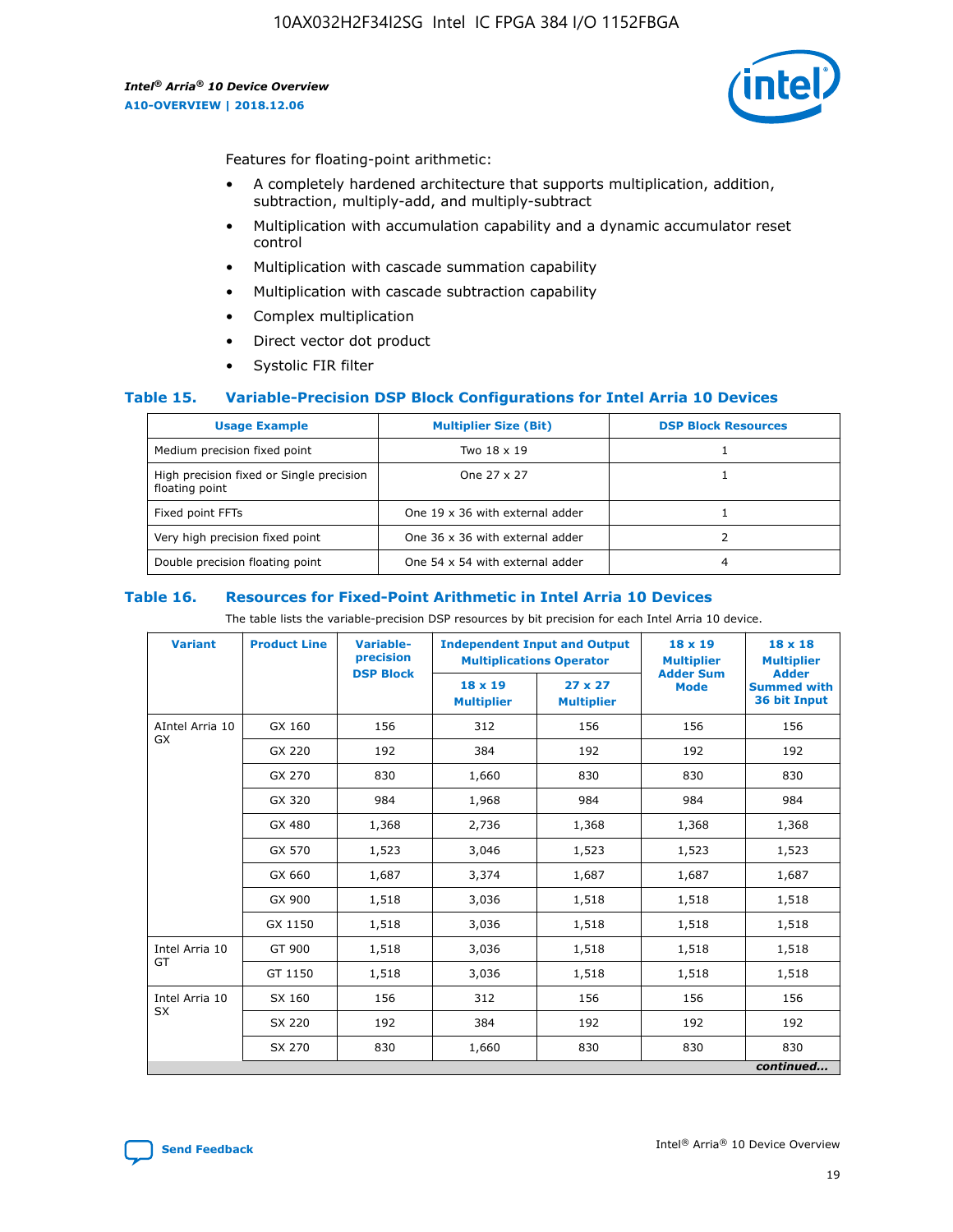

| <b>Variant</b> | <b>Product Line</b> | <b>Variable-</b><br>precision<br><b>DSP Block</b> | <b>Independent Input and Output</b><br><b>Multiplications Operator</b> |                                     | $18 \times 19$<br><b>Multiplier</b><br><b>Adder Sum</b> | $18 \times 18$<br><b>Multiplier</b><br><b>Adder</b> |  |
|----------------|---------------------|---------------------------------------------------|------------------------------------------------------------------------|-------------------------------------|---------------------------------------------------------|-----------------------------------------------------|--|
|                |                     |                                                   | $18 \times 19$<br><b>Multiplier</b>                                    | $27 \times 27$<br><b>Multiplier</b> | <b>Mode</b>                                             | <b>Summed with</b><br>36 bit Input                  |  |
|                | SX 320              | 984                                               | 1,968                                                                  | 984                                 | 984                                                     | 984                                                 |  |
|                | SX 480              | 1,368                                             | 2,736                                                                  | 1,368                               | 1,368                                                   | 1,368                                               |  |
|                | SX 570              | 1,523                                             | 3,046                                                                  | 1,523                               | 1,523                                                   | 1,523                                               |  |
|                | SX 660              | 1,687                                             | 3,374                                                                  | 1,687                               | 1,687                                                   | 1,687                                               |  |

### **Table 17. Resources for Floating-Point Arithmetic in Intel Arria 10 Devices**

The table lists the variable-precision DSP resources by bit precision for each Intel Arria 10 device.

| <b>Variant</b> | <b>Product Line</b> | <b>Variable-</b><br>precision<br><b>DSP Block</b> | <b>Single</b><br><b>Precision</b><br><b>Floating-Point</b><br><b>Multiplication</b><br><b>Mode</b> | <b>Single-Precision</b><br><b>Floating-Point</b><br><b>Adder Mode</b> | Single-<br><b>Precision</b><br><b>Floating-Point</b><br><b>Multiply</b><br><b>Accumulate</b><br><b>Mode</b> | <b>Peak</b><br><b>Giga Floating-</b><br><b>Point</b><br><b>Operations</b><br>per Second<br>(GFLOPs) |
|----------------|---------------------|---------------------------------------------------|----------------------------------------------------------------------------------------------------|-----------------------------------------------------------------------|-------------------------------------------------------------------------------------------------------------|-----------------------------------------------------------------------------------------------------|
| Intel Arria 10 | GX 160              | 156                                               | 156                                                                                                | 156                                                                   | 156                                                                                                         | 140                                                                                                 |
| <b>GX</b>      | GX 220              | 192                                               | 192                                                                                                | 192                                                                   | 192                                                                                                         | 173                                                                                                 |
|                | GX 270              | 830                                               | 830                                                                                                | 830                                                                   | 830                                                                                                         | 747                                                                                                 |
|                | GX 320              | 984                                               | 984                                                                                                | 984                                                                   | 984                                                                                                         | 886                                                                                                 |
|                | GX 480              | 1,369                                             | 1,368                                                                                              | 1,368                                                                 | 1,368                                                                                                       | 1,231                                                                                               |
|                | GX 570              | 1,523                                             | 1,523                                                                                              | 1,523                                                                 | 1,523                                                                                                       | 1,371                                                                                               |
|                | GX 660              | 1,687                                             | 1,687                                                                                              | 1,687                                                                 | 1,687                                                                                                       | 1,518                                                                                               |
|                | GX 900              | 1,518                                             | 1,518                                                                                              | 1,518                                                                 | 1,518                                                                                                       | 1,366                                                                                               |
|                | GX 1150             | 1,518                                             | 1,518                                                                                              | 1,518                                                                 | 1,518                                                                                                       | 1,366                                                                                               |
| Intel Arria 10 | GT 900              | 1,518                                             | 1,518                                                                                              | 1,518                                                                 | 1,518                                                                                                       | 1,366                                                                                               |
| GT             | GT 1150             | 1,518                                             | 1,518                                                                                              | 1,518                                                                 | 1,518                                                                                                       | 1,366                                                                                               |
| Intel Arria 10 | SX 160              | 156                                               | 156                                                                                                | 156                                                                   | 156                                                                                                         | 140                                                                                                 |
| SX             | SX 220              | 192                                               | 192                                                                                                | 192                                                                   | 192                                                                                                         | 173                                                                                                 |
|                | SX 270              | 830                                               | 830                                                                                                | 830                                                                   | 830                                                                                                         | 747                                                                                                 |
|                | SX 320              | 984                                               | 984                                                                                                | 984                                                                   | 984                                                                                                         | 886                                                                                                 |
|                | SX 480              | 1,369                                             | 1,368                                                                                              | 1,368                                                                 | 1,368                                                                                                       | 1,231                                                                                               |
|                | SX 570              | 1,523                                             | 1,523                                                                                              | 1,523                                                                 | 1,523                                                                                                       | 1,371                                                                                               |
|                | SX 660              | 1,687                                             | 1,687                                                                                              | 1,687                                                                 | 1,687                                                                                                       | 1,518                                                                                               |

# **Embedded Memory Blocks**

The embedded memory blocks in the devices are flexible and designed to provide an optimal amount of small- and large-sized memory arrays to fit your design requirements.

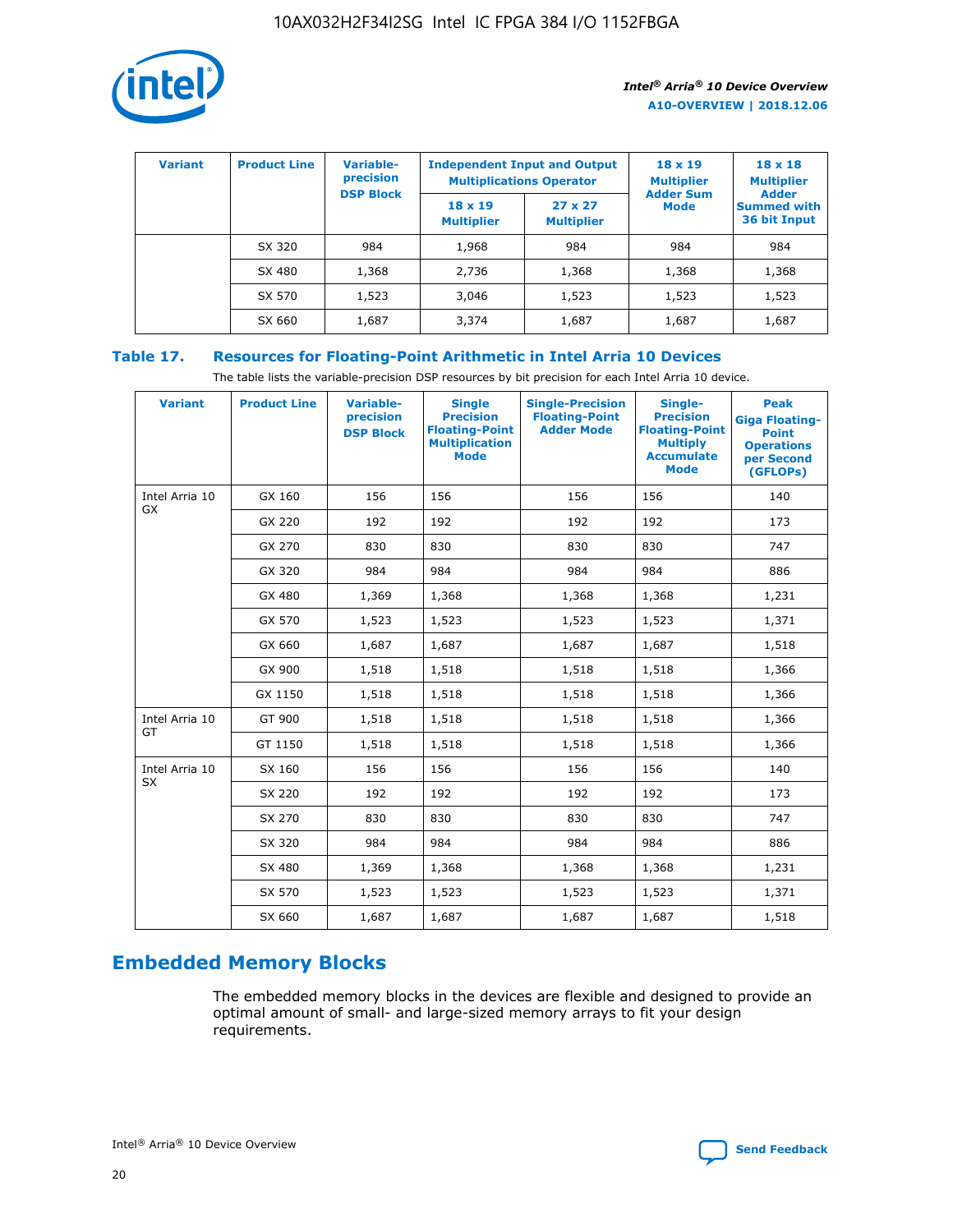

# **Types of Embedded Memory**

The Intel Arria 10 devices contain two types of memory blocks:

- 20 Kb M20K blocks—blocks of dedicated memory resources. The M20K blocks are ideal for larger memory arrays while still providing a large number of independent ports.
- 640 bit memory logic array blocks (MLABs)—enhanced memory blocks that are configured from dual-purpose logic array blocks (LABs). The MLABs are ideal for wide and shallow memory arrays. The MLABs are optimized for implementation of shift registers for digital signal processing (DSP) applications, wide and shallow FIFO buffers, and filter delay lines. Each MLAB is made up of ten adaptive logic modules (ALMs). In the Intel Arria 10 devices, you can configure these ALMs as ten 32 x 2 blocks, giving you one 32 x 20 simple dual-port SRAM block per MLAB.

# **Embedded Memory Capacity in Intel Arria 10 Devices**

|                   | <b>Product</b> |              | <b>M20K</b>         | <b>MLAB</b>  |                     | <b>Total RAM Bit</b> |
|-------------------|----------------|--------------|---------------------|--------------|---------------------|----------------------|
| <b>Variant</b>    | Line           | <b>Block</b> | <b>RAM Bit (Kb)</b> | <b>Block</b> | <b>RAM Bit (Kb)</b> | (Kb)                 |
| Intel Arria 10 GX | GX 160         | 440          | 8,800               | 1,680        | 1,050               | 9,850                |
|                   | GX 220         | 587          | 11,740              | 2,703        | 1,690               | 13,430               |
|                   | GX 270         | 750          | 15,000              | 3,922        | 2,452               | 17,452               |
|                   | GX 320         | 891          | 17,820              | 4,363        | 2,727               | 20,547               |
|                   | GX 480         | 1,431        | 28,620              | 6,662        | 4,164               | 32,784               |
|                   | GX 570         | 1,800        | 36,000              | 8,153        | 5,096               | 41,096               |
|                   | GX 660         | 2,131        | 42,620              | 9,260        | 5,788               | 48,408               |
|                   | GX 900         | 2,423        | 48,460              | 15,017       | 9,386               | 57,846               |
|                   | GX 1150        | 2,713        | 54,260              | 20,774       | 12,984              | 67,244               |
| Intel Arria 10 GT | GT 900         | 2,423        | 48,460              | 15,017       | 9,386               | 57,846               |
|                   | GT 1150        | 2,713        | 54,260              | 20,774       | 12,984              | 67,244               |
| Intel Arria 10 SX | SX 160         | 440          | 8,800               | 1,680        | 1,050               | 9,850                |
|                   | SX 220         | 587          | 11,740              | 2,703        | 1,690               | 13,430               |
|                   | SX 270         | 750          | 15,000              | 3,922        | 2,452               | 17,452               |
|                   | SX 320         | 891          | 17,820              | 4,363        | 2,727               | 20,547               |
|                   | SX 480         | 1,431        | 28,620              | 6,662        | 4,164               | 32,784               |
|                   | SX 570         | 1,800        | 36,000              | 8,153        | 5,096               | 41,096               |
|                   | SX 660         | 2,131        | 42,620              | 9,260        | 5,788               | 48,408               |

#### **Table 18. Embedded Memory Capacity and Distribution in Intel Arria 10 Devices**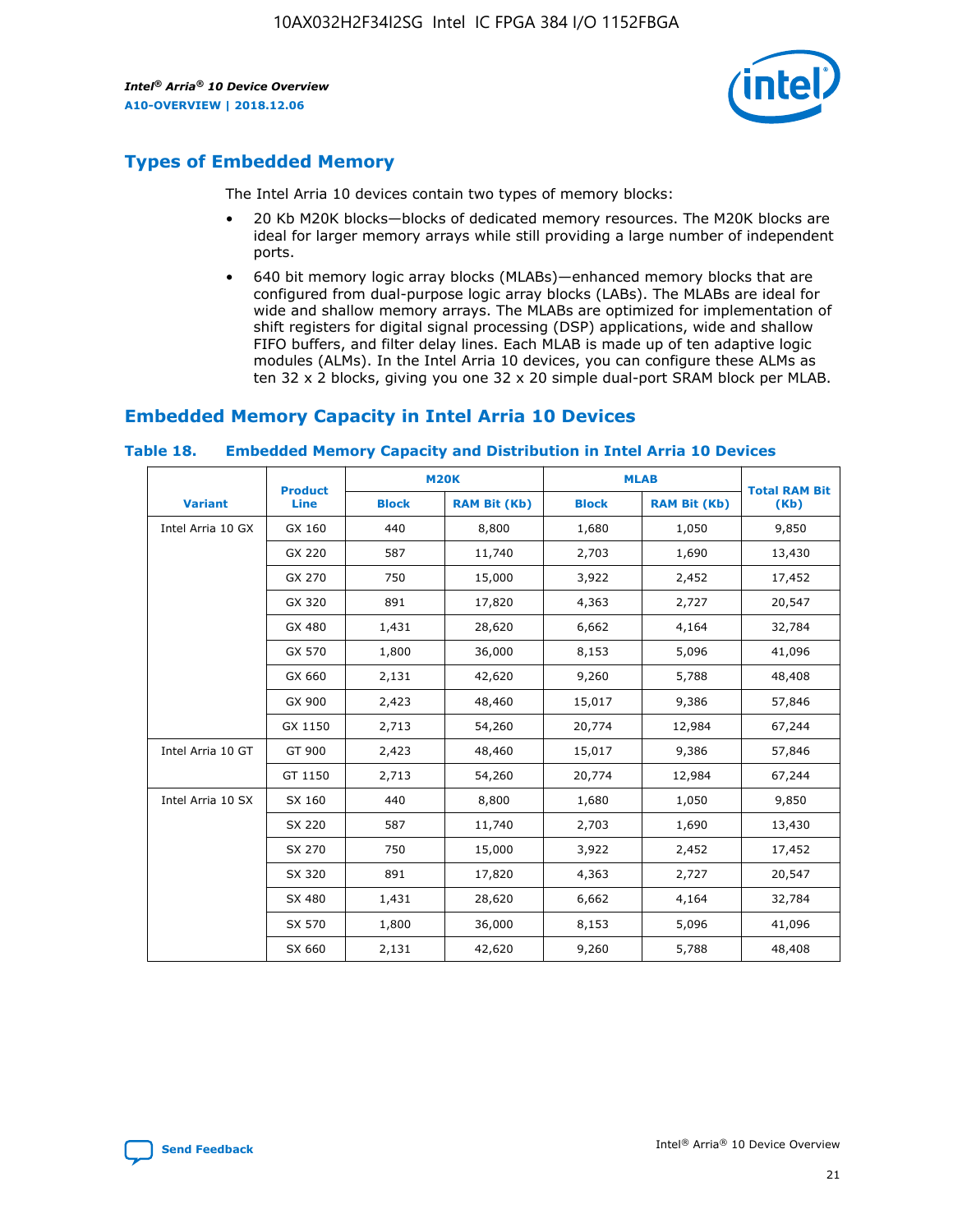

# **Embedded Memory Configurations for Single-port Mode**

#### **Table 19. Single-port Embedded Memory Configurations for Intel Arria 10 Devices**

This table lists the maximum configurations supported for single-port RAM and ROM modes.

| <b>Memory Block</b> | Depth (bits) | <b>Programmable Width</b> |
|---------------------|--------------|---------------------------|
| MLAB                | 32           | x16, x18, or x20          |
|                     | 64(10)       | x8, x9, x10               |
| M20K                | 512          | x40, x32                  |
|                     | 1K           | x20, x16                  |
|                     | 2K           | x10, x8                   |
|                     | 4K           | x5, x4                    |
|                     | 8K           | x2                        |
|                     | 16K          | x1                        |

# **Clock Networks and PLL Clock Sources**

The clock network architecture is based on Intel's global, regional, and peripheral clock structure. This clock structure is supported by dedicated clock input pins, fractional clock synthesis PLLs, and integer I/O PLLs.

#### **Clock Networks**

The Intel Arria 10 core clock networks are capable of up to 800 MHz fabric operation across the full industrial temperature range. For the external memory interface, the clock network supports the hard memory controller with speeds up to 2,400 Mbps in a quarter-rate transfer.

To reduce power consumption, the Intel Quartus Prime software identifies all unused sections of the clock network and powers them down.

#### **Fractional Synthesis and I/O PLLs**

Intel Arria 10 devices contain up to 32 fractional synthesis PLLs and up to 16 I/O PLLs that are available for both specific and general purpose uses in the core:

- Fractional synthesis PLLs—located in the column adjacent to the transceiver blocks
- I/O PLLs—located in each bank of the 48 I/Os

#### **Fractional Synthesis PLLs**

You can use the fractional synthesis PLLs to:

- Reduce the number of oscillators that are required on your board
- Reduce the number of clock pins that are used in the device by synthesizing multiple clock frequencies from a single reference clock source

<sup>(10)</sup> Supported through software emulation and consumes additional MLAB blocks.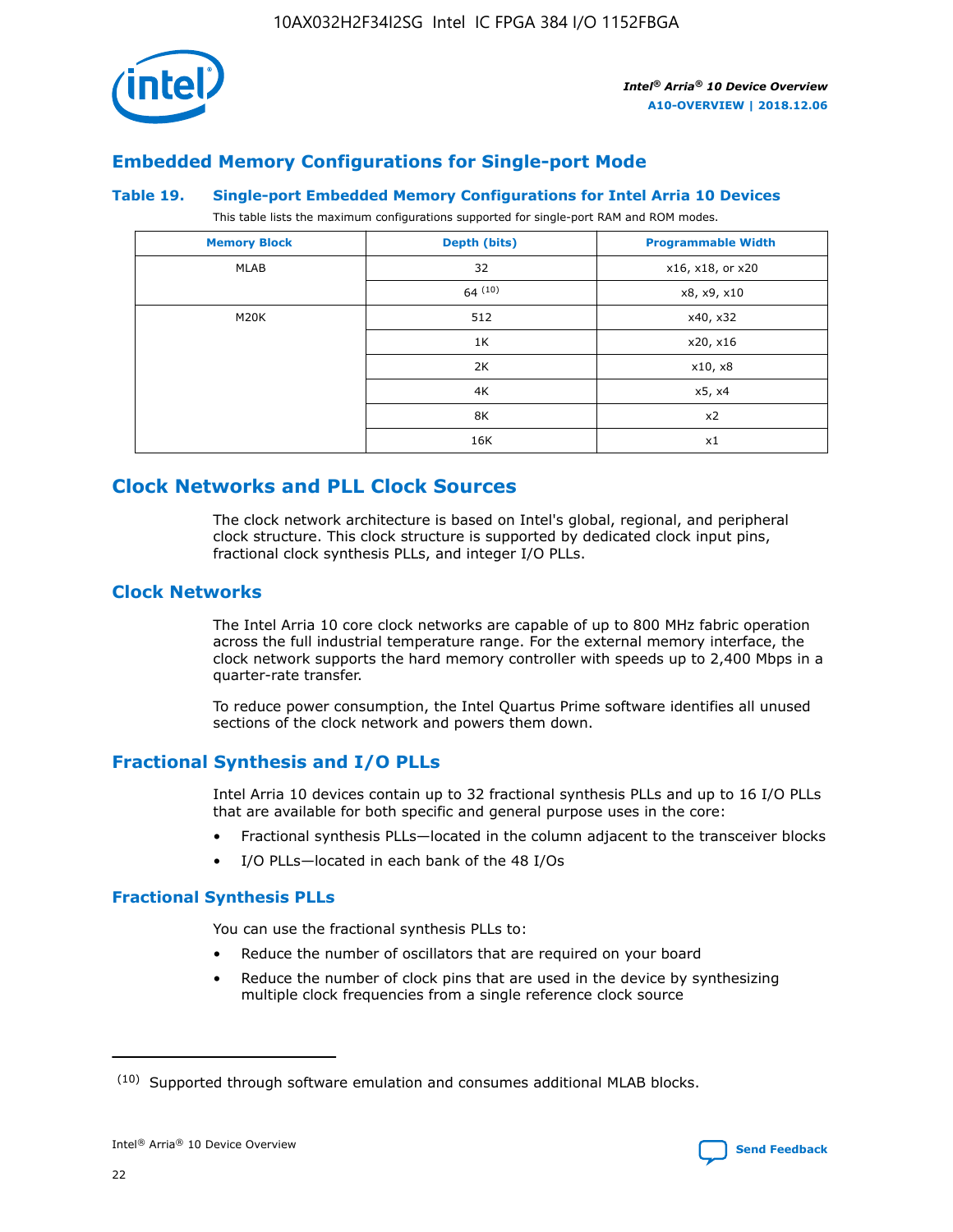

The fractional synthesis PLLs support the following features:

- Reference clock frequency synthesis for transceiver CMU and Advanced Transmit (ATX) PLLs
- Clock network delay compensation
- Zero-delay buffering
- Direct transmit clocking for transceivers
- Independently configurable into two modes:
	- Conventional integer mode equivalent to the general purpose PLL
	- Enhanced fractional mode with third order delta-sigma modulation
- PLL cascading

#### **I/O PLLs**

The integer mode I/O PLLs are located in each bank of 48 I/Os. You can use the I/O PLLs to simplify the design of external memory and high-speed LVDS interfaces.

In each I/O bank, the I/O PLLs are adjacent to the hard memory controllers and LVDS SERDES. Because these PLLs are tightly coupled with the I/Os that need to use them, it makes it easier to close timing.

You can use the I/O PLLs for general purpose applications in the core such as clock network delay compensation and zero-delay buffering.

Intel Arria 10 devices support PLL-to-PLL cascading.

# **FPGA General Purpose I/O**

Intel Arria 10 devices offer highly configurable GPIOs. Each I/O bank contains 48 general purpose I/Os and a high-efficiency hard memory controller.

The following list describes the features of the GPIOs:

- Consist of 3 V I/Os for high-voltage application and LVDS I/Os for differential signaling
	- Up to two 3 V I/O banks, available in some devices, that support up to 3 V I/O standards
	- LVDS I/O banks that support up to 1.8 V I/O standards
- Support a wide range of single-ended and differential I/O interfaces
- LVDS speeds up to 1.6 Gbps
- Each LVDS pair of pins has differential input and output buffers, allowing you to configure the LVDS direction for each pair.
- Programmable bus hold and weak pull-up
- Programmable differential output voltage  $(V_{OD})$  and programmable pre-emphasis

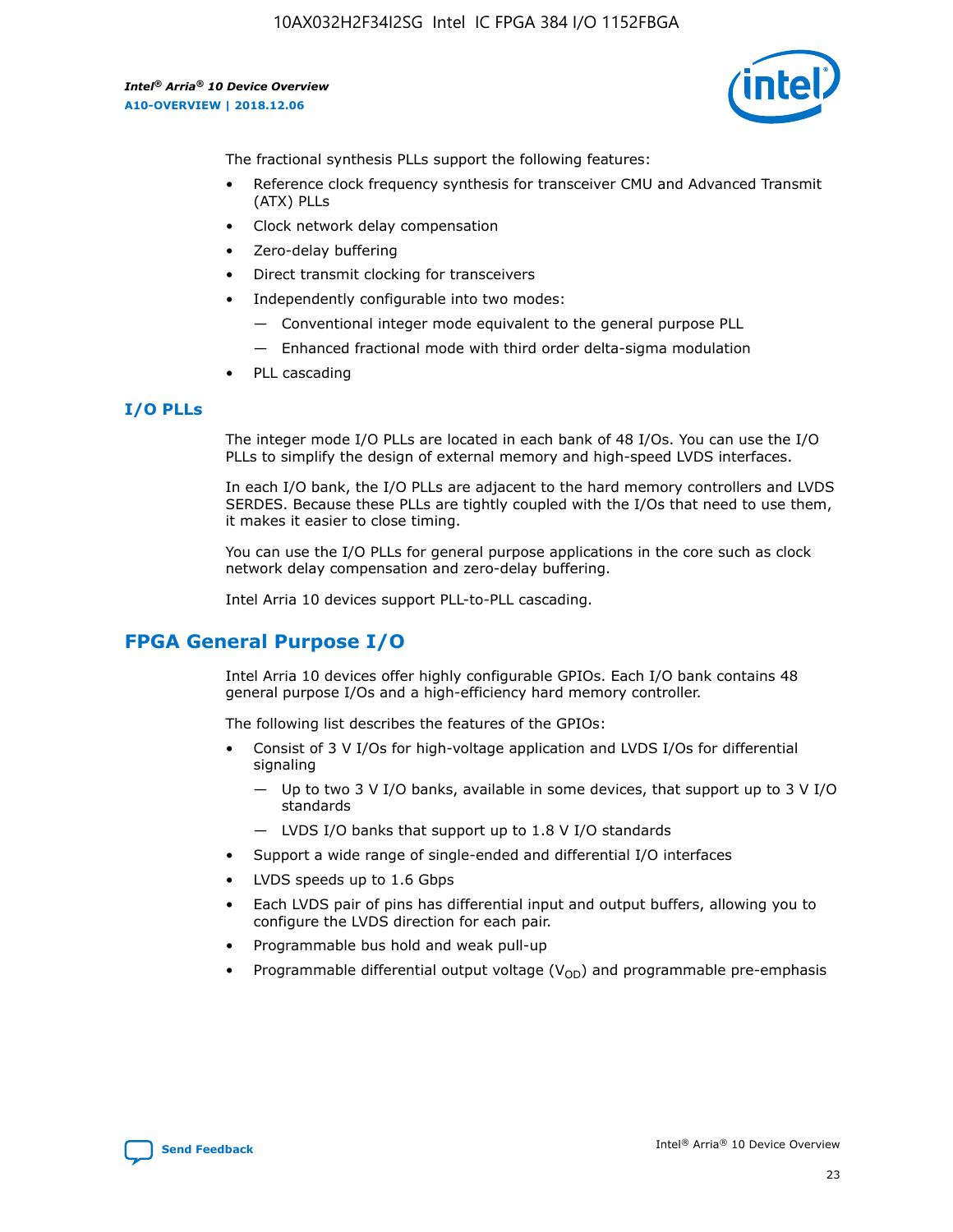

- Series (R<sub>S</sub>) and parallel (R<sub>T</sub>) on-chip termination (OCT) for all I/O banks with OCT calibration to limit the termination impedance variation
- On-chip dynamic termination that has the ability to swap between series and parallel termination, depending on whether there is read or write on a common bus for signal integrity
- Easy timing closure support using the hard read FIFO in the input register path, and delay-locked loop (DLL) delay chain with fine and coarse architecture

# **External Memory Interface**

Intel Arria 10 devices offer massive external memory bandwidth, with up to seven 32 bit DDR4 memory interfaces running at up to 2,400 Mbps. This bandwidth provides additional ease of design, lower power, and resource efficiencies of hardened highperformance memory controllers.

The memory interface within Intel Arria 10 FPGAs and SoCs delivers the highest performance and ease of use. You can configure up to a maximum width of 144 bits when using the hard or soft memory controllers. If required, you can bypass the hard memory controller and use a soft controller implemented in the user logic.

Each I/O contains a hardened DDR read/write path (PHY) capable of performing key memory interface functionality such as read/write leveling, FIFO buffering to lower latency and improve margin, timing calibration, and on-chip termination.

The timing calibration is aided by the inclusion of hard microcontrollers based on Intel's Nios® II technology, specifically tailored to control the calibration of multiple memory interfaces. This calibration allows the Intel Arria 10 device to compensate for any changes in process, voltage, or temperature either within the Intel Arria 10 device itself, or within the external memory device. The advanced calibration algorithms ensure maximum bandwidth and robust timing margin across all operating conditions.

In addition to parallel memory interfaces, Intel Arria 10 devices support serial memory technologies such as the Hybrid Memory Cube (HMC). The HMC is supported by the Intel Arria 10 high-speed serial transceivers which connect up to four HMC links, with each link running at data rates up to 15 Gbps.

#### **Related Information**

#### [External Memory Interface Spec Estimator](http://www.altera.com/technology/memory/estimator/mem-emif-index.html)

Provides a parametric tool that allows you to find and compare the performance of the supported external memory interfaces in IntelFPGAs.

### **Memory Standards Supported by Intel Arria 10 Devices**

The I/Os are designed to provide high performance support for existing and emerging external memory standards.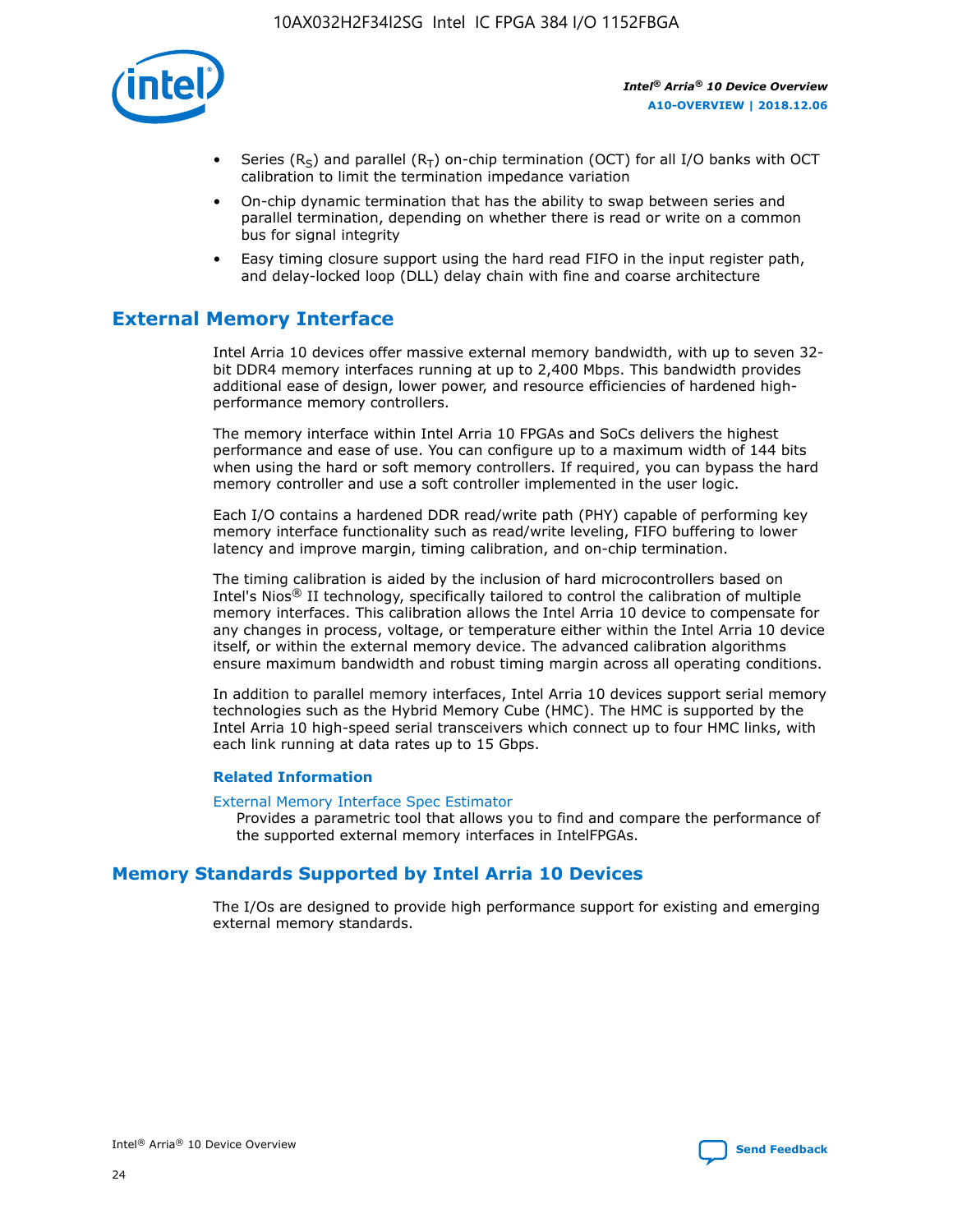

#### **Table 20. Memory Standards Supported by the Hard Memory Controller**

This table lists the overall capability of the hard memory controller. For specific details, refer to the External Memory Interface Spec Estimator and Intel Arria 10 Device Datasheet.

| <b>Memory Standard</b> | <b>Rate Support</b> | <b>Ping Pong PHY Support</b> | <b>Maximum Frequency</b><br>(MHz) |
|------------------------|---------------------|------------------------------|-----------------------------------|
| <b>DDR4 SDRAM</b>      | Quarter rate        | Yes                          | 1,067                             |
|                        |                     |                              | 1,200                             |
| DDR3 SDRAM             | Half rate           | Yes                          | 533                               |
|                        |                     |                              | 667                               |
|                        | Quarter rate        | Yes                          | 1,067                             |
|                        |                     |                              | 1,067                             |
| <b>DDR3L SDRAM</b>     | Half rate           | Yes                          | 533                               |
|                        |                     |                              | 667                               |
|                        | Quarter rate        | Yes                          | 933                               |
|                        |                     |                              | 933                               |
| LPDDR3 SDRAM           | Half rate           |                              | 533                               |
|                        | Quarter rate        |                              | 800                               |

#### **Table 21. Memory Standards Supported by the Soft Memory Controller**

| <b>Memory Standard</b>      | <b>Rate Support</b> | <b>Maximum Frequency</b><br>(MHz) |
|-----------------------------|---------------------|-----------------------------------|
| <b>RLDRAM 3 (11)</b>        | Quarter rate        | 1,200                             |
| QDR IV SRAM <sup>(11)</sup> | Quarter rate        | 1,067                             |
| <b>ODR II SRAM</b>          | Full rate           | 333                               |
|                             | Half rate           | 633                               |
| <b>ODR II+ SRAM</b>         | Full rate           | 333                               |
|                             | Half rate           | 633                               |
| <b>QDR II+ Xtreme SRAM</b>  | Full rate           | 333                               |
|                             | Half rate           | 633                               |

#### **Table 22. Memory Standards Supported by the HPS Hard Memory Controller**

The hard processor system (HPS) is available in Intel Arria 10 SoC devices only.

| <b>Memory Standard</b> | <b>Rate Support</b> | <b>Maximum Frequency</b><br>(MHz) |
|------------------------|---------------------|-----------------------------------|
| <b>DDR4 SDRAM</b>      | Half rate           | 1,200                             |
| <b>DDR3 SDRAM</b>      | Half rate           | 1,067                             |
| <b>DDR3L SDRAM</b>     | Half rate           | 933                               |

<sup>(11)</sup> Intel Arria 10 devices support this external memory interface using hard PHY with soft memory controller.

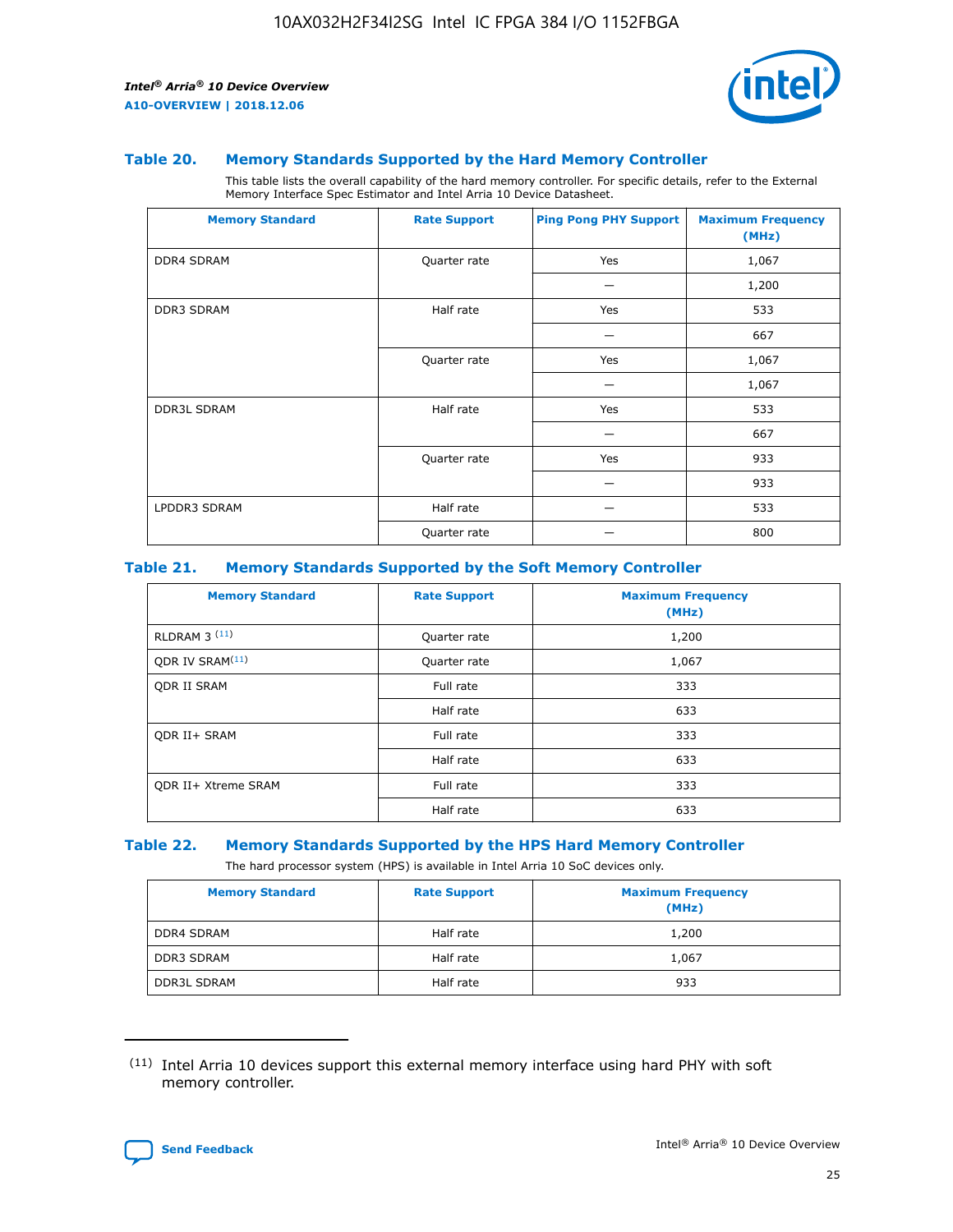

#### **Related Information**

#### [Intel Arria 10 Device Datasheet](https://www.intel.com/content/www/us/en/programmable/documentation/mcn1413182292568.html#mcn1413182153340)

Lists the memory interface performance according to memory interface standards, rank or chip select configurations, and Intel Arria 10 device speed grades.

# **PCIe Gen1, Gen2, and Gen3 Hard IP**

Intel Arria 10 devices contain PCIe hard IP that is designed for performance and ease-of-use:

- Includes all layers of the PCIe stack—transaction, data link and physical layers.
- Supports PCIe Gen3, Gen2, and Gen1 Endpoint and Root Port in x1, x2, x4, or x8 lane configuration.
- Operates independently from the core logic—optional configuration via protocol (CvP) allows the PCIe link to power up and complete link training in less than 100 ms while the Intel Arria 10 device completes loading the programming file for the rest of the FPGA.
- Provides added functionality that makes it easier to support emerging features such as Single Root I/O Virtualization (SR-IOV) and optional protocol extensions.
- Provides improved end-to-end datapath protection using ECC.
- Supports FPGA configuration via protocol (CvP) using PCIe at Gen3, Gen2, or Gen1 speed.

#### **Related Information**

PCS Features on page 30

# **Enhanced PCS Hard IP for Interlaken and 10 Gbps Ethernet**

### **Interlaken Support**

The Intel Arria 10 enhanced PCS hard IP provides integrated Interlaken PCS supporting rates up to 25.8 Gbps per lane.

The Interlaken PCS is based on the proven functionality of the PCS developed for Intel's previous generation FPGAs, which demonstrated interoperability with Interlaken ASSP vendors and third-party IP suppliers. The Interlaken PCS is present in every transceiver channel in Intel Arria 10 devices.

#### **Related Information**

PCS Features on page 30

#### **10 Gbps Ethernet Support**

The Intel Arria 10 enhanced PCS hard IP supports 10GBASE-R PCS compliant with IEEE 802.3 10 Gbps Ethernet (10GbE). The integrated hard IP support for 10GbE and the 10 Gbps transceivers save external PHY cost, board space, and system power.

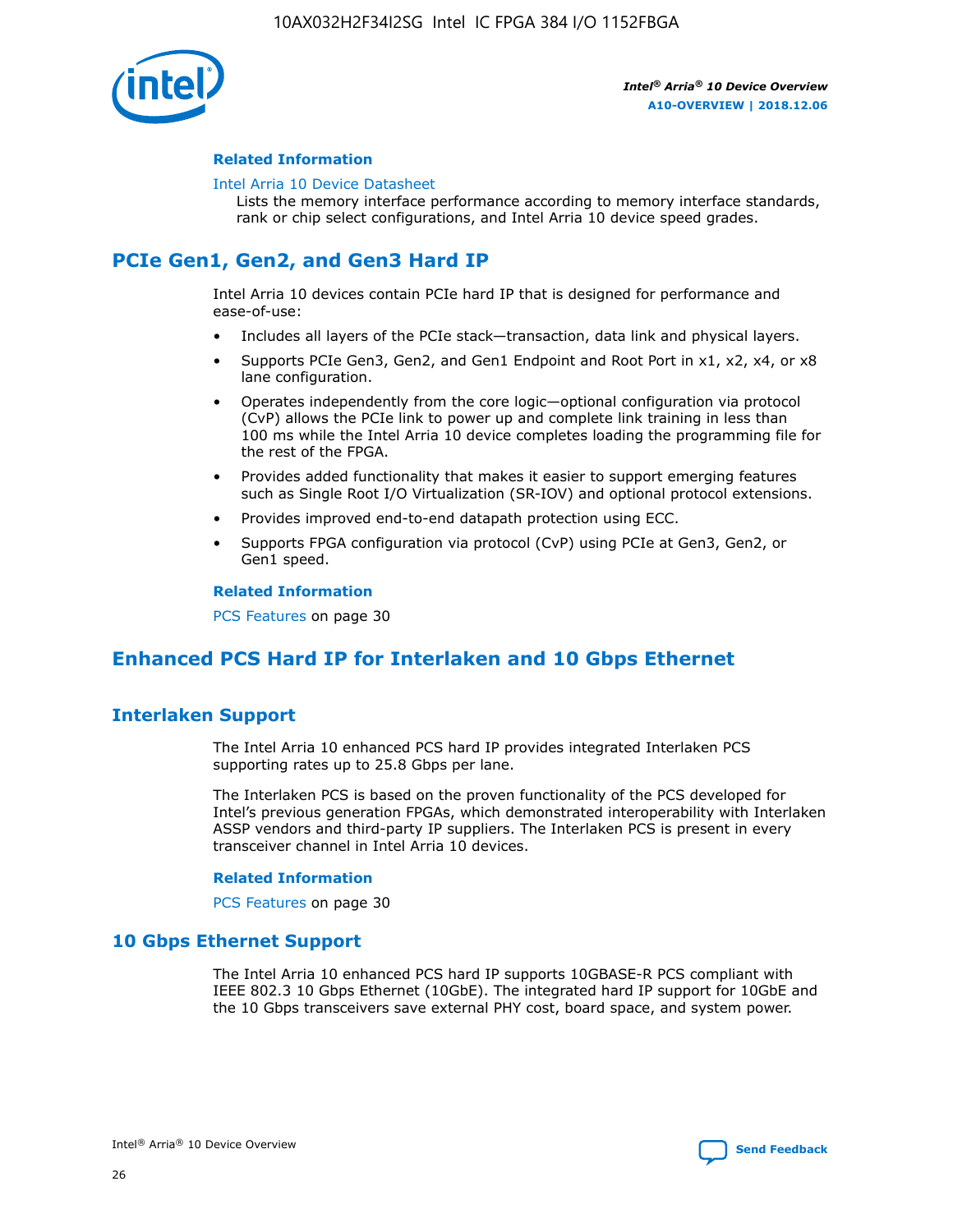

The scalable hard IP supports multiple independent 10GbE ports while using a single PLL for all the 10GBASE-R PCS instantiations, which saves on core logic resources and clock networks:

- Simplifies multiport 10GbE systems compared to XAUI interfaces that require an external XAUI-to-10G PHY.
- Incorporates Electronic Dispersion Compensation (EDC), which enables direct connection to standard 10 Gbps XFP and SFP+ pluggable optical modules.
- Supports backplane Ethernet applications and includes a hard 10GBASE-KR Forward Error Correction (FEC) circuit that you can use for 10 Gbps and 40 Gbps applications.

The 10 Gbps Ethernet PCS hard IP and 10GBASE-KR FEC are present in every transceiver channel.

#### **Related Information**

PCS Features on page 30

# **Low Power Serial Transceivers**

Intel Arria 10 FPGAs and SoCs include lowest power transceivers that deliver high bandwidth, throughput and low latency.

Intel Arria 10 devices deliver the industry's lowest power consumption per transceiver channel:

- 12.5 Gbps transceivers at as low as 242 mW
- 10 Gbps transceivers at as low as 168 mW
- 6 Gbps transceivers at as low as 117 mW

Intel Arria 10 transceivers support various data rates according to application:

- Chip-to-chip and chip-to-module applications—from 1 Gbps up to 25.8 Gbps
- Long reach and backplane applications—from 1 Gbps up to 12.5 with advanced adaptive equalization
- Critical power sensitive applications—from 1 Gbps up to 11.3 Gbps using lower power modes

The combination of 20 nm process technology and architectural advances provide the following benefits:

- Significant reduction in die area and power consumption
- Increase of up to two times in transceiver I/O density compared to previous generation devices while maintaining optimal signal integrity
- Up to 72 total transceiver channels—you can configure up to 6 of these channels to run as fast as 25.8 Gbps
- All channels feature continuous data rate support up to the maximum rated speed

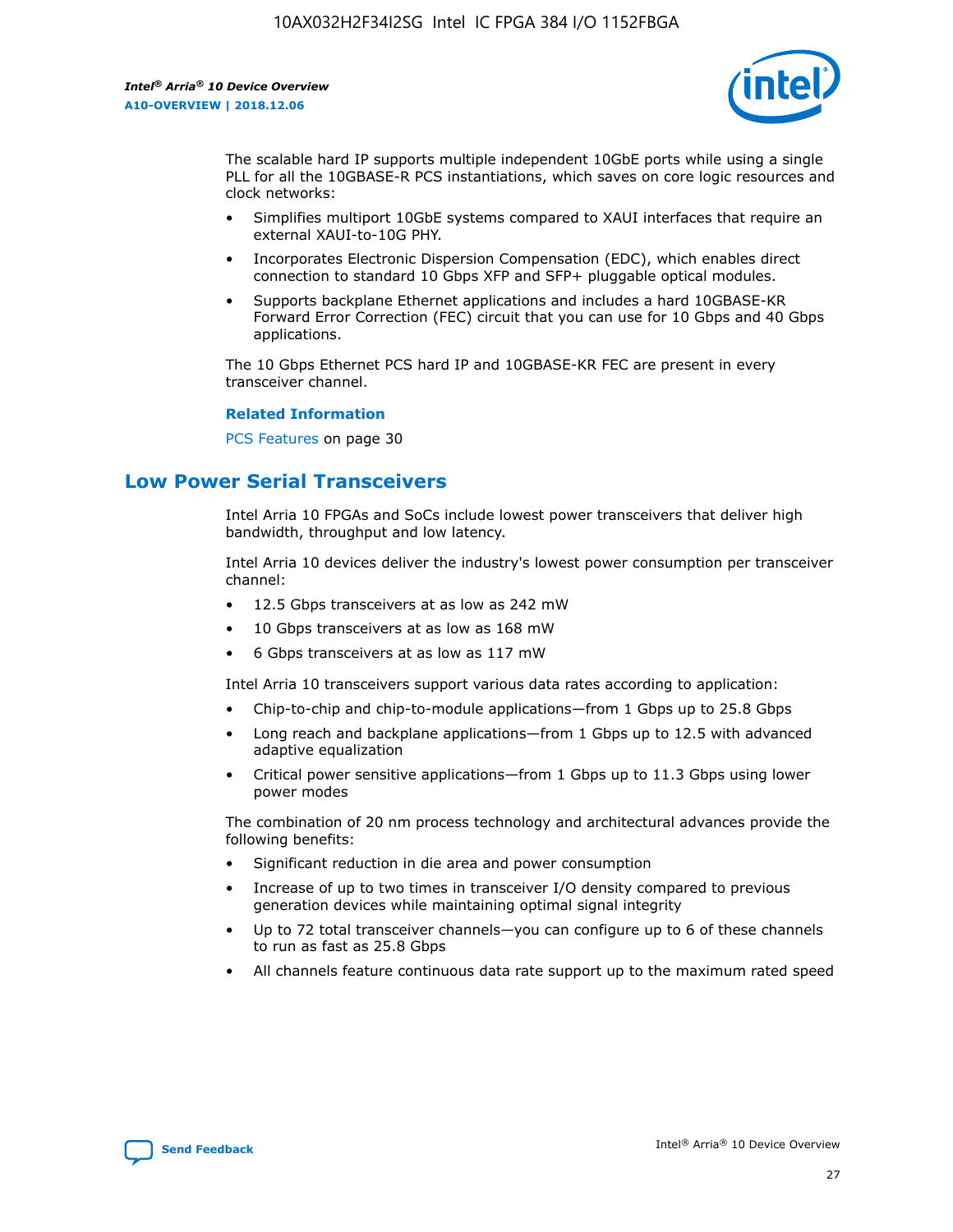





### **Transceiver Channels**

All transceiver channels feature a dedicated Physical Medium Attachment (PMA) and a hardened Physical Coding Sublayer (PCS).

- The PMA provides primary interfacing capabilities to physical channels.
- The PCS typically handles encoding/decoding, word alignment, and other preprocessing functions before transferring data to the FPGA core fabric.

A transceiver channel consists of a PMA and a PCS block. Most transceiver banks have 6 channels. There are some transceiver banks that contain only 3 channels.

A wide variety of bonded and non-bonded data rate configurations is possible using a highly configurable clock distribution network. Up to 80 independent transceiver data rates can be configured.

The following figures are graphical representations of top views of the silicon die, which correspond to reverse views for flip chip packages. Different Intel Arria 10 devices may have different floorplans than the ones shown in the figures.

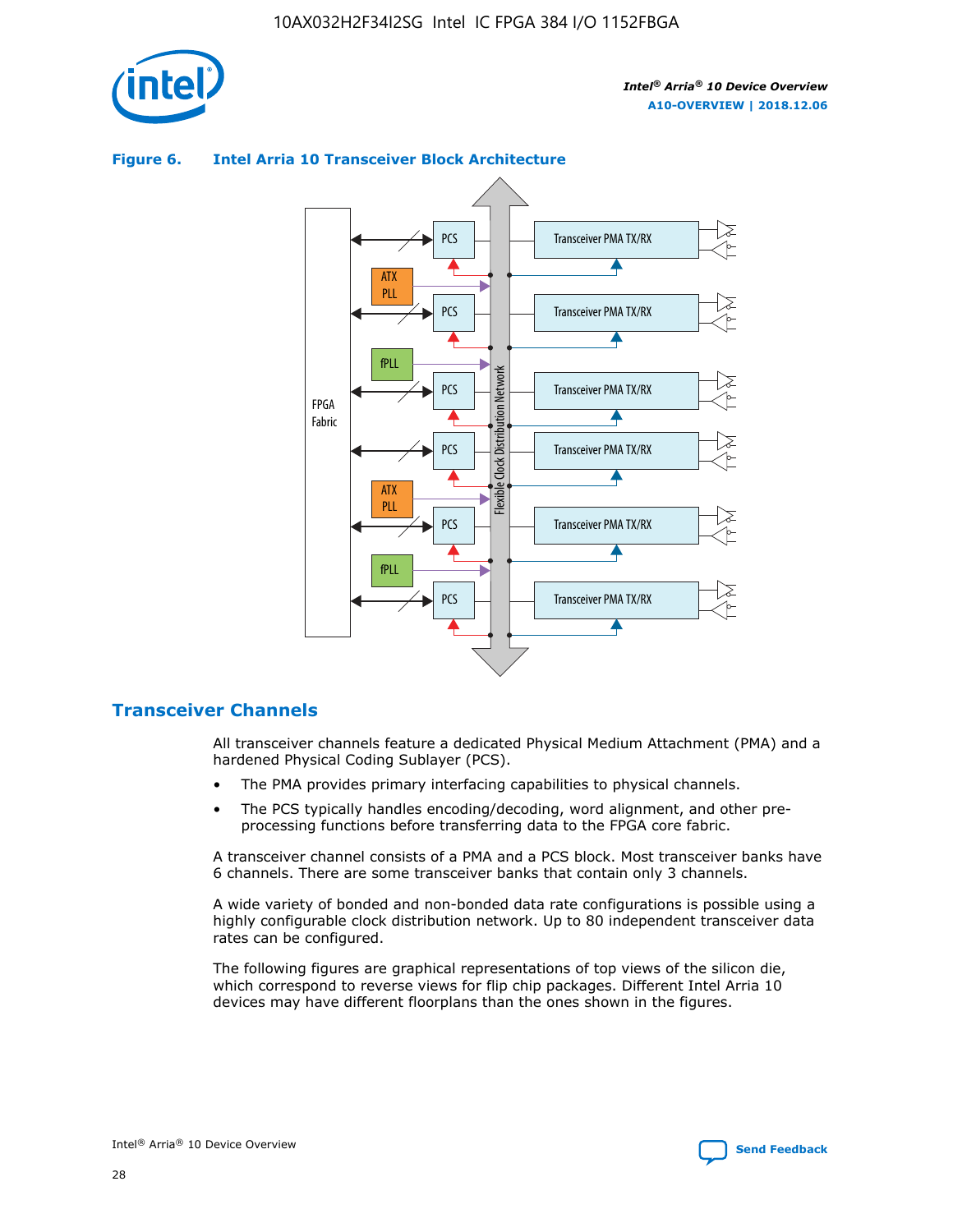

#### **Figure 7. Device Chip Overview for Intel Arria 10 GX and GT Devices**





Transceiver PMA Transceiver PMA Transceiver PMA

Transceiver PMA Transceiver PMA

Hard PCS Hard PCS Hard PCS Hard PCS Hard PCS

ATX (LC) Transmi PLL fPLL ATX (LC) **Transmit** PLL

### **PMA Features**

Intel Arria 10 transceivers provide exceptional signal integrity at data rates up to 25.8 Gbps. Clocking options include ultra-low jitter ATX PLLs (LC tank based), clock multiplier unit (CMU) PLLs, and fractional PLLs.

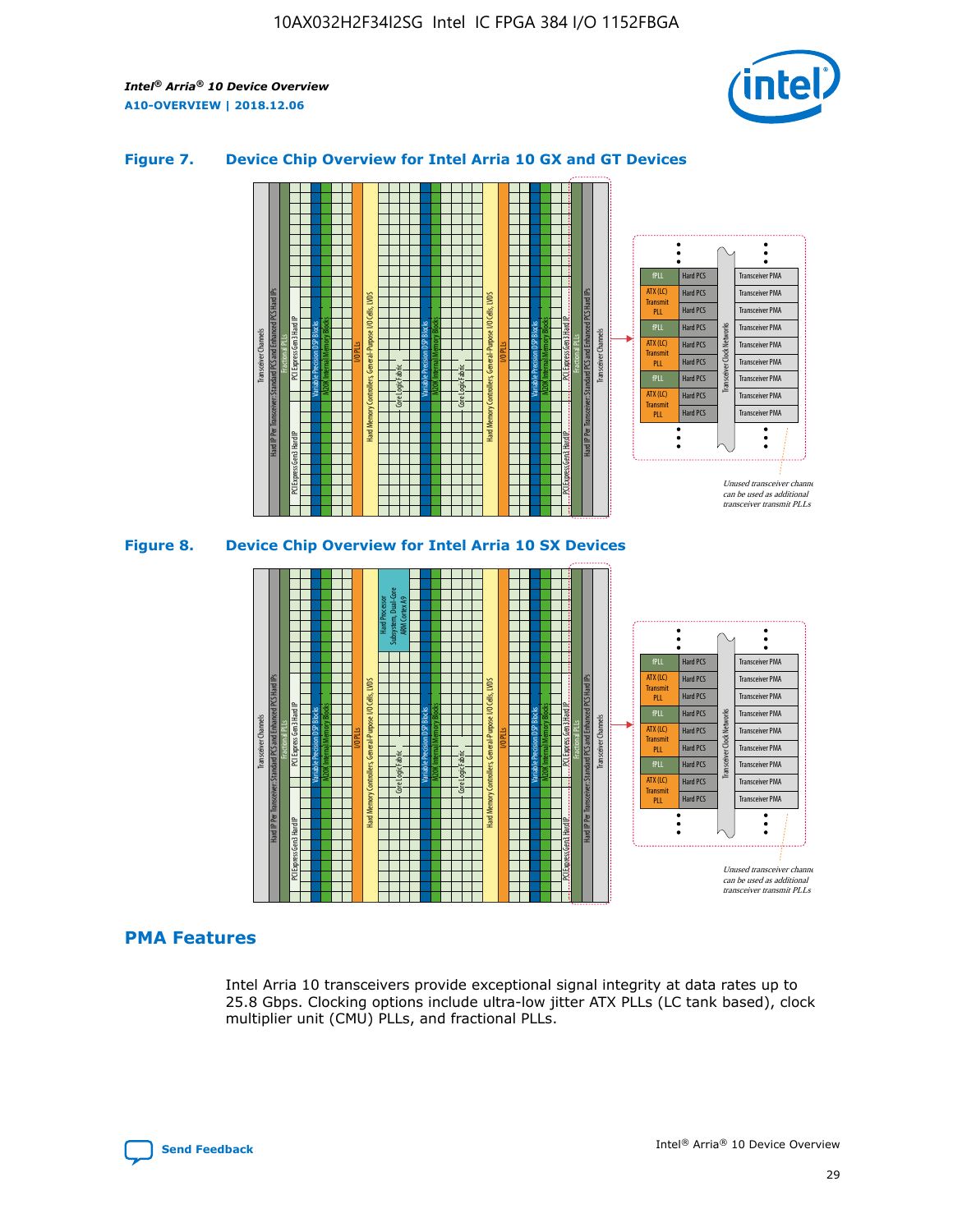

Each transceiver channel contains a channel PLL that can be used as the CMU PLL or clock data recovery (CDR) PLL. In CDR mode, the channel PLL recovers the receiver clock and data in the transceiver channel. Up to 80 independent data rates can be configured on a single Intel Arria 10 device.

#### **Table 23. PMA Features of the Transceivers in Intel Arria 10 Devices**

| <b>Feature</b>                                             | <b>Capability</b>                                                                                                                                                                                                             |
|------------------------------------------------------------|-------------------------------------------------------------------------------------------------------------------------------------------------------------------------------------------------------------------------------|
| Chip-to-Chip Data Rates                                    | 1 Gbps to 17.4 Gbps (Intel Arria 10 GX devices)<br>1 Gbps to 25.8 Gbps (Intel Arria 10 GT devices)                                                                                                                            |
| <b>Backplane Support</b>                                   | Drive backplanes at data rates up to 12.5 Gbps                                                                                                                                                                                |
| <b>Optical Module Support</b>                              | SFP+/SFP, XFP, CXP, QSFP/QSFP28, CFP/CFP2/CFP4                                                                                                                                                                                |
| Cable Driving Support                                      | SFP+ Direct Attach, PCI Express over cable, eSATA                                                                                                                                                                             |
| Transmit Pre-Emphasis                                      | 4-tap transmit pre-emphasis and de-emphasis to compensate for system channel loss                                                                                                                                             |
| Continuous Time Linear<br>Equalizer (CTLE)                 | Dual mode, high-gain, and high-data rate, linear receive equalization to compensate for<br>system channel loss                                                                                                                |
| Decision Feedback Equalizer<br>(DFE)                       | 7-fixed and 4-floating tap DFE to equalize backplane channel loss in the presence of<br>crosstalk and noisy environments                                                                                                      |
| Variable Gain Amplifier                                    | Optimizes the signal amplitude prior to the CDR sampling and operates in fixed and<br>adaptive modes                                                                                                                          |
| Altera Digital Adaptive<br>Parametric Tuning (ADAPT)       | Fully digital adaptation engine to automatically adjust all link equalization parameters-<br>including CTLE, DFE, and variable gain amplifier blocks—that provide optimal link margin<br>without intervention from user logic |
| Precision Signal Integrity<br>Calibration Engine (PreSICE) | Hardened calibration controller to quickly calibrate all transceiver control parameters on<br>power-up, which provides the optimal signal integrity and jitter performance                                                    |
| Advanced Transmit (ATX)<br><b>PLL</b>                      | Low jitter ATX (LC tank based) PLLs with continuous tuning range to cover a wide range of<br>standard and proprietary protocols                                                                                               |
| <b>Fractional PLLs</b>                                     | On-chip fractional frequency synthesizers to replace on-board crystal oscillators and reduce<br>system cost                                                                                                                   |
| Digitally Assisted Analog<br><b>CDR</b>                    | Superior jitter tolerance with fast lock time                                                                                                                                                                                 |
| <b>Dynamic Partial</b><br>Reconfiguration                  | Allows independent control of the Avalon memory-mapped interface of each transceiver<br>channel for the highest transceiver flexibility                                                                                       |
| Multiple PCS-PMA and PCS-<br>PLD interface widths          | 8-, 10-, 16-, 20-, 32-, 40-, or 64-bit interface widths for flexibility of deserialization width,<br>encoding, and reduced latency                                                                                            |

### **PCS Features**

This table summarizes the Intel Arria 10 transceiver PCS features. You can use the transceiver PCS to support a wide range of protocols ranging from 1 Gbps to 25.8 Gbps.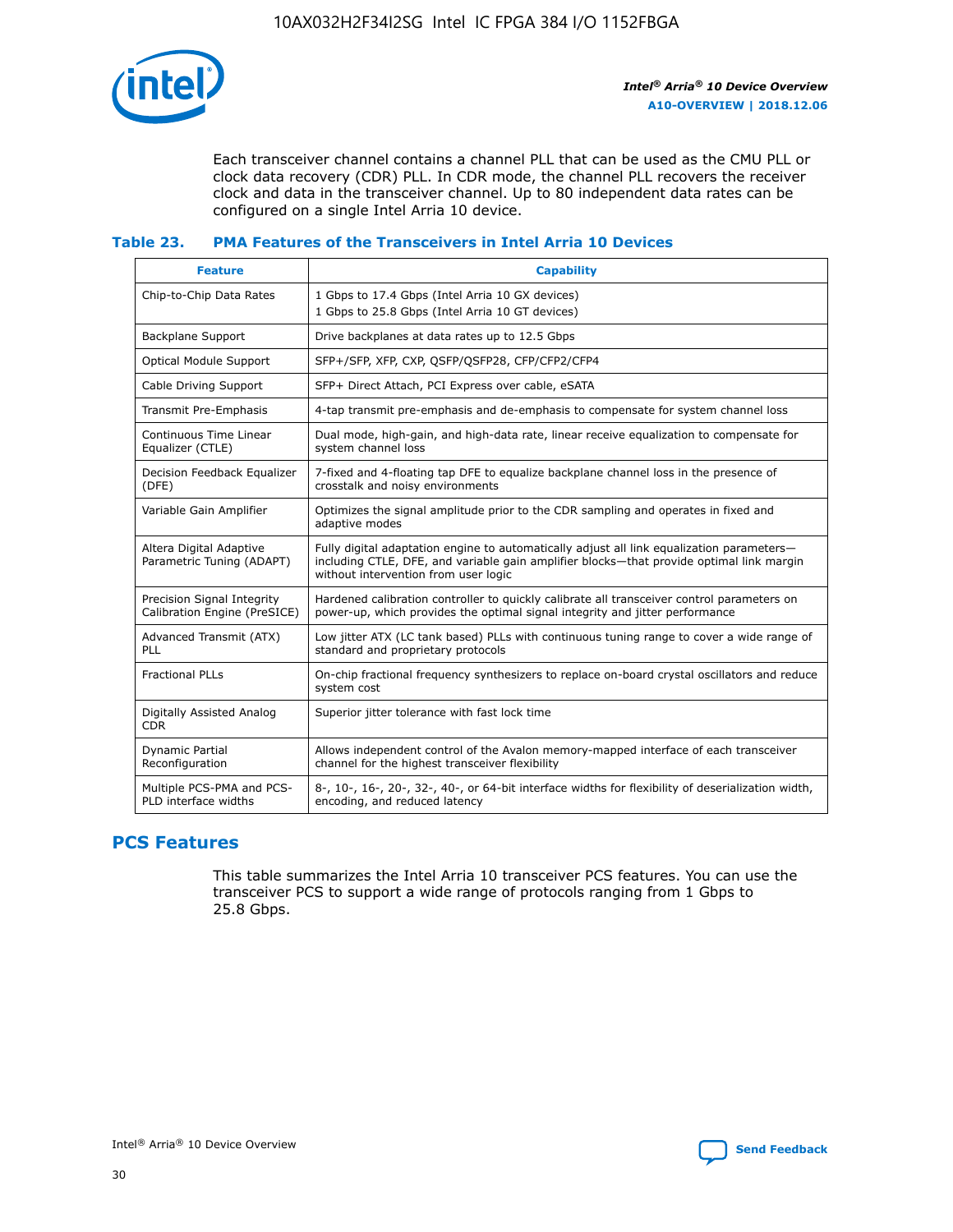

| <b>PCS</b>    | <b>Description</b>                                                                                                                                                                                                                                                                                                                                                                                                          |
|---------------|-----------------------------------------------------------------------------------------------------------------------------------------------------------------------------------------------------------------------------------------------------------------------------------------------------------------------------------------------------------------------------------------------------------------------------|
| Standard PCS  | Operates at a data rate up to 12 Gbps<br>Supports protocols such as PCI-Express, CPRI 4.2+, GigE, IEEE 1588 in Hard PCS<br>Implements other protocols using Basic/Custom (Standard PCS) transceiver<br>configuration rules.                                                                                                                                                                                                 |
| Enhanced PCS  | Performs functions common to most serial data industry standards, such as word<br>$\bullet$<br>alignment, encoding/decoding, and framing, before data is sent or received off-chip<br>through the PMA<br>• Handles data transfer to and from the FPGA fabric<br>Handles data transfer internally to and from the PMA<br>Provides frequency compensation<br>Performs channel bonding for multi-channel low skew applications |
| PCIe Gen3 PCS | Supports the seamless switching of Data and Clock between the Gen1, Gen2, and Gen3<br>data rates<br>Provides support for PIPE 3.0 features<br>Supports the PIPE interface with the Hard IP enabled, as well as with the Hard IP<br>bypassed                                                                                                                                                                                 |

#### **Related Information**

- PCIe Gen1, Gen2, and Gen3 Hard IP on page 26
- Interlaken Support on page 26
- 10 Gbps Ethernet Support on page 26

#### **PCS Protocol Support**

This table lists some of the protocols supported by the Intel Arria 10 transceiver PCS. For more information about the blocks in the transmitter and receiver data paths, refer to the related information.

| <b>Protocol</b>                                 | <b>Data Rate</b><br>(Gbps) | <b>Transceiver IP</b>       | <b>PCS Support</b>                      |
|-------------------------------------------------|----------------------------|-----------------------------|-----------------------------------------|
| PCIe Gen3 x1, x2, x4, x8                        | 8.0                        | Native PHY (PIPE)           | Standard PCS and PCIe<br>Gen3 PCS       |
| PCIe Gen2 x1, x2, x4, x8                        | 5.0                        | Native PHY (PIPE)           | <b>Standard PCS</b>                     |
| PCIe Gen1 x1, x2, x4, x8                        | 2.5                        | Native PHY (PIPE)           | Standard PCS                            |
| 1000BASE-X Gigabit Ethernet                     | 1.25                       | Native PHY                  | <b>Standard PCS</b>                     |
| 1000BASE-X Gigabit Ethernet with<br>IEEE 1588v2 | 1.25                       | Native PHY                  | Standard PCS                            |
| 10GBASE-R                                       | 10.3125                    | Native PHY                  | <b>Enhanced PCS</b>                     |
| 10GBASE-R with IEEE 1588v2                      | 10.3125                    | Native PHY                  | <b>Enhanced PCS</b>                     |
| 10GBASE-R with KR FEC                           | 10.3125                    | Native PHY                  | <b>Enhanced PCS</b>                     |
| 10GBASE-KR and 1000BASE-X                       | 10.3125                    | 1G/10GbE and 10GBASE-KR PHY | Standard PCS and<br><b>Enhanced PCS</b> |
| Interlaken (CEI-6G/11G)                         | 3.125 to 17.4              | Native PHY                  | <b>Enhanced PCS</b>                     |
| SFI-S/SFI-5.2                                   | 11.2                       | Native PHY                  | <b>Enhanced PCS</b>                     |
| $10G$ SDI                                       | 10.692                     | Native PHY                  | <b>Enhanced PCS</b>                     |
|                                                 |                            |                             | continued                               |

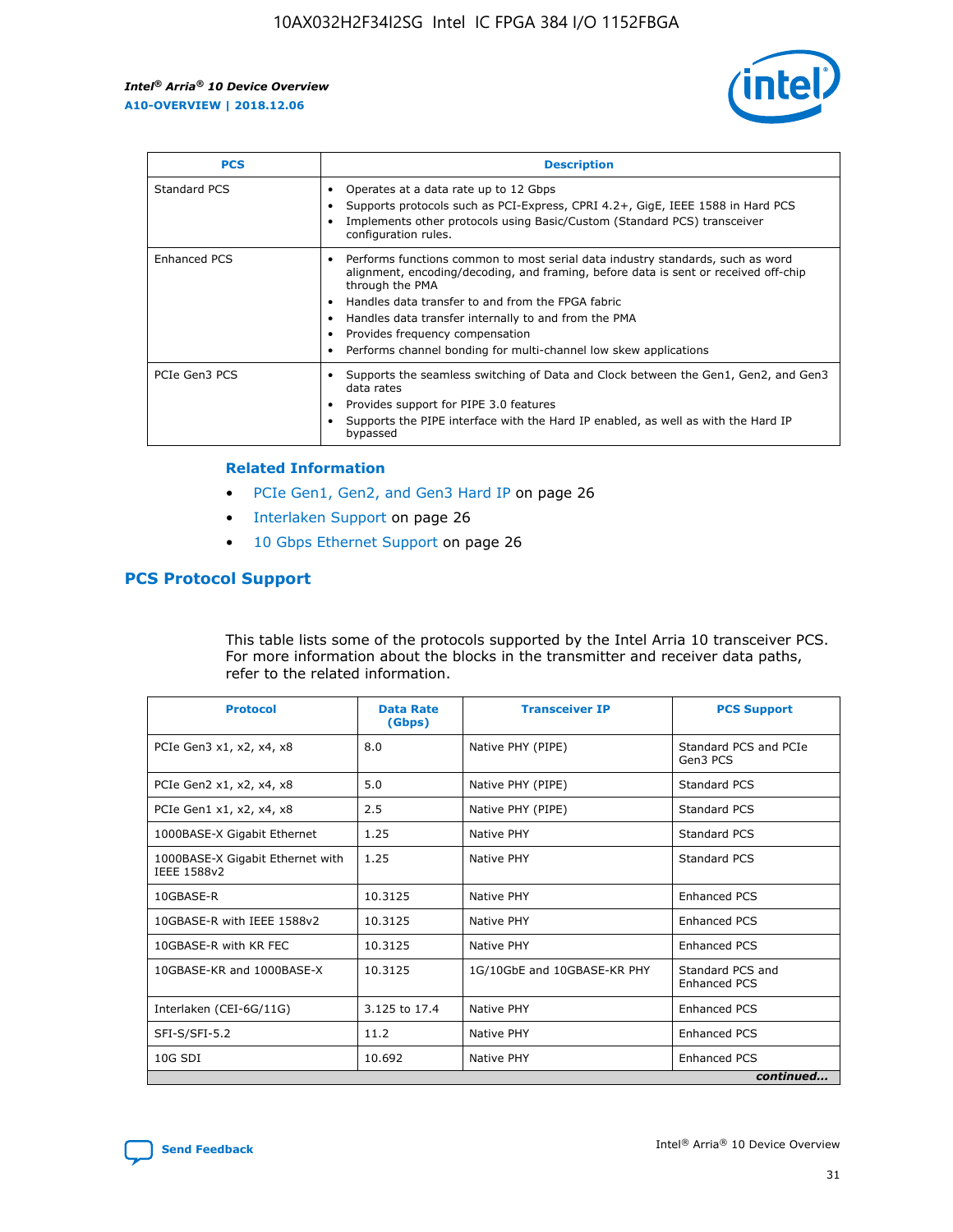

| <b>Protocol</b>      | <b>Data Rate</b><br>(Gbps) | <b>Transceiver IP</b> | <b>PCS Support</b> |
|----------------------|----------------------------|-----------------------|--------------------|
| CPRI 6.0 (64B/66B)   | 0.6144 to<br>10.1376       | Native PHY            | Enhanced PCS       |
| CPRI 4.2 (8B/10B)    | $0.6144$ to<br>9.8304      | Native PHY            | Standard PCS       |
| OBSAI RP3 v4.2       | 0.6144 to 6.144            | Native PHY            | Standard PCS       |
| SD-SDI/HD-SDI/3G-SDI | $0.143(12)$ to<br>2.97     | Native PHY            | Standard PCS       |

#### **Related Information**

#### [Intel Arria 10 Transceiver PHY User Guide](https://www.intel.com/content/www/us/en/programmable/documentation/nik1398707230472.html#nik1398707091164)

Provides more information about the supported transceiver protocols and PHY IP, the PMA architecture, and the standard, enhanced, and PCIe Gen3 PCS architecture.

# **SoC with Hard Processor System**

Each SoC device combines an FPGA fabric and a hard processor system (HPS) in a single device. This combination delivers the flexibility of programmable logic with the power and cost savings of hard IP in these ways:

- Reduces board space, system power, and bill of materials cost by eliminating a discrete embedded processor
- Allows you to differentiate the end product in both hardware and software, and to support virtually any interface standard
- Extends the product life and revenue through in-field hardware and software updates

 $(12)$  The 0.143 Gbps data rate is supported using oversampling of user logic that you must implement in the FPGA fabric.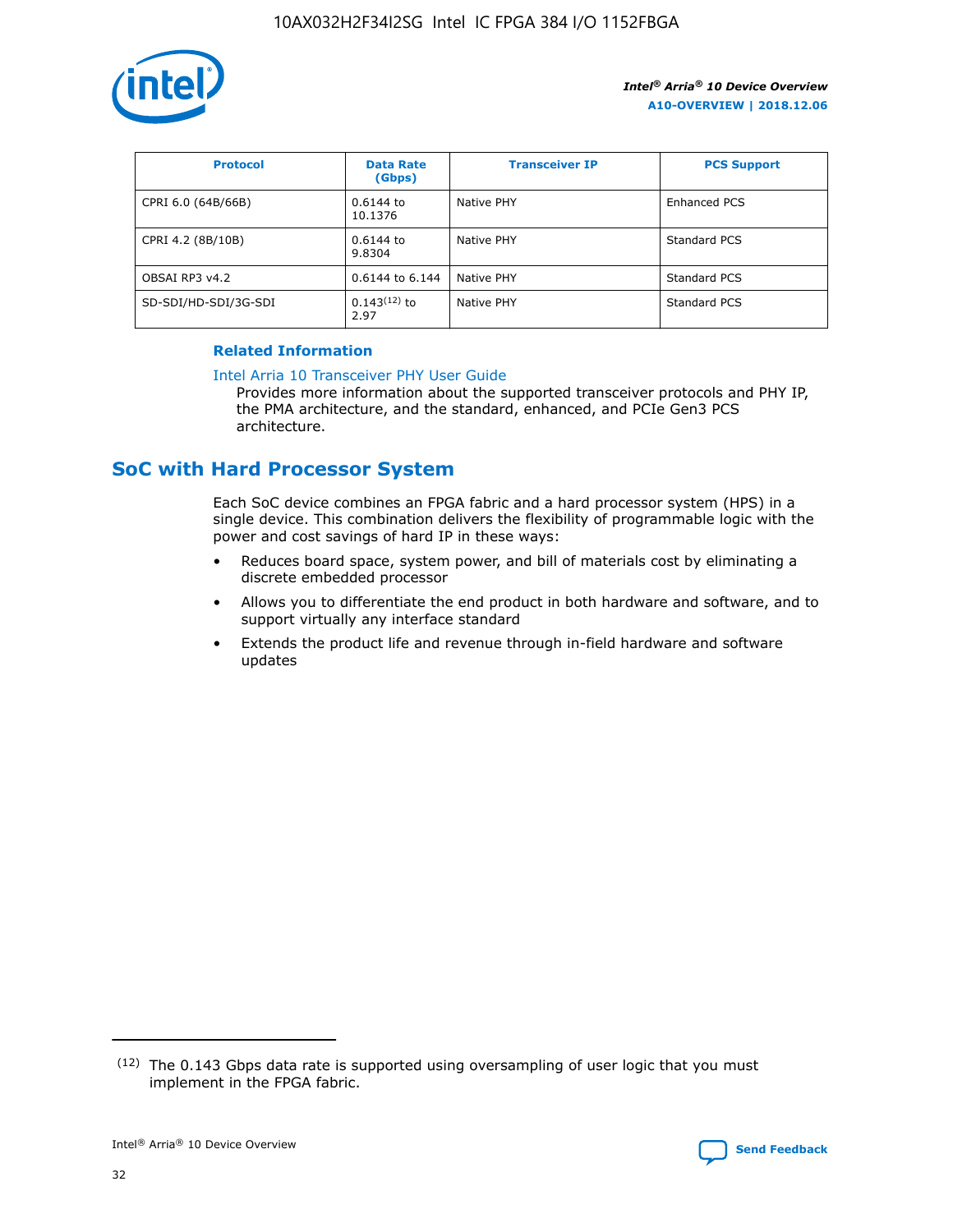

#### **Figure 9. HPS Block Diagram**

This figure shows a block diagram of the HPS with the dual ARM Cortex-A9 MPCore processor.



#### **Key Advantages of 20-nm HPS**

The 20-nm HPS strikes a balance between enabling maximum software compatibility with 28-nm SoCs while still improving upon the 28-nm HPS architecture. These improvements address the requirements of the next generation target markets such as wireless and wireline communications, compute and storage equipment, broadcast and military in terms of performance, memory bandwidth, connectivity via backplane and security.

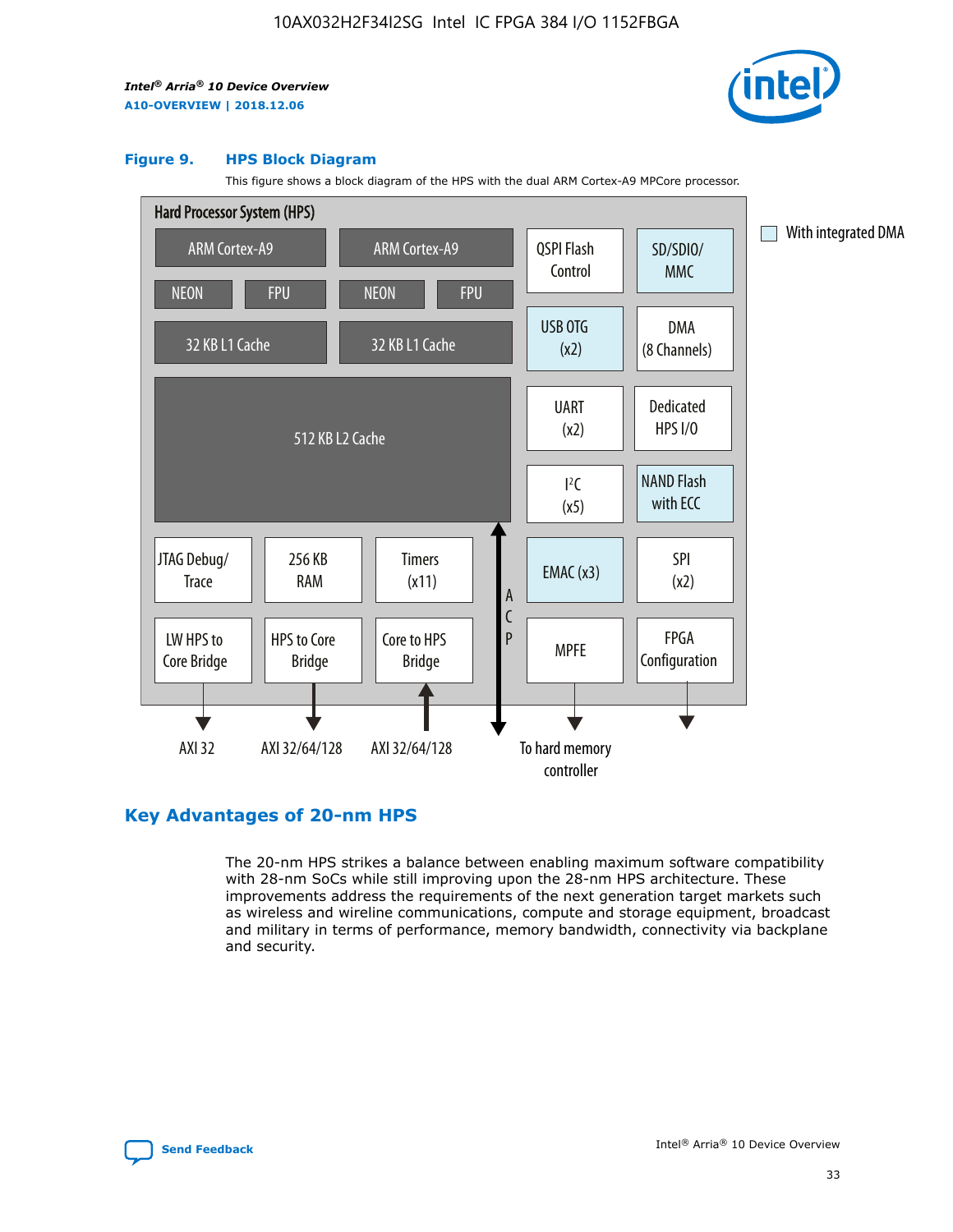

#### **Table 24. Improvements in 20 nm HPS**

This table lists the key improvements of the 20 nm HPS compared to the 28 nm HPS.

| Advantages/<br><b>Improvements</b>                          | <b>Description</b>                                                                                                                                                                                                                                                                                                                                                                                                                                                                                                                                                                                                                                                                                                                                                                                                                                                                                                      |
|-------------------------------------------------------------|-------------------------------------------------------------------------------------------------------------------------------------------------------------------------------------------------------------------------------------------------------------------------------------------------------------------------------------------------------------------------------------------------------------------------------------------------------------------------------------------------------------------------------------------------------------------------------------------------------------------------------------------------------------------------------------------------------------------------------------------------------------------------------------------------------------------------------------------------------------------------------------------------------------------------|
| Increased performance and<br>overdrive capability           | While the nominal processor frequency is 1.2 GHz, the 20 nm HPS offers an "overdrive"<br>feature which enables a higher processor operating frequency. This requires a higher supply<br>voltage value that is unique to the HPS and may require a separate regulator.                                                                                                                                                                                                                                                                                                                                                                                                                                                                                                                                                                                                                                                   |
| Increased processor memory<br>bandwidth and DDR4<br>support | Up to 64-bit DDR4 memory at 2,400 Mbps support is available for the processor. The hard<br>memory controller for the HPS comprises a multi-port front end that manages connections<br>to a single port memory controller. The multi-port front end allows logic core and the HPS<br>to share ports and thereby the available bandwidth of the memory controller.                                                                                                                                                                                                                                                                                                                                                                                                                                                                                                                                                        |
| Flexible I/O sharing                                        | An advanced I/O pin muxing scheme allows improved sharing of I/O between the HPS and<br>the core logic. The following types of I/O are available for SoC:<br>17 dedicated I/Os-physically located inside the HPS block and are not accessible to<br>logic within the core. The 17 dedicated I/Os are used for HPS clock, resets, and<br>interfacing with boot devices, QSPI, and SD/MMC.<br>48 direct shared I/O-located closest to the HPS block and are ideal for high speed HPS<br>peripherals such as EMAC, USB, and others. There is one bank of 48 I/Os that supports<br>direct sharing where the 48 I/Os can be shared 12 I/Os at a time.<br>Standard (shared) I/O-all standard I/Os can be shared by the HPS peripherals and any<br>logic within the core. For designs where more than 48 I/Os are reguired to fully use all<br>the peripherals in the HPS, these I/Os can be connected through the core logic. |
| <b>EMAC</b> core                                            | Three EMAC cores are available in the HPS. The EMAC cores enable an application to<br>support two redundant Ethernet connections; for example, backplane, or two EMAC cores<br>for managing IEEE 1588 time stamp information while allowing a third EMAC core for debug<br>and configuration. All three EMACs can potentially share the same time stamps, simplifying<br>the 1588 time stamping implementation. A new serial time stamp interface allows core<br>logic to access and read the time stamp values. The integrated EMAC controllers can be<br>connected to external Ethernet PHY through the provided MDIO or I <sup>2</sup> C interface.                                                                                                                                                                                                                                                                  |
| On-chip memory                                              | The on-chip memory is updated to 256 KB support and can support larger data sets and<br>real time algorithms.                                                                                                                                                                                                                                                                                                                                                                                                                                                                                                                                                                                                                                                                                                                                                                                                           |
| <b>ECC</b> enhancements                                     | Improvements in L2 Cache ECC management allow identification of errors down to the<br>address level. ECC enhancements also enable improved error injection and status reporting<br>via the introduction of new memory mapped access to syndrome and data signals.                                                                                                                                                                                                                                                                                                                                                                                                                                                                                                                                                                                                                                                       |
| HPS to FPGA Interconnect<br>Backbone                        | Although the HPS and the Logic Core can operate independently, they are tightly coupled<br>via a high-bandwidth system interconnect built from high-performance ARM AMBA AXI bus<br>bridges. IP bus masters in the FPGA fabric have access to HPS bus slaves via the FPGA-to-<br>HPS interconnect. Similarly, HPS bus masters have access to bus slaves in the core fabric<br>via the HPS-to-FPGA bridge. Both bridges are AMBA AXI-3 compliant and support<br>simultaneous read and write transactions. Up to three masters within the core fabric can<br>share the HPS SDRAM controller with the processor. Additionally, the processor can be used<br>to configure the core fabric under program control via a dedicated 32-bit configuration port.                                                                                                                                                                  |
| FPGA configuration and HPS<br>booting                       | The FPGA fabric and HPS in the SoCs are powered independently. You can reduce the clock<br>frequencies or gate the clocks to reduce dynamic power.<br>You can configure the FPGA fabric and boot the HPS independently, in any order, providing<br>you with more design flexibility.                                                                                                                                                                                                                                                                                                                                                                                                                                                                                                                                                                                                                                    |
| Security                                                    | New security features have been introduced for anti-tamper management, secure boot,<br>encryption (AES), and authentication (SHA).                                                                                                                                                                                                                                                                                                                                                                                                                                                                                                                                                                                                                                                                                                                                                                                      |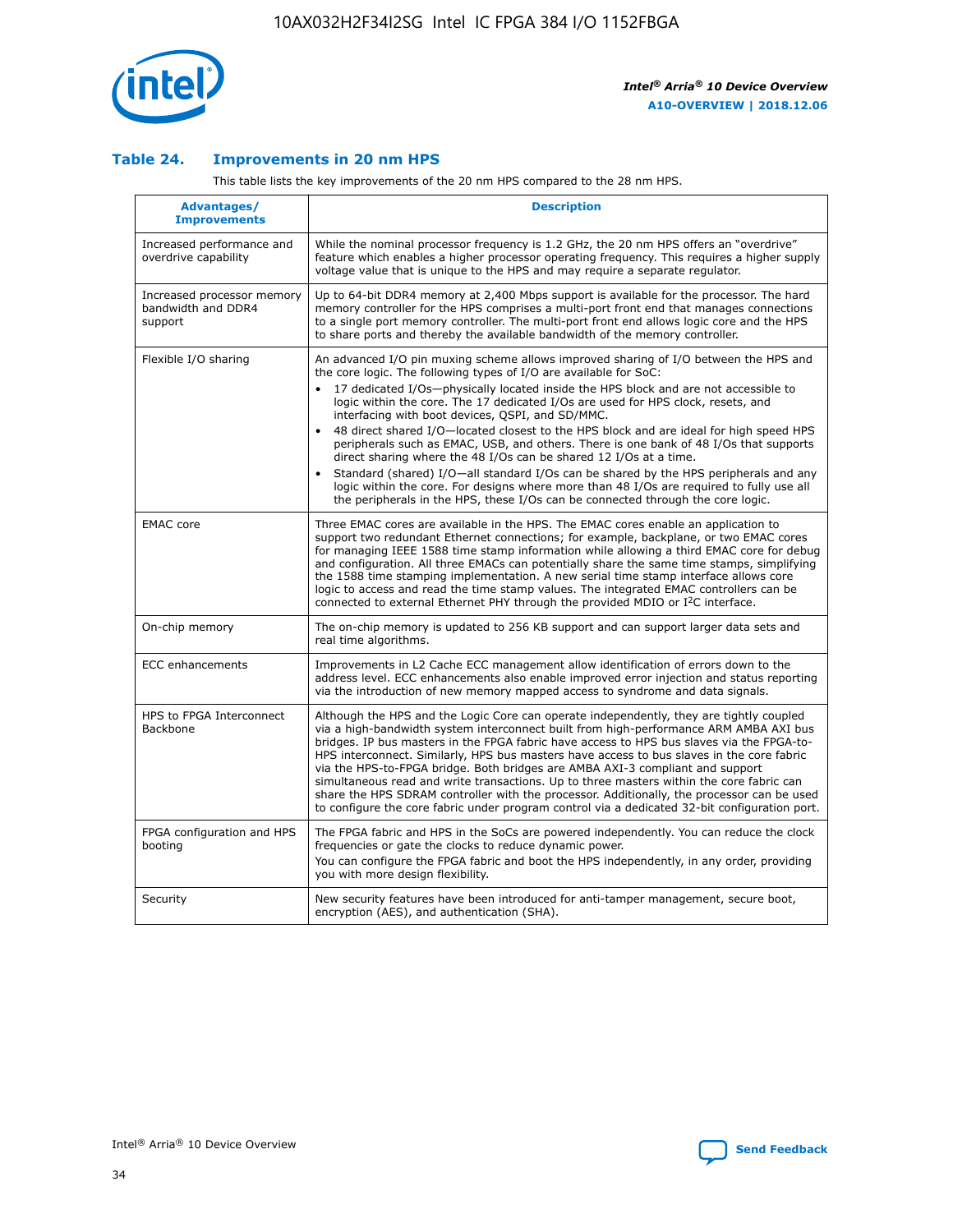

# **Features of the HPS**

The HPS has the following features:

- 1.2-GHz, dual-core ARM Cortex-A9 MPCore processor with up to 1.5-GHz via overdrive
	- ARMv7-A architecture that runs 32-bit ARM instructions, 16-bit and 32-bit Thumb instructions, and 8-bit Java byte codes in Jazelle style
	- Superscalar, variable length, out-of-order pipeline with dynamic branch prediction
	- Instruction Efficiency 2.5 MIPS/MHz, which provides total performance of 7500 MIPS at 1.5 GHz
- Each processor core includes:
	- 32 KB of L1 instruction cache, 32 KB of L1 data cache
	- Single- and double-precision floating-point unit and NEON media engine
	- CoreSight debug and trace technology
	- Snoop Control Unit (SCU) and Acceleration Coherency Port (ACP)
- 512 KB of shared L2 cache
- 256 KB of scratch RAM
- Hard memory controller with support for DDR3, DDR4 and optional error correction code (ECC) support
- Multiport Front End (MPFE) Scheduler interface to the hard memory controller
- 8-channel direct memory access (DMA) controller
- QSPI flash controller with SIO, DIO, QIO SPI Flash support
- NAND flash controller (ONFI 1.0 or later) with DMA and ECC support, updated to support 8 and 16-bit Flash devices and new command DMA to offload CPU for fast power down recovery
- Updated SD/SDIO/MMC controller to eMMC 4.5 with DMA with CE-ATA digital command support
- 3 10/100/1000 Ethernet media access control (MAC) with DMA
- 2 USB On-the-Go (OTG) controllers with DMA
- $\bullet$  5 I<sup>2</sup>C controllers (3 can be used by EMAC for MIO to external PHY)
- 2 UART 16550 Compatible controllers
- 4 serial peripheral interfaces (SPI) (2 Master, 2 Slaves)
- 62 programmable general-purpose I/Os, which includes 48 direct share I/Os that allows the HPS peripherals to connect directly to the FPGA I/Os
- 7 general-purpose timers
- 4 watchdog timers
- Anti-tamper, Secure Boot, Encryption (AES) and Authentication (SHA)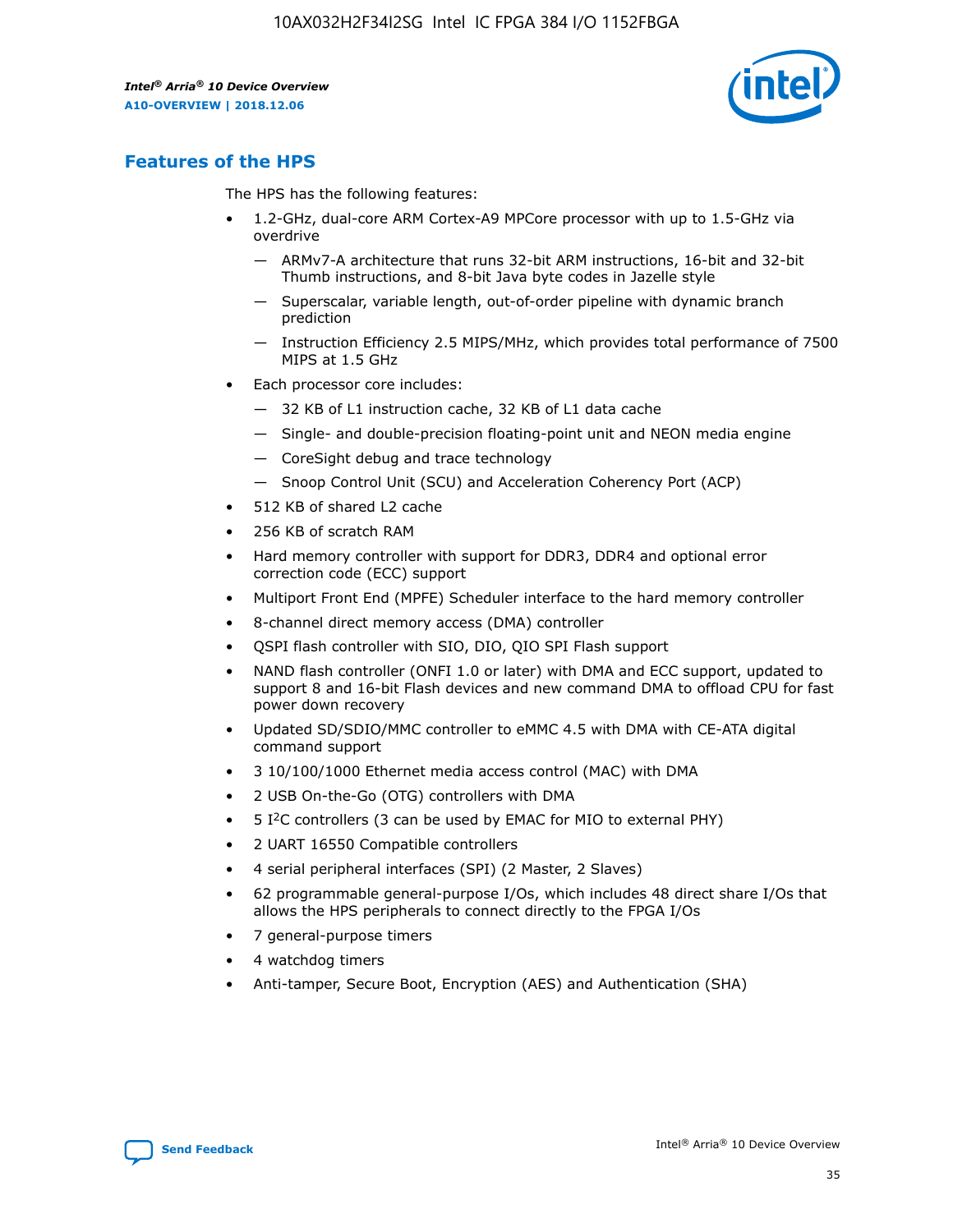

#### **System Peripherals and Debug Access Port**

Each Ethernet MAC, USB OTG, NAND flash controller, and SD/MMC controller module has an integrated DMA controller. For modules without an integrated DMA controller, an additional DMA controller module provides up to eight channels of high-bandwidth data transfers. Peripherals that communicate off-chip are multiplexed with other peripherals at the HPS pin level. This allows you to choose which peripherals interface with other devices on your PCB.

The debug access port provides interfaces to industry standard JTAG debug probes and supports ARM CoreSight debug and core traces to facilitate software development.

#### **HPS–FPGA AXI Bridges**

The HPS–FPGA bridges, which support the Advanced Microcontroller Bus Architecture (AMBA) Advanced eXtensible Interface (AXI™) specifications, consist of the following bridges:

- FPGA-to-HPS AMBA AXI bridge—a high-performance bus supporting 32, 64, and 128 bit data widths that allows the FPGA fabric to issue transactions to slaves in the HPS.
- HPS-to-FPGA Avalon/AMBA AXI bridge—a high-performance bus supporting 32, 64, and 128 bit data widths that allows the HPS to issue transactions to slaves in the FPGA fabric.
- Lightweight HPS-to-FPGA AXI bridge—a lower latency 32 bit width bus that allows the HPS to issue transactions to soft peripherals in the FPGA fabric. This bridge is primarily used for control and status register (CSR) accesses to peripherals in the FPGA fabric.

The HPS–FPGA AXI bridges allow masters in the FPGA fabric to communicate with slaves in the HPS logic, and vice versa. For example, the HPS-to-FPGA AXI bridge allows you to share memories instantiated in the FPGA fabric with one or both microprocessors in the HPS, while the FPGA-to-HPS AXI bridge allows logic in the FPGA fabric to access the memory and peripherals in the HPS.

Each HPS–FPGA bridge also provides asynchronous clock crossing for data transferred between the FPGA fabric and the HPS.

#### **HPS SDRAM Controller Subsystem**

The HPS SDRAM controller subsystem contains a multiport SDRAM controller and DDR PHY that are shared between the FPGA fabric (through the FPGA-to-HPS SDRAM interface), the level 2 (L2) cache, and the level 3 (L3) system interconnect. The FPGA-to-HPS SDRAM interface supports AMBA AXI and Avalon® Memory-Mapped (Avalon-MM) interface standards, and provides up to six individual ports for access by masters implemented in the FPGA fabric.

The HPS SDRAM controller supports up to 3 masters (command ports), 3x 64-bit read data ports and 3x 64-bit write data ports.

To maximize memory performance, the SDRAM controller subsystem supports command and data reordering, deficit round-robin arbitration with aging, and high-priority bypass features.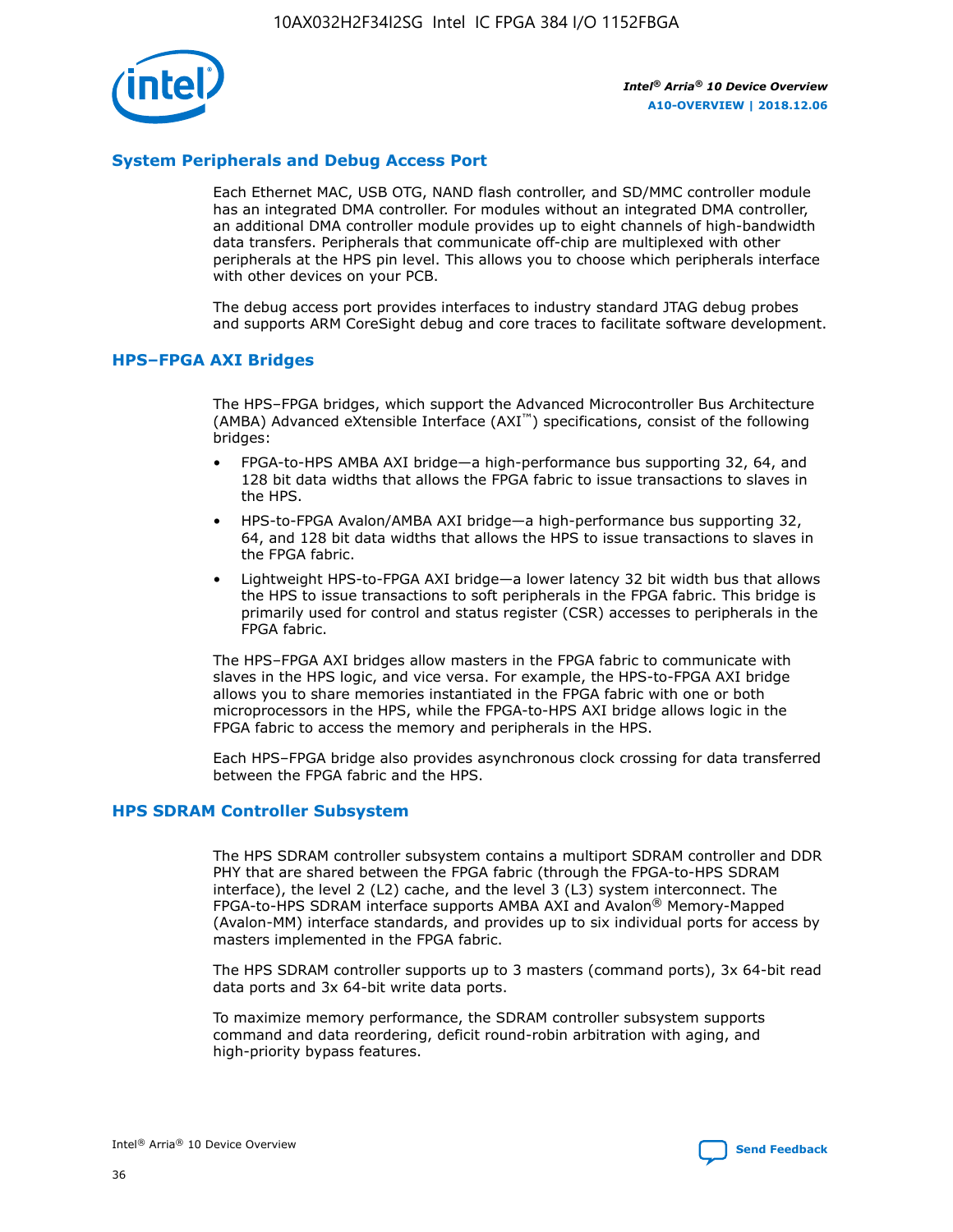

#### **FPGA Configuration and HPS Booting**

The FPGA fabric and HPS in the SoC FPGA must be powered at the same time. You can reduce the clock frequencies or gate the clocks to reduce dynamic power.

Once powered, the FPGA fabric and HPS can be configured independently thus providing you with more design flexibility:

- You can boot the HPS independently. After the HPS is running, the HPS can fully or partially reconfigure the FPGA fabric at any time under software control. The HPS can also configure other FPGAs on the board through the FPGA configuration controller.
- Configure the FPGA fabric first, and then boot the HPS from memory accessible to the FPGA fabric.

#### **Hardware and Software Development**

For hardware development, you can configure the HPS and connect your soft logic in the FPGA fabric to the HPS interfaces using the Platform Designer system integration tool in the Intel Quartus Prime software.

For software development, the ARM-based SoC FPGA devices inherit the rich software development ecosystem available for the ARM Cortex-A9 MPCore processor. The software development process for Intel SoC FPGAs follows the same steps as those for other SoC devices from other manufacturers. Support for Linux\*, VxWorks\*, and other operating systems are available for the SoC FPGAs. For more information on the operating systems support availability, contact the Intel FPGA sales team.

You can begin device-specific firmware and software development on the Intel SoC FPGA Virtual Target. The Virtual Target is a fast PC-based functional simulation of a target development system—a model of a complete development board. The Virtual Target enables the development of device-specific production software that can run unmodified on actual hardware.

### **Dynamic and Partial Reconfiguration**

The Intel Arria 10 devices support dynamic and partial reconfiguration. You can use dynamic and partial reconfiguration simultaneously to enable seamless reconfiguration of both the device core and transceivers.

#### **Dynamic Reconfiguration**

You can reconfigure the PMA and PCS blocks while the device continues to operate. This feature allows you to change the data rates, protocol, and analog settings of a channel in a transceiver bank without affecting on-going data transfer in other transceiver banks. This feature is ideal for applications that require dynamic multiprotocol or multirate support.

# **Partial Reconfiguration**

Using partial reconfiguration, you can reconfigure some parts of the device while keeping the device in operation.

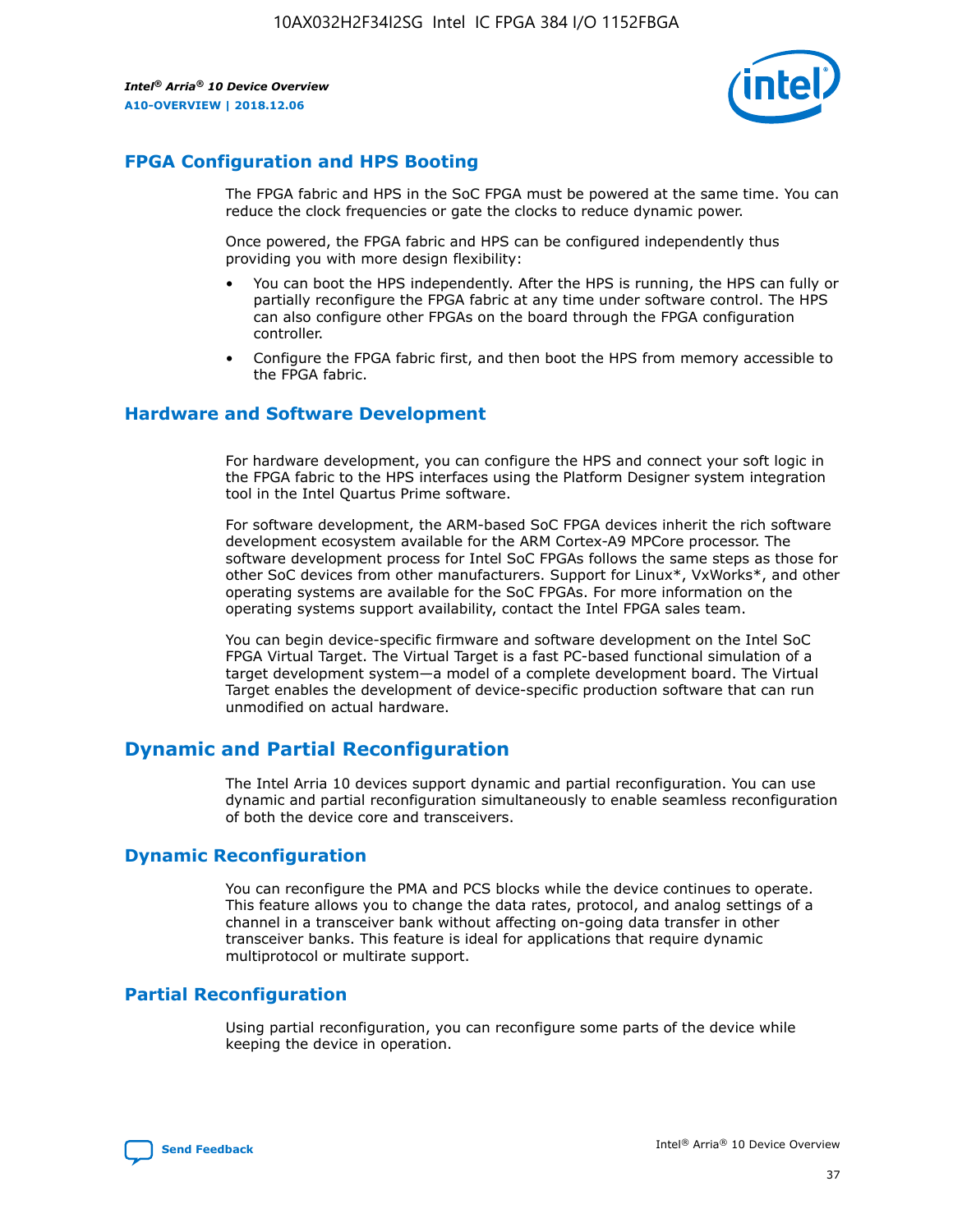

Instead of placing all device functions in the FPGA fabric, you can store some functions that do not run simultaneously in external memory and load them only when required. This capability increases the effective logic density of the device, and lowers cost and power consumption.

In the Intel solution, you do not have to worry about intricate device architecture to perform a partial reconfiguration. The partial reconfiguration capability is built into the Intel Quartus Prime design software, making such time-intensive task simple.

Intel Arria 10 devices support partial reconfiguration in the following configuration options:

- Using an internal host:
	- All supported configuration modes where the FPGA has access to external memory devices such as serial and parallel flash memory.
	- Configuration via Protocol [CvP (PCIe)]
- Using an external host—passive serial (PS), fast passive parallel (FPP) x8, FPP x16, and FPP x32 I/O interface.

# **Enhanced Configuration and Configuration via Protocol**

#### **Table 25. Configuration Schemes and Features of Intel Arria 10 Devices**

Intel Arria 10 devices support 1.8 V programming voltage and several configuration schemes.

| <b>Scheme</b>                                                          | <b>Data</b><br><b>Width</b> | <b>Max Clock</b><br>Rate<br>(MHz) | <b>Max Data</b><br>Rate<br>(Mbps)<br>(13) | <b>Decompression</b> | <b>Design</b><br>Security <sup>(1</sup><br>4) | <b>Partial</b><br><b>Reconfiguration</b><br>(15) | <b>Remote</b><br><b>System</b><br><b>Update</b> |
|------------------------------------------------------------------------|-----------------------------|-----------------------------------|-------------------------------------------|----------------------|-----------------------------------------------|--------------------------------------------------|-------------------------------------------------|
| <b>JTAG</b>                                                            | 1 bit                       | 33                                | 33                                        |                      |                                               | Yes(16)                                          |                                                 |
| Active Serial (AS)<br>through the<br>EPCO-L<br>configuration<br>device | 1 bit,<br>4 bits            | 100                               | 400                                       | Yes                  | Yes                                           | $Y_{PS}(16)$                                     | Yes                                             |
| Passive serial (PS)<br>through CPLD or<br>external<br>microcontroller  | 1 bit                       | 100                               | 100                                       | Yes                  | Yes                                           | Yes(16)                                          | Parallel<br>Flash<br>Loader<br>(PFL) IP<br>core |
|                                                                        | continued                   |                                   |                                           |                      |                                               |                                                  |                                                 |

<sup>(13)</sup> Enabling either compression or design security features affects the maximum data rate. Refer to the Intel Arria 10 Device Datasheet for more information.

<sup>(14)</sup> Encryption and compression cannot be used simultaneously.

 $<sup>(15)</sup>$  Partial reconfiguration is an advanced feature of the device family. If you are interested in</sup> using partial reconfiguration, contact Intel for support.

 $(16)$  Partial configuration can be performed only when it is configured as internal host.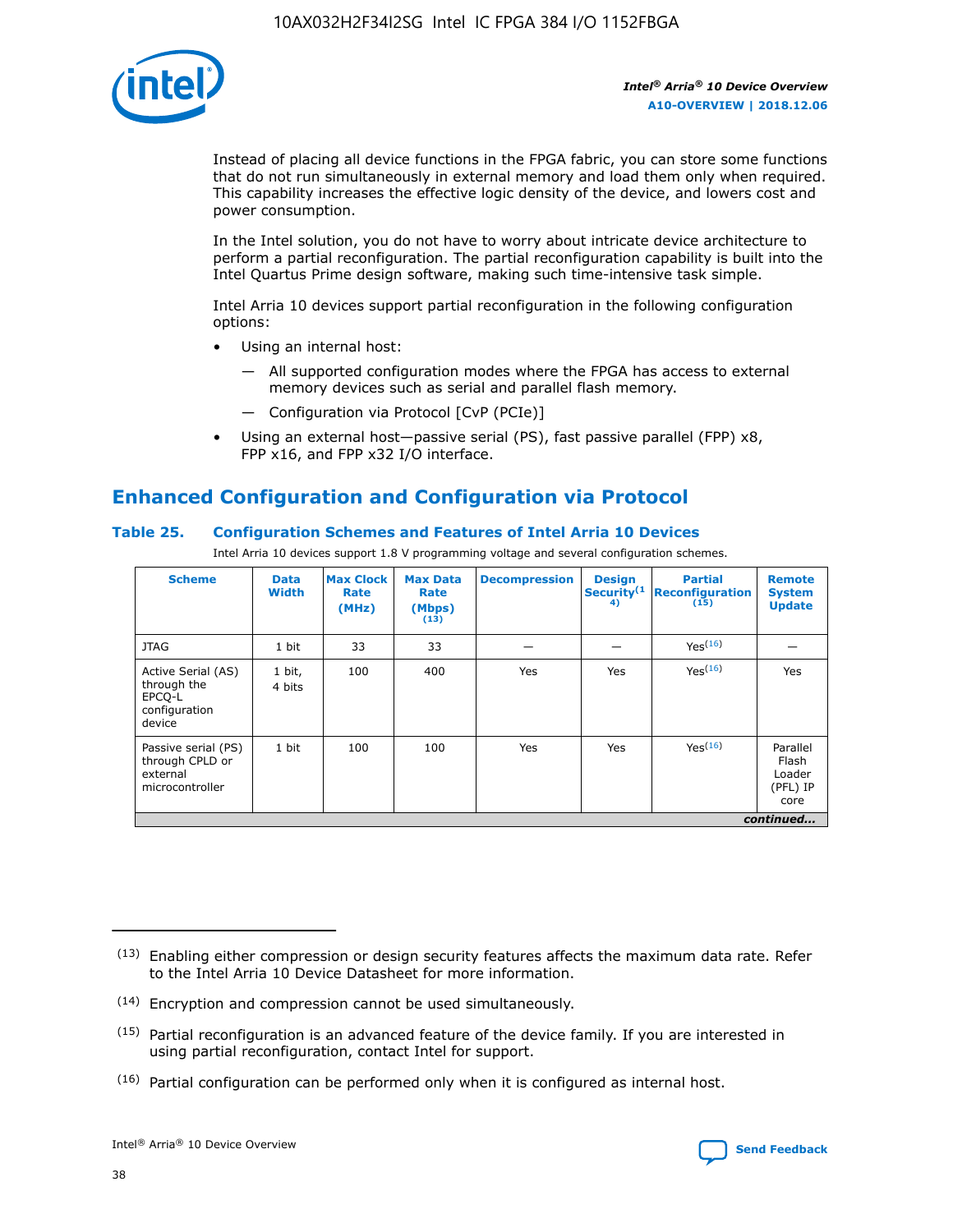

| <b>Scheme</b>                                   | <b>Data</b><br><b>Width</b> | <b>Max Clock</b><br>Rate<br>(MHz) | <b>Max Data</b><br>Rate<br>(Mbps)<br>(13) | <b>Decompression</b> | <b>Design</b><br>Security <sup>(1</sup><br>4) | <b>Partial</b><br><b>Reconfiguration</b><br>(15) | <b>Remote</b><br><b>System</b><br><b>Update</b> |
|-------------------------------------------------|-----------------------------|-----------------------------------|-------------------------------------------|----------------------|-----------------------------------------------|--------------------------------------------------|-------------------------------------------------|
| Fast passive                                    | 8 bits                      | 100                               | 3200                                      | Yes                  | Yes                                           | Yes(17)                                          | PFL IP                                          |
| parallel (FPP)<br>through CPLD or               | 16 bits                     |                                   |                                           | Yes                  | Yes                                           |                                                  | core                                            |
| external<br>microcontroller                     | 32 bits                     |                                   |                                           | Yes                  | Yes                                           |                                                  |                                                 |
| Configuration via                               | 16 bits                     | 100                               | 3200                                      | Yes                  | Yes                                           | Yes <sup>(17)</sup>                              |                                                 |
| <b>HPS</b>                                      | 32 bits                     |                                   |                                           | Yes                  | Yes                                           |                                                  |                                                 |
| Configuration via<br>Protocol [CvP<br>$(PCIe*)$ | x1, x2,<br>x4, x8<br>lanes  |                                   | 8000                                      | Yes                  | Yes                                           | Yes <sup>(16)</sup>                              |                                                 |

You can configure Intel Arria 10 devices through PCIe using Configuration via Protocol (CvP). The Intel Arria 10 CvP implementation conforms to the PCIe 100 ms power-up-to-active time requirement.

#### **Related Information**

[Configuration via Protocol \(CvP\) Implementation in Intel FPGAs User Guide](https://www.intel.com/content/www/us/en/programmable/documentation/dsu1441819344145.html#dsu1442269728522) Provides more information about the CvP configuration scheme.

# **SEU Error Detection and Correction**

Intel Arria 10 devices offer robust and easy-to-use single-event upset (SEU) error detection and correction circuitry.

The detection and correction circuitry includes protection for Configuration RAM (CRAM) programming bits and user memories. The CRAM is protected by a continuously running CRC error detection circuit with integrated ECC that automatically corrects one or two errors and detects higher order multi-bit errors. When more than two errors occur, correction is available through reloading of the core programming file, providing a complete design refresh while the FPGA continues to operate.

The physical layout of the Intel Arria 10 CRAM array is optimized to make the majority of multi-bit upsets appear as independent single-bit or double-bit errors which are automatically corrected by the integrated CRAM ECC circuitry. In addition to the CRAM protection, the M20K memory blocks also include integrated ECC circuitry and are layout-optimized for error detection and correction. The MLAB does not have ECC.

(14) Encryption and compression cannot be used simultaneously.

<sup>(17)</sup> Supported at a maximum clock rate of 100 MHz.



 $(13)$  Enabling either compression or design security features affects the maximum data rate. Refer to the Intel Arria 10 Device Datasheet for more information.

 $(15)$  Partial reconfiguration is an advanced feature of the device family. If you are interested in using partial reconfiguration, contact Intel for support.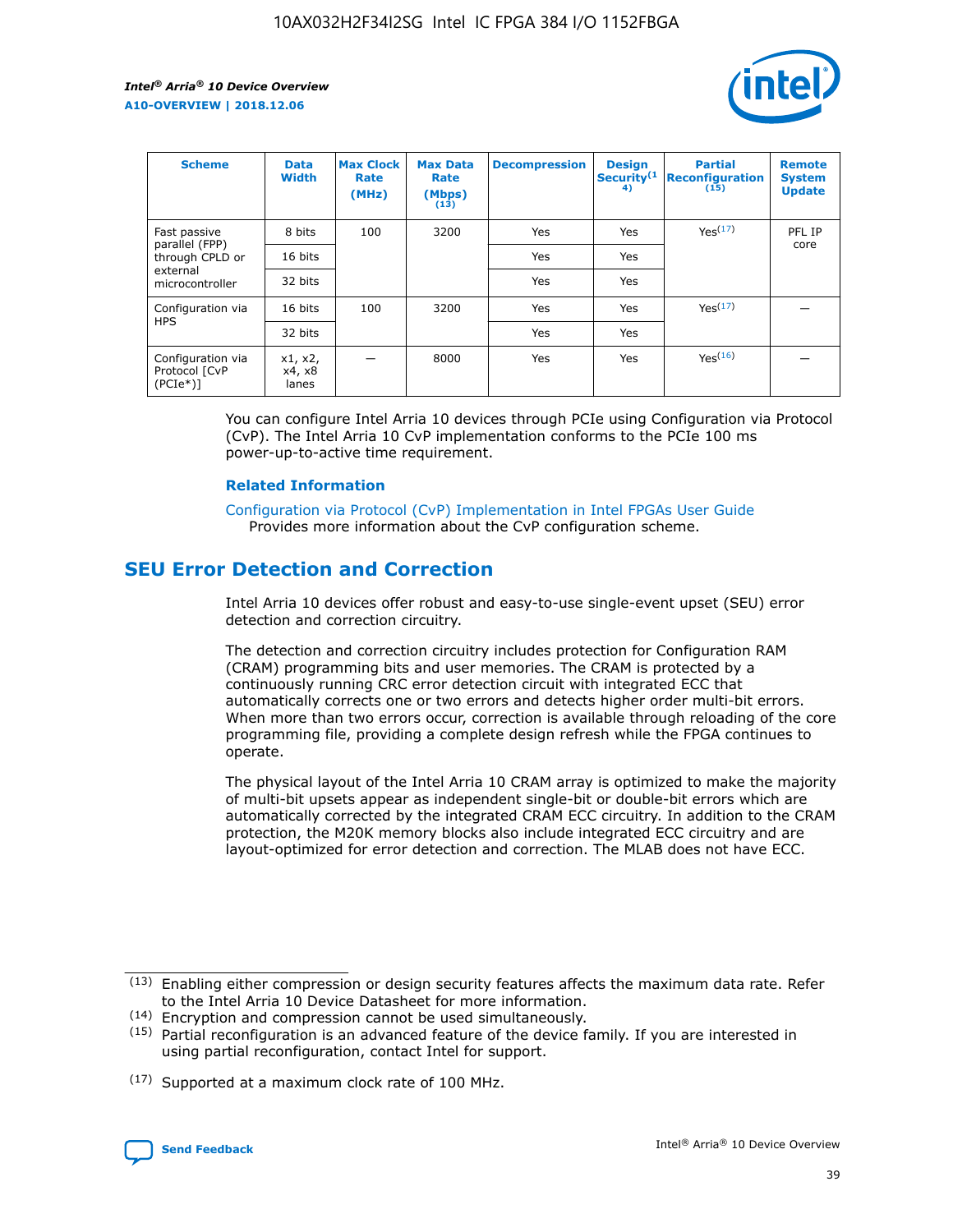

# **Power Management**

Intel Arria 10 devices leverage the advanced 20 nm process technology, a low 0.9 V core power supply, an enhanced core architecture, and several optional power reduction techniques to reduce total power consumption by as much as 40% compared to Arria V devices and as much as 60% compared to Stratix V devices.

The optional power reduction techniques in Intel Arria 10 devices include:

- **SmartVID**—a code is programmed into each device during manufacturing that allows a smart regulator to operate the device at lower core  $V_{CC}$  while maintaining performance
- **Programmable Power Technology**—non-critical timing paths are identified by the Intel Quartus Prime software and the logic in these paths is biased for low power instead of high performance
- **Low Static Power Options**—devices are available with either standard static power or low static power while maintaining performance

Furthermore, Intel Arria 10 devices feature Intel's industry-leading low power transceivers and include a number of hard IP blocks that not only reduce logic resources but also deliver substantial power savings compared to soft implementations. In general, hard IP blocks consume up to 90% less power than the equivalent soft logic implementations.

# **Incremental Compilation**

The Intel Quartus Prime software incremental compilation feature reduces compilation time and helps preserve performance to ease timing closure. The incremental compilation feature enables the partial reconfiguration flow for Intel Arria 10 devices.

Incremental compilation supports top-down, bottom-up, and team-based design flows. This feature facilitates modular, hierarchical, and team-based design flows where different designers compile their respective design sections in parallel. Furthermore, different designers or IP providers can develop and optimize different blocks of the design independently. These blocks can then be imported into the top level project.

# **Document Revision History for Intel Arria 10 Device Overview**

| <b>Document</b><br><b>Version</b> | <b>Changes</b>                                                                                                                                                                                                                                                              |
|-----------------------------------|-----------------------------------------------------------------------------------------------------------------------------------------------------------------------------------------------------------------------------------------------------------------------------|
| 2018.12.06                        | Added links to Intel Arria 10 device errata documents.<br>Removed automotive temperature option from the Intel Arria 10 GX devices.<br>Removed -3 fabric speed grade from the Intel Arria 10 GT devices.<br>Updated power options for the Intel Arria 10 GX and GT devices. |
| 2018.04.09                        | Updated the lowest $V_{CC}$ from 0.83 V to 0.82 V in the topic listing a summary of the device features.                                                                                                                                                                    |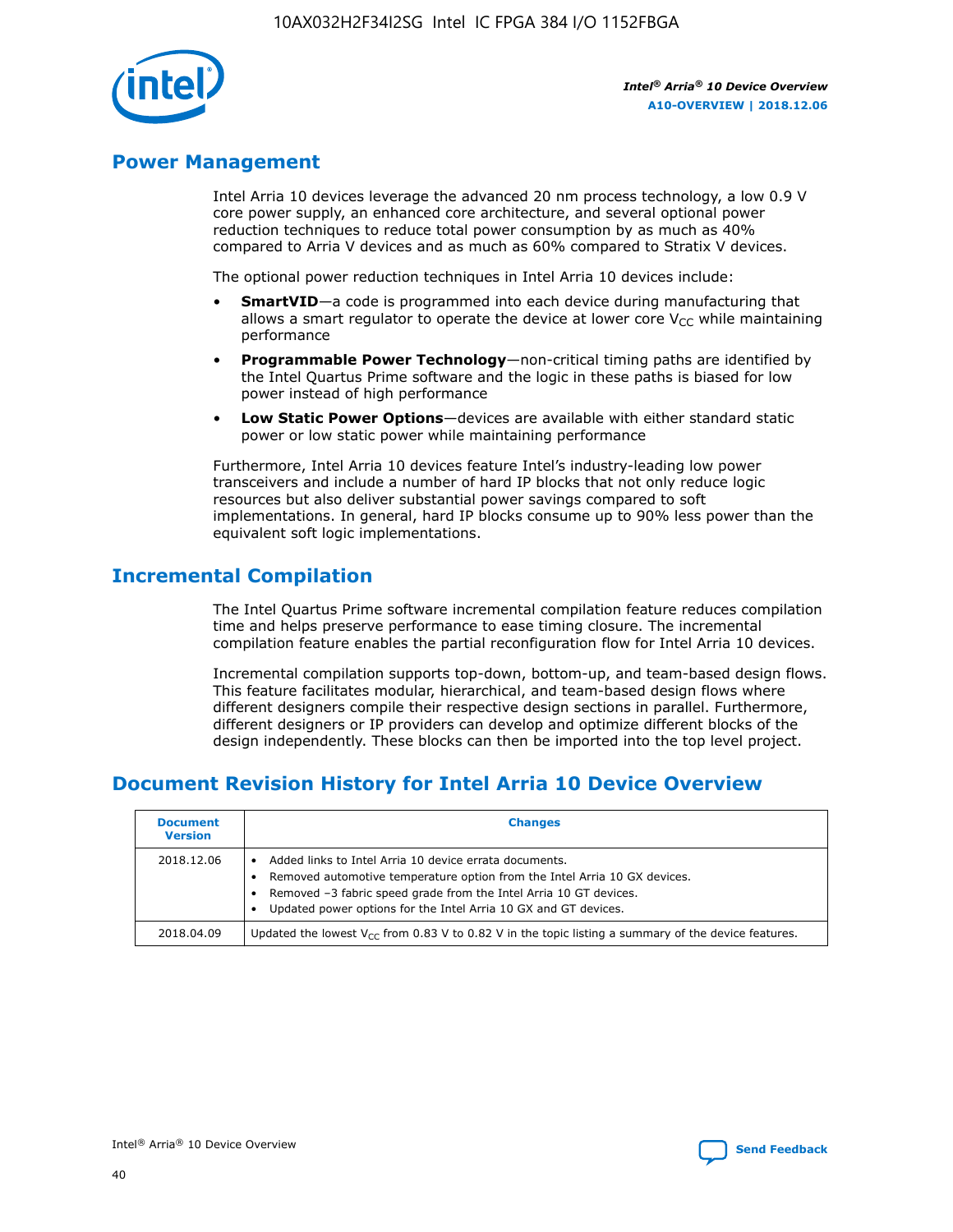*Intel® Arria® 10 Device Overview* **A10-OVERVIEW | 2018.12.06**



| <b>Date</b>    | <b>Version</b> | <b>Changes</b>                                                                                                                                                                                                                                                                                                                                                                                                                                                                                                                                                                                                                                                                                                                                                                                                                                                                                                                                                            |
|----------------|----------------|---------------------------------------------------------------------------------------------------------------------------------------------------------------------------------------------------------------------------------------------------------------------------------------------------------------------------------------------------------------------------------------------------------------------------------------------------------------------------------------------------------------------------------------------------------------------------------------------------------------------------------------------------------------------------------------------------------------------------------------------------------------------------------------------------------------------------------------------------------------------------------------------------------------------------------------------------------------------------|
| January 2018   | 2018.01.17     | Updated the maximum data rate for HPS (Intel Arria 10 SX devices<br>external memory interface DDR3 controller from 2,166 Mbps to 2,133<br>Mbps.<br>Updated maximum frequency supported for half rate QDRII and QDRII<br>+ SRAM to 633 MHz in Memory Standards Supported by the Soft<br>Memory Controller table.<br>Updated transceiver backplane capability to 12.5 Gbps.<br>$\bullet$<br>Removed transceiver speed grade 5 in Sample Ordering Core and<br>Available Options for Intel Arria 10 GX Devices figure.<br>Removed package code 40, low static power, SmartVID, industrial, and<br>military operating temperature support from Sample Ordering Core and<br>Available Options for Intel Arria 10 GT Devices figure.<br>Updated short reach transceiver rate for Intel Arria 10 GT devices to<br>25.8 Gbps.<br>Removed On-Die Instrumentation - EyeQ and Jitter Margin Tool<br>support from PMA Features of the Transceivers in Intel Arria 10 Devices<br>table. |
| September 2017 | 2017.09.20     | Updated the maximum speed of the DDR4 external memory interface from<br>1,333 MHz/2,666 Mbps to 1,200 MHz/2,400 Mbps.                                                                                                                                                                                                                                                                                                                                                                                                                                                                                                                                                                                                                                                                                                                                                                                                                                                     |
| July 2017      | 2017.07.13     | Corrected the automotive temperature range in the figure showing the<br>available options for the Intel Arria 10 GX devices from "-40°C to 100°C"<br>to "-40°C to 125°C".                                                                                                                                                                                                                                                                                                                                                                                                                                                                                                                                                                                                                                                                                                                                                                                                 |
| July 2017      | 2017.07.06     | Added automotive temperature option to Intel Arria 10 GX device family.                                                                                                                                                                                                                                                                                                                                                                                                                                                                                                                                                                                                                                                                                                                                                                                                                                                                                                   |
| May 2017       | 2017.05.08     | Corrected protocol names with "1588" to "IEEE 1588v2".<br>$\bullet$<br>Updated the vertical migration table to remove vertical migration<br>$\bullet$<br>between Intel Arria 10 GX and Intel Arria 10 SX device variants.<br>Removed all "Preliminary" marks.<br>$\bullet$                                                                                                                                                                                                                                                                                                                                                                                                                                                                                                                                                                                                                                                                                                |
| March 2017     | 2017.03.15     | Removed the topic about migration from Intel Arria 10 to Intel Stratix<br>10 devices.<br>Rebranded as Intel.<br>$\bullet$                                                                                                                                                                                                                                                                                                                                                                                                                                                                                                                                                                                                                                                                                                                                                                                                                                                 |
| October 2016   | 2016.10.31     | Removed package F36 from Intel Arria 10 GX devices.<br>Updated Intel Arria 10 GT sample ordering code and maximum GX<br>$\bullet$<br>transceiver count. Intel Arria 10 GT devices are available only in the<br>SF45 package option with a maximum of 72 transceivers.                                                                                                                                                                                                                                                                                                                                                                                                                                                                                                                                                                                                                                                                                                     |
| May 2016       | 2016.05.02     | Updated the FPGA Configuration and HPS Booting topic.<br>$\bullet$<br>Remove V <sub>CC</sub> PowerManager from the Summary of Features, Power<br>Management and Arria 10 Device Variants and packages topics. This<br>feature is no longer supported in Arria 10 devices.<br>Removed LPDDR3 from the Memory Standards Supported by the HPS<br>Hard Memory Controller table in the Memory Standards Supported by<br>Intel Arria 10 Devices topic. This standard is only supported by the<br>FPGA.<br>Removed transceiver speed grade 5 from the Device Variants and<br>Packages topic for Arria 10 GX and SX devices.                                                                                                                                                                                                                                                                                                                                                      |
| February 2016  | 2016.02.11     | Changed the maximum Arria 10 GT datarate to 25.8 Gbps and the<br>minimum datarate to 1 Gbps globally.<br>Revised the state for Core clock networks in the Summary of Features<br>$\bullet$<br>topic.<br>Changed the transceiver parameters in the "Summary of Features for<br>$\bullet$<br>Arria 10 Devices" table.<br>• Changed the transceiver parameters in the "Maximum Resource Counts<br>for Arria 10 GT Devices" table.<br>Changed the package availability for GT devices in the "Package Plan<br>for Arria 10 GT Devices" table.<br>Changed the package configurations for GT devices in the "Migration"<br>Capability Across Arria 10 Product Lines" figure.<br>continued                                                                                                                                                                                                                                                                                       |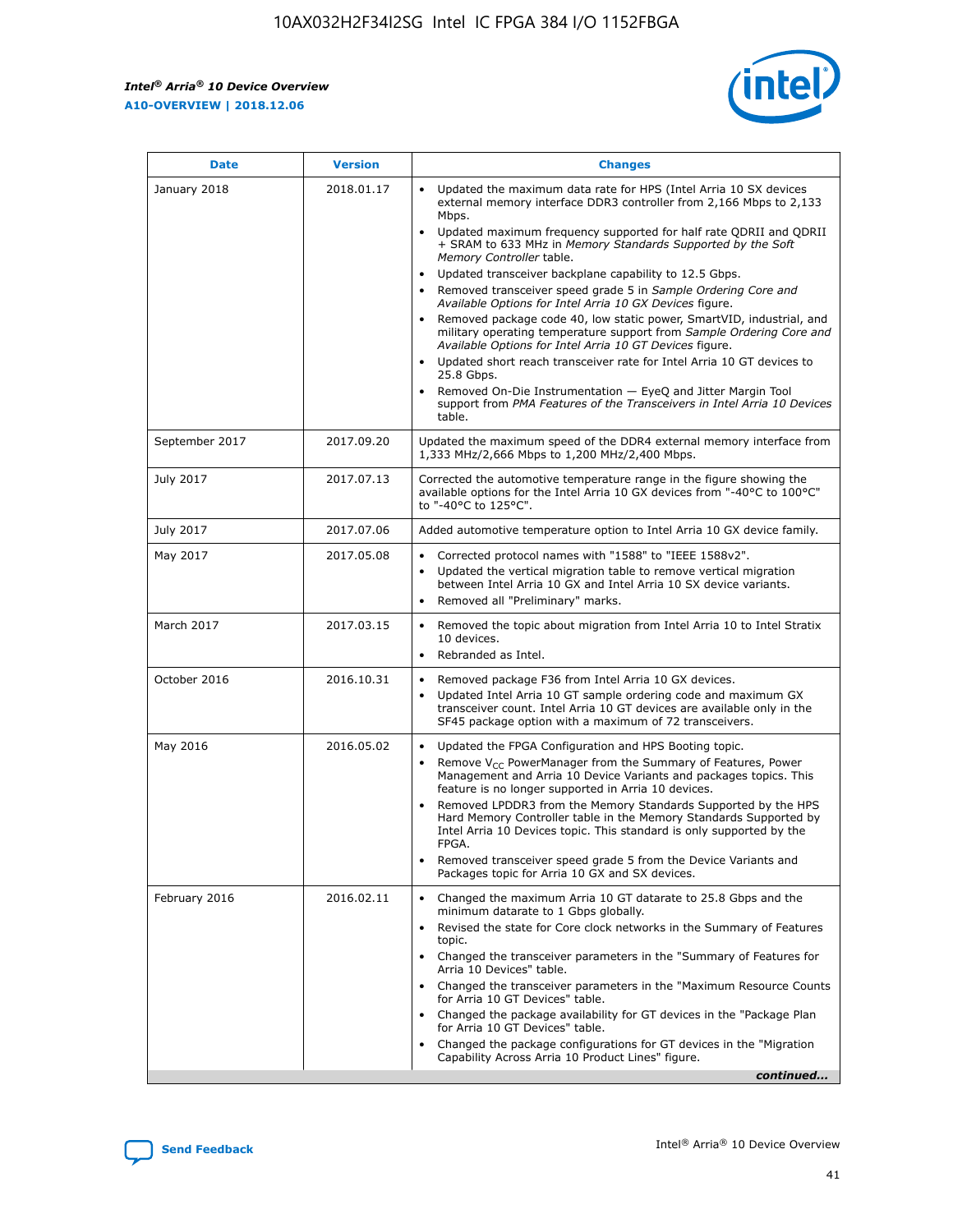

| <b>Date</b>   | <b>Version</b> | <b>Changes</b>                                                                                                                                                               |
|---------------|----------------|------------------------------------------------------------------------------------------------------------------------------------------------------------------------------|
|               |                | • Changed transceiver parameters in the "Low Power Serial Transceivers"<br>section.                                                                                          |
|               |                | Changed the transceiver descriptions in the "Device Variants for the<br>Arria 10 Device Family" table.                                                                       |
|               |                | Changed the "Sample Ordering Code and Available Options for Arria 10<br>GT Devices" figure.                                                                                  |
|               |                | Changed the datarates for GT devices in the "PMA Features" section.                                                                                                          |
|               |                | Changed the datarates for GT devices in the "PCS Features" section.                                                                                                          |
| December 2015 | 2015.12.14     | Updated the number of M20K memory blocks for Arria 10 GX 660 from<br>2133 to 2131 and corrected the total RAM bit from 48,448 Kb to<br>48,408 Kb.                            |
|               |                | Corrected the number of DSP blocks for Arria 10 GX 660 from 1688 to<br>$\bullet$<br>1687 in the table listing floating-point arithmetic resources.                           |
| November 2015 | 2015.11.02     | Updated the maximum resources for Arria 10 GX 220, GX 320, GX 480,<br>GX 660, SX 220, SX 320, SX 480, and SX 660.                                                            |
|               |                | • Updated resource count for Arria 10 GX 320, GX 480, GX 660, SX 320,<br>SX 480, a SX 660 devices in Number of Multipliers in Intel Arria 10<br><b>Devices</b> table.        |
|               |                | Updated the available options for Arria 10 GX, GT, and SX.                                                                                                                   |
|               |                | Changed instances of Quartus II to Quartus Prime.<br>$\bullet$                                                                                                               |
| June 2015     | 2015.06.15     | Corrected label for Intel Arria 10 GT product lines in the vertical migration<br>figure.                                                                                     |
| May 2015      | 2015.05.15     | Corrected the DDR3 half rate and quarter rate maximum frequencies in the<br>table that lists the memory standards supported by the Intel Arria 10 hard<br>memory controller. |
| May 2015      | 2015.05.04     | • Added support for 13.5G JESD204b in the Summary of Features table.<br>Added a link to Arria 10 GT Channel Usage in the Arria 10 GT Package<br>$\bullet$<br>Plan topic.     |
|               |                | • Added a note to the table, Maximum Resource Counts for Arria 10 GT<br>devices.                                                                                             |
|               |                | • Updated the power requirements of the transceivers in the Low Power<br>Serial Transceivers topic.                                                                          |
| January 2015  | 2015.01.23     | • Added floating point arithmetic features in the Summary of Features<br>table.                                                                                              |
|               |                | • Updated the total embedded memory from 38.38 megabits (Mb) to<br>65.6 Mb.                                                                                                  |
|               |                | • Updated the table that lists the memory standards supported by Intel<br>Arria 10 devices.                                                                                  |
|               |                | Removed support for DDR3U, LPDDR3 SDRAM, RLDRAM 2, and DDR2.                                                                                                                 |
|               |                | Moved RLDRAM 3 support from hard memory controller to soft memory<br>controller. RLDRAM 3 support uses hard PHY with soft memory<br>controller.                              |
|               |                | Added soft memory controller support for QDR IV.<br>$\bullet$                                                                                                                |
|               |                | Updated the maximum resource count table to include the number of<br>$\bullet$<br>hard memory controllers available in each device variant.                                  |
|               |                | Updated the transceiver PCS data rate from 12.5 Gbps to 12 Gbps.<br>$\bullet$                                                                                                |
|               |                | Updated the max clock rate of PS, FPP x8, FPP x16, and Configuration<br>via HPS from 125 MHz to 100 MHz.                                                                     |
|               |                | Added a feature for fractional synthesis PLLs: PLL cascading.<br>$\bullet$                                                                                                   |
|               |                | Updated the HPS programmable general-purpose I/Os from 54 to 62.                                                                                                             |
|               |                | continued                                                                                                                                                                    |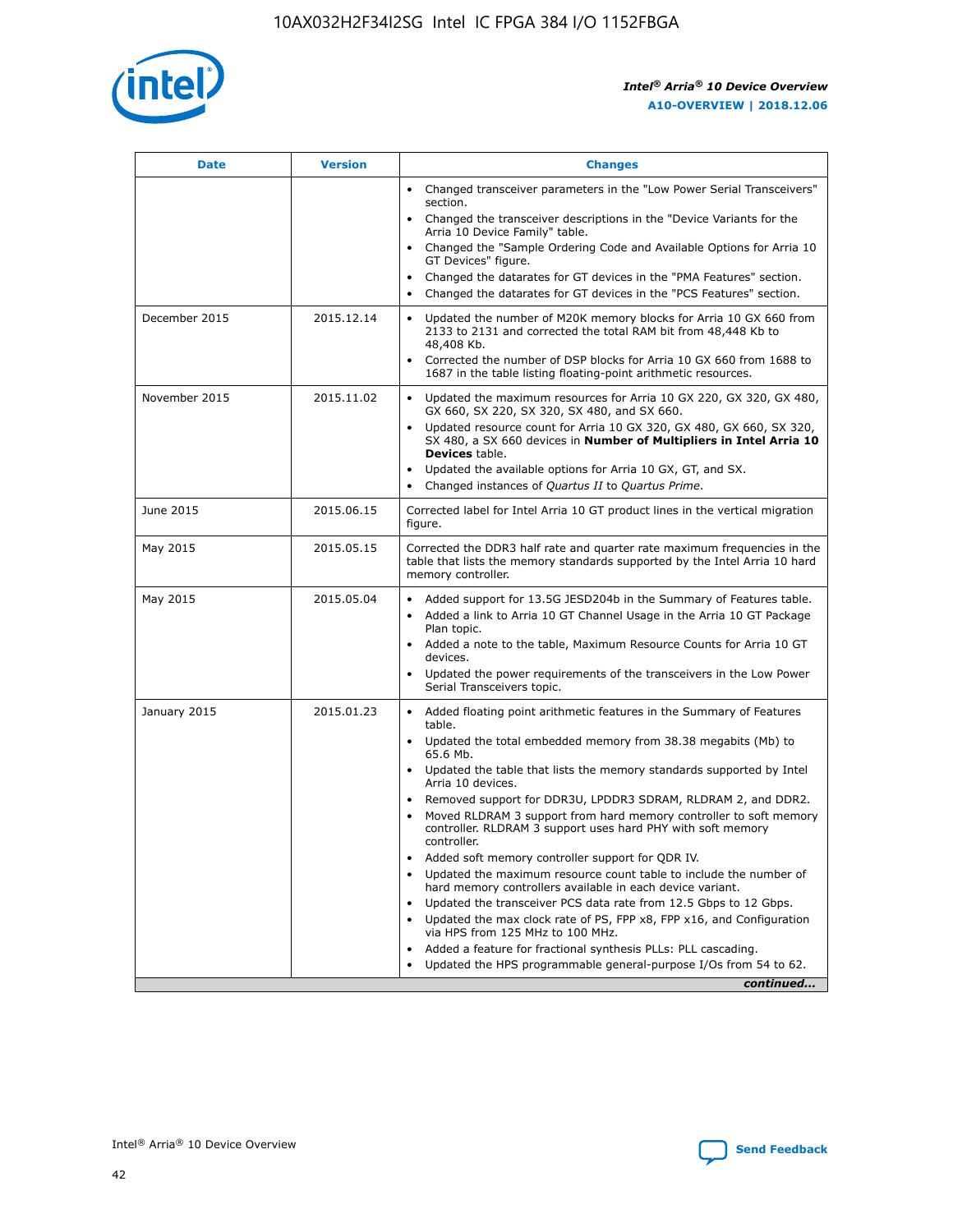r



| <b>Date</b>    | <b>Version</b> | <b>Changes</b>                                                                                                                                                                                                                                                                                                                                                                                                                                                                                                                         |
|----------------|----------------|----------------------------------------------------------------------------------------------------------------------------------------------------------------------------------------------------------------------------------------------------------------------------------------------------------------------------------------------------------------------------------------------------------------------------------------------------------------------------------------------------------------------------------------|
| September 2014 | 2014.09.30     | Corrected the 3 V I/O and LVDS I/O counts for F35 and F36 packages<br>of Arria 10 GX.<br>Corrected the 3 V I/O, LVDS I/O, and transceiver counts for the NF40<br>$\bullet$<br>package of the Arria GX 570 and 660.<br>Removed 3 V I/O, LVDS I/O, and transceiver counts for the NF40<br>package of the Arria GX 900 and 1150. The NF40 package is not<br>available for Arria 10 GX 900 and 1150.                                                                                                                                       |
| August 2014    | 2014.08.18     | Updated Memory (Kb) M20K maximum resources for Arria 10 GX 660<br>devices from 42,660 to 42,620.<br>Added GPIO columns consisting of LVDS I/O Bank and 3V I/O Bank in<br>$\bullet$<br>the Package Plan table.<br>Added how to use memory interface clock frequency higher than 533<br>$\bullet$<br>MHz in the I/O vertical migration.<br>Added information to clarify that RLDRAM3 support uses hard PHY with<br>$\bullet$<br>soft memory controller.<br>Added variable precision DSP blocks support for floating-point<br>arithmetic. |
| June 2014      | 2014.06.19     | Updated number of dedicated I/Os in the HPS block to 17.                                                                                                                                                                                                                                                                                                                                                                                                                                                                               |
| February 2014  | 2014.02.21     | Updated transceiver speed grade options for GT devices in Figure 2.                                                                                                                                                                                                                                                                                                                                                                                                                                                                    |
| February 2014  | 2014.02.06     | Updated data rate for Arria 10 GT devices from 28.1 Gbps to 28.3 Gbps.                                                                                                                                                                                                                                                                                                                                                                                                                                                                 |
| December 2013  | 2013.12.10     | Updated the HPS memory standards support from LPDDR2 to LPDDR3.<br>Updated HPS block diagram to include dedicated HPS I/O and FPGA<br>$\bullet$<br>Configuration blocks as well as repositioned SD/SDIO/MMC, DMA, SPI<br>and NAND Flash with ECC blocks.                                                                                                                                                                                                                                                                               |
| December 2013  | 2013.12.02     | Initial release.                                                                                                                                                                                                                                                                                                                                                                                                                                                                                                                       |